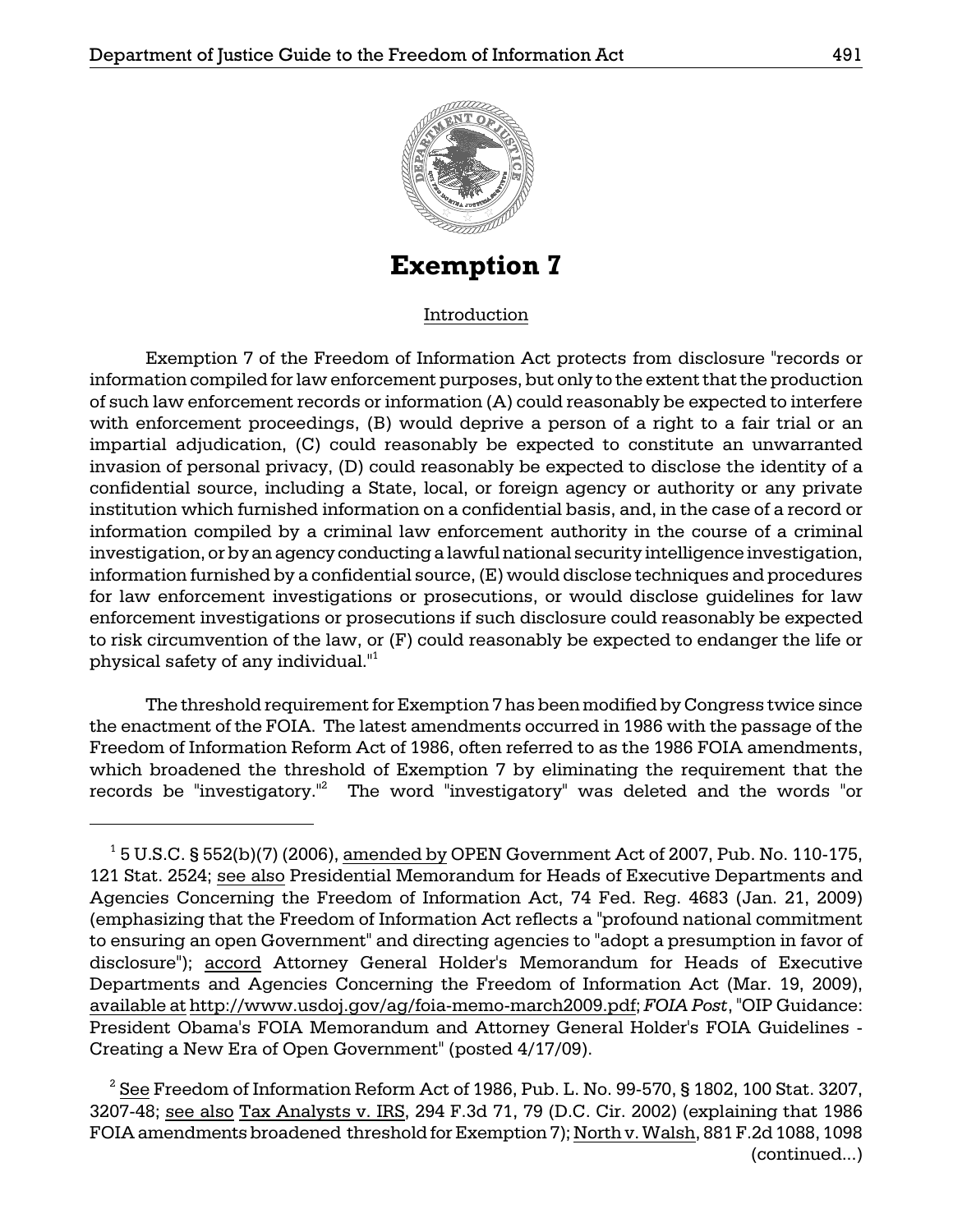information" were added so that Exemption 7 protections are potentially available to all "records or information compiled for law enforcement purposes."<sup>3</sup> And, except for Exemption 7(B) and part of Exemption 7(E), the 1986 FOIA amendments altered the requirement that an agency demonstrate that disclosure "would" cause the harm each subsection seeks to prevent, to the lesser standard that disclosure "could reasonably be expected to" cause the specified harm.<sup>4</sup>

Prior to the 1986 FOIA amendments, law enforcement manuals containing sensitive information about specific procedures and guidelines followed by an agency were held not to qualify as "investigatory records" because they had not originated in connection with any specific investigation, even though they clearly had been compiled for law enforcement purposes.<sup>5</sup> As a result of the 1986 FOIA amendments, however, records which previously were found unqualified for Exemption 7 protection only because they were not "investigatory" in character, now satisfy the exemption's threshold requirement. $6$  As such, even records

# <sup>2</sup> (...continued)

 $^3$ § 1802, 100 Stat. at 3207-48; <u>see also Abdelfattah v. DHS,</u> 488 F. 3d. 178, 184 (3d. Cir. 2007) (explaining that "1986 FOIA amendments broadened the applicability of Exemption 7 by expressly removing the requirement that the records be 'investigatory'"); Tax Analysts, 294 F.3d at 79 (explaining that 1986 FOIA amendments deleted "any requirement" that information be investigatory and emphasizing that "legislative history makes it clear that Congress intended the amended exemption to protect both investigatory and non-investigatory materials, including law enforcement manuals and the like" (citing S. Rep. No. 98-221, at 23 (1983))).

 4 DOJ v. Reporters Comm. for Freedom of the Press, 489 U.S. 749, 756 n.9 (1989) (recognizing that shift from "would constitute" standard to "could reasonably be expected to constitute" standard "represents a congressional effort to ease considerably a Federal law enforcement agency's burden in invoking [Exemption 7]"); see Attorney General's Memorandum on the 1986 Amendments to the Freedom of Information Act 9-13 (Dec. 1987) [hereinafter Attorney General's 1986 Amendments Memorandum].

<sup>5</sup> See Sladek v. Bensinger, 605 F.2d 899, 903 (5th Cir. 1979) (holding Exemption 7 inapplicable to DEA manual that "was not compiled in the course of a specific investigation"); Cox v. DOJ, 576 F.2d 1302, 1310 (8th Cir. 1978) (same).

 $^6$  <u>See Attorney General's 1986 Amendments Memorandum</u> at 7; <u>see, e.g., Tax Analysts,</u> 294 F.3d at 79 (explaining that "legislative history makes it clear that Congress intended the amended exemption to protect both investigatory and non-investigatory materials, including (continued...)

n.14 (D.C. Cir. 1989) (stating that Congress in 1986 "changed the threshold requirement for withholding information under exemption 7" so that "it now applies more broadly"); Hopkinson v. Shillinger, 866 F.2d 1185, 1222 n.27 (10th Cir. 1989) ("The 1986 amendment[s] broadened the scope of exemption 7's threshold requirement . . . ."); Wash. Post Co. v. DOJ, No. 84-3581, 1987 U.S. Dist. LEXIS 14936, at \*26 (D.D.C. Sept. 25, 1987) (magistrate's recommendation) (noting that "[a]gency's burden of proof in this threshold test has been lightened considerably"), adopted, (D.D.C. Dec. 15, 1987), rev'd in part on other grounds & remanded, 863 F.2d 96 (D.C. Cir. 1988).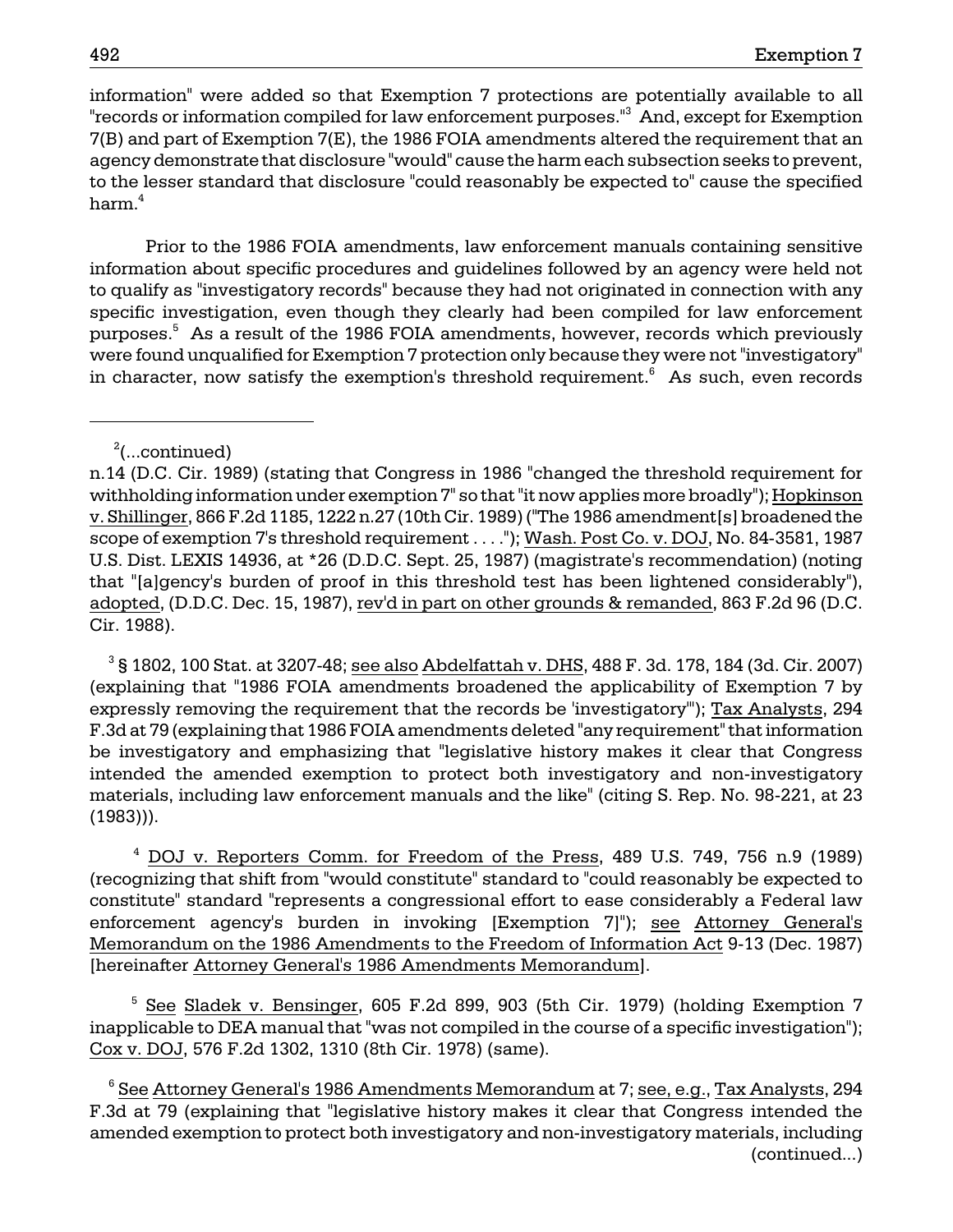generated pursuant to routine agency activities can qualify for Exemption 7 protection when those activities involve a law enforcement purpose, $^7$  although some decisions still contain the pre-1986 FOIA amendments "investigatory" language.<sup>8</sup>

Further, as the legislative history shows, Congress intended that the exemption ensure that sensitive law enforcement information is protected under Exemption 7 regardless of the

law enforcement manuals and the like"); PHE, Inc. v. DOJ, 983 F.2d 248, 249, 251 (D.C. Cir. 1993) (holding portions of FBI's Manual of Investigative Operations and Guidelines properly withheld pursuant to Exemption 7(E)); Peter S. Herrick's Custom & Int'l Trade Newsletter v. Customs & Border Protection, No. 04-0377, 2006 U.S. Dist. LEXIS 44802, at \*1, \*20-21 (D.D.C. June 30, 2006) (explaining that "if the personnel oversight and investigation procedures [in the agency's forfeiture handbook] concern misconduct that violates the law, then the information may be deemed to meet the threshold requirement of Exemption 7"); Sussman v. U.S. Marshals Serv., No. 03-610, 2005 WL 3213912, at \*9 (D.D.C. Oct. 13, 2005) (finding that "administrative and operational guidelines and procedures" that are used to investigate threats against federal court employees satisfy law enforcement requirement), summary judgment granted in pertinent part, No. 06-5085, 2006 U.S. App. LEXIS 26317 (D.C. Cir. Oct. 20, 2006); Mosby v. U.S. Marshals Serv., No. 04-2083, 2005 U.S. Dist. LEXIS 18914, at \*13-14 (D.D.C. Sept. 1, 2005) (explaining that "administrative and operational guidelines and procedures" meet threshold, because "[t]his information facilitates monitoring investigations, the flow and maintenance of investigative records, and aids in detecting and apprehending fugitives"); Church of Scientology Int'l v. IRS, 845 F. Supp. 714, 723 (C.D. Cal. 1993) (concluding that parts of IRS Law Enforcement Manual were exempt from disclosure pursuant to Exemption 7(E)); Ctr. for Nat'l Sec. Studies v. INS, No. 87-2068, 1990 WL 236133, at \*6 (D.D.C. Dec. 19, 1990) (reiterating that documents relating to INS's law enforcement procedures meet threshold requirement as "purpose in preparing these documents relat[es] to legitimate concerns that federal immigration laws have been or may be violated"). But see Maydak v. DOJ, 254 F. Supp. 2d 23, 38 (D.D.C. 2003) (finding that BOP failed to satisfy law enforcement threshold for records in its Inmate Central Records System, which it described as concerning day-to-day activities and events occurring during inmates' confinement); Cowsen-El v. DOJ, 826 F. Supp. 532, 533 (D.D.C. 1992) (explaining that threshold is not met by BOP guidelines covering how prison officials should count and inspect prisoners).

 $\frac{7}{1}$  See Boyd v. DEA, No. 01-0524, slip op. at 7-8 (D.D.C. Mar. 8, 2002) (finding that agency could withhold highly sensitive research analysis in intelligence report pursuant to Exemption 7(E)); Tran v. DOJ, No. 01-0238, 2001 WL 1692570, at \*3 (D.D.C. Nov. 20, 2001) (concluding that INS form was properly withheld under Exemption 7(E) because it would reveal law enforcement techniques).

 $8$  See, e.g., Allnutt v. DOJ, 99 F. Supp. 2d 673, 680 (D. Md. 2000) (stating that Tax Division records at issue "must generally arise during the course of an investigation" and "must involve the detection or punishment of violations of law" to satisfy the Exemption 7 threshold), renewed motion for summary judgment granted, No. Y-98-901, 2000 WL 852455, at \*20-21 (D. Md. Oct. 23, 2000), aff'd sub nom. Allnutt v. Handler, 8 F. App'x 225 (4th Cir. 2001); Morales Cozier v. FBI, No. 1:99-0312, slip op. at 15 (N.D. Ga. Sept. 25, 2000) (finding that records "generated through an investigation" initiated by invitation to official of Cuban government to speak in United States were compiled for law enforcement purposes).

 $^6$ (...continued)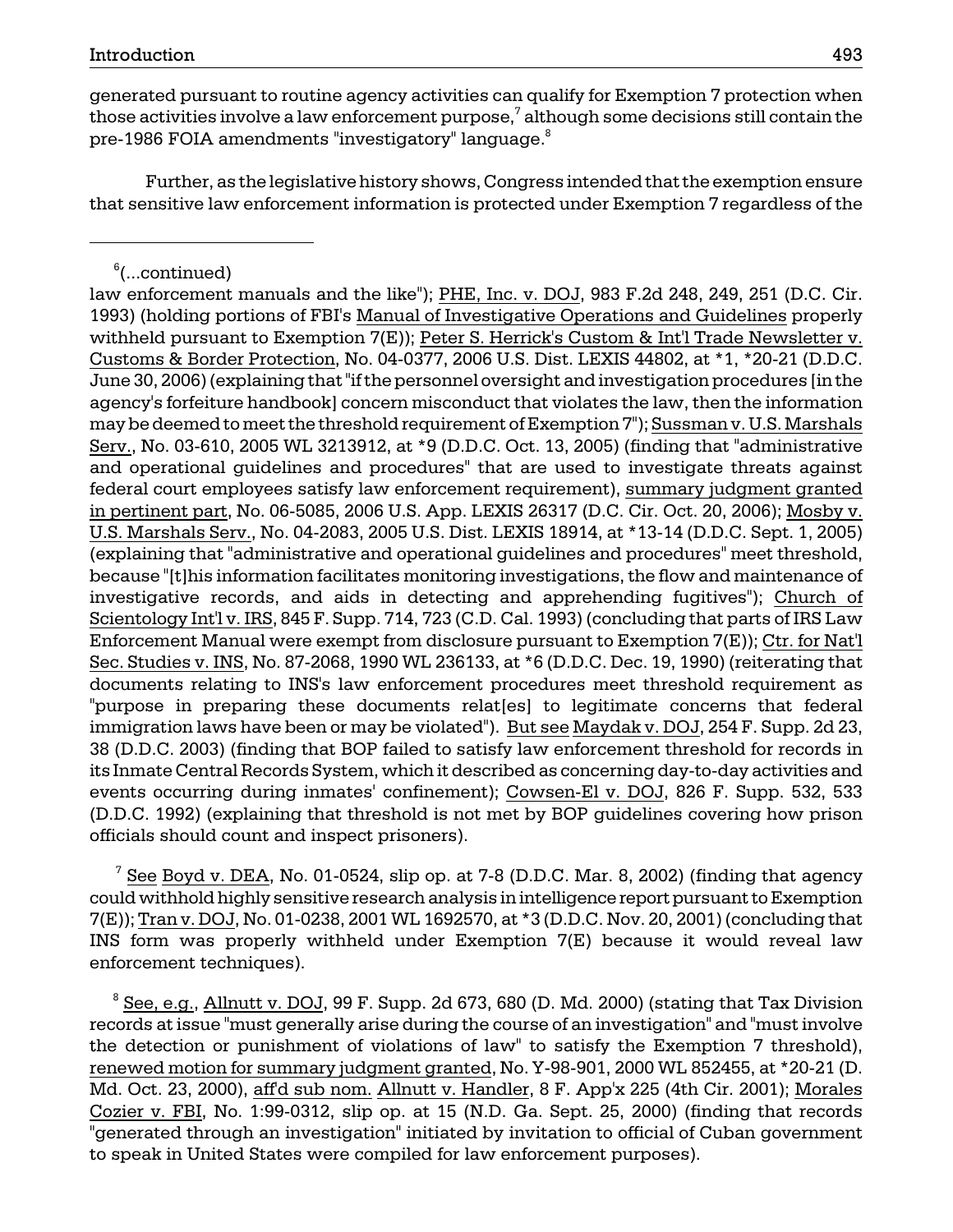particular format or record in which it is maintained. $^{\textrm{\textregistered}}$  The intent of the 1986 amendments was to avoid use of any mechanical process for determining the purpose for which a physical record was created and to instead establish a focus on the purpose for which information contained in a record has been generated; thus, in making their determinations of threshold Exemption 7 applicability, courts have focused on the content and compilation purpose of each item of information involved, regardless of the overall character of the record in which it happens to be maintained.<sup>10</sup>

### "Compiled" for Law Enforcement Purposes

 Federal agencies "must meet the threshold requirements of Exemption 7 before they may withhold requested documents on the basis of any of its subparts.<sup>"11</sup> That threshold

 $10$  See FBI v. Abramson, 456 U.S. 615, 624, 626 (1982) (explaining that "threshold requirement for qualifying under Exemption 7 turns on the purpose for which the document sought to be withheld was prepared" because focus is on nature of information); accord Jefferson v. DOJ, 284 F.3d 172, 176-77 (D.C. Cir. 2002) (reiterating that "this circuit has long emphasized that the focus is on how and under what circumstances the requested files were compiled"); Robinson v. Attorney Gen. of the U.S., 534 F. Supp. 2d 72, 81 (D.D.C. 2008) (noting that "[i]n assessing whether records are compiled for law enforcement purposes," focus is on how and under what circumstances records are compiled and whether records "'relate to anything that can fairly be characterized as an enforcement proceeding'" (quoting Jefferson, 284 F. 3d at 176-77)); Thomas v. DOJ, 531 F. Supp. 2d. 102, 107 (D.D.C. 2008) (explaining that to assess "whether records are compiled for law enforcement purposes," focus is on how and under what circumstances records are compiled); Kidder v. FBI, 517 F. Supp. 2d 17, 25 (D.D.C. 2007) (same); Ruston v. DOJ, No. 06-0224, 2007 U.S. Dist. LEXIS 18147, at \*13 (D.D.C. Mar. 15, 2007) (same); Melville v. DOJ, No. 05-0645, 2006 WL 2927575, at \*7 (D.D.C. Oct. 12, 2006) (same); see also, Sinsheimer v. DHS, 437 F. Supp. 2d 50, 55 (D.D.C. 2006) (stressing that "[i]t is the purpose of the record, not the role of the agency, that is determinative"); Living Rivers, Inc. v. U.S. Bureau of Reclamation, 272 F. Supp. 1313, 1319 (D. Utah 2003) (finding that records created to protect dams from terrorism satisfy Exemptions 7's threshold, and reasoning that "the context in which an agency has currently compiled a document . . . determines whether it is 'compiled for law enforcement purposes'" (quoting John Doe Agency v. John Doe Corp., 493 U.S. 146, 153-54 (1989))); Hogan v. Huff, No. 00 Civ. 6753, 2002 WL 1359722, at \*11 (S.D.N.Y. June 21, 2002) (declaring that "[d]ue to the nature of the origin" of documents used to determine target's "status as a potential unregistered agent for the Cuban government, the documents in question meet the requirement of being gathered for law enforcement purposes"); Ctr. for Nat'l Sec. Studies v. CIA, 577 F. Supp. 584, 589-90 (D.D.C. 1983) (finding that whether request pertained to "original or photocopy" is of no consequence and reiterating that "'[FOIA] consistently focuses on the nature of the information'" (quoting Abramson, 456 U.S. at 618)).

 $11$  Pratt v. Webster, 673 F.2d 408, 416 (D.C. Cir. 1982); see, e.g., Abramson v. FBI, 456 U.S. (continued...)

 $\degree$  S. Rep. No. 98-221, at 23 (1983) (expressing intent to protect sensitive non-investigatory materials); see Tax Analysts, 294 F.3d at 79 (explaining that prior to 1986 language change, "legislative history makes it clear that Congress intended [Exemption 7] to protect both investigatory and non-investigatory materials").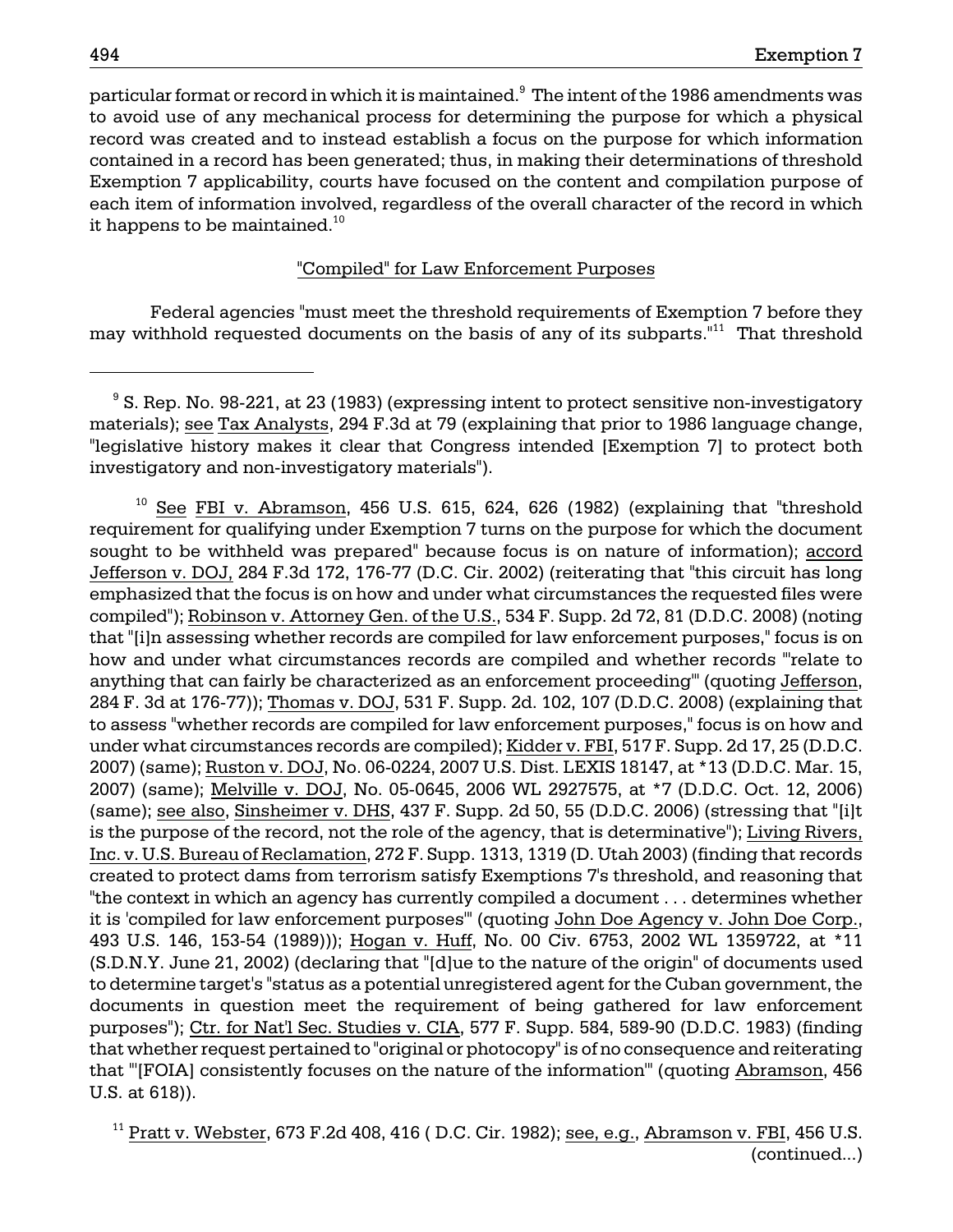requires the records or information to be "compiled for law enforcement purposes."12 The 1986 FOIA amendments<sup>13</sup> essentially codified prior judicial determinations that an item of information originally compiled by an agency for a law enforcement purpose does not lose Exemption 7 protection merely because it is maintained in or recompiled into a non-law enforcement record.<sup>14</sup>

Furthermore, the Supreme Court in 1990 resolved a conflict in lower court decisions<sup>15</sup>

615, 622, (1982) (explaining that in order to assert "Exemption 7 privilege" requested record must have been compiled for law enforcement purposes); Schoenman v. FBI, 575 F. Supp. 2d 136, 163 (D.D.C. 2008) (finding that agency "failed to establish" law enforcement purpose; "therefore [records] do not demonstrate . . . threshold requirement for the application of Exemption 7(C)"); Antonelli v. ATF, 555 F. Supp. 2d 16, 24 (D.D.C. 2008) (explaining that agency "withheld information under FOIA exemption 7(C)," but did not demonstrate that records were "compiled for law enforcement purposes"; therefore agency "is not entitled to judgment on this claim"); Living Rivers, Inc. v. U.S. Bureau of Reclamation, 272 F. Supp. 2d 1313, 1318-20 (D. Utah 2003) (explaining that before determining if "dam inundation" maps created by the Department of the Interior's Bureau of Reclamation (BOR) were withheld properly pursuant to either Exemption 7(E) or Exemption 7(F), agency first had to demonstrate that Exemption 7's threshold requirement was met).

 $12$  5 U.S.C. § 552(b)(7) (2006), amended by OPEN Government Act of 2007, Pub. No. 110-175, 121 Stat. 2524.

<sup>13</sup> See Freedom of Information Reform Act of 1986, Pub. L. No. 99-570, § 1802, 100 Stat. 3207, 3207-48.

 $14$  See Abramson, 456 U.S. at 631-32 ("We hold that information initially contained in a record made for law enforcement purposes continues to meet the threshold requirements of Exemption 7 where that recorded information is reproduced or summarized in a new document for a non-law-enforcement purpose."); Lesar v. DOJ, 636 F.2d 472, 487 (D.C. Cir. 1980) (holding that documents from review of previous FBI surveillance meet threshold); see also Assassination Archives & Research Ctr. v. CIA, 903 F. Supp. 131, 132-33 (D.D.C. 1995) (finding that information from criminal investigations recompiled into administrative file to assist FBI in responding to Senate committee hearings "certainly satisfies" threshold requirement), dismissed without prejudice, No. 94-0655 (D.D.C. May 31, 1996); Exner v. DOJ, 902 F. Supp. 240, 242 & n.3 (D.D.C. 1995) (protecting law enforcement document even if copy is maintained in non-law enforcement file), appeal dismissed, No. 95-5411, 1997 WL 68352 (D.C. Cir. Jan. 15, 1997). But cf. Rosenfeld v. DOJ, 57 F.3d 803, 811 (9th Cir. 1995) (affirming district court's refusal to apply Abramson principle to documents originally compiled for law enforcement purposes but "channelized" into non-law enforcement files when principle raised as defense for first time in motion for reconsideration).

 $15$  Compare Crowell & Moring v. DOD, 703 F. Supp. 1004, 1009-10 (D.D.C. 1989) (holding that solicitation and contract bids may be protected), and Gould Inc. v. GSA, 688 F. Supp. 688, 691 (D.D.C. 1988) (finding that routine audit reports may be protected), with John Doe Corp. v. John Doe Agency, 850 F.2d 105, 109 (2d Cir. 1988) (ruling that routine audit reports are not (continued...)

 $11$ (...continued)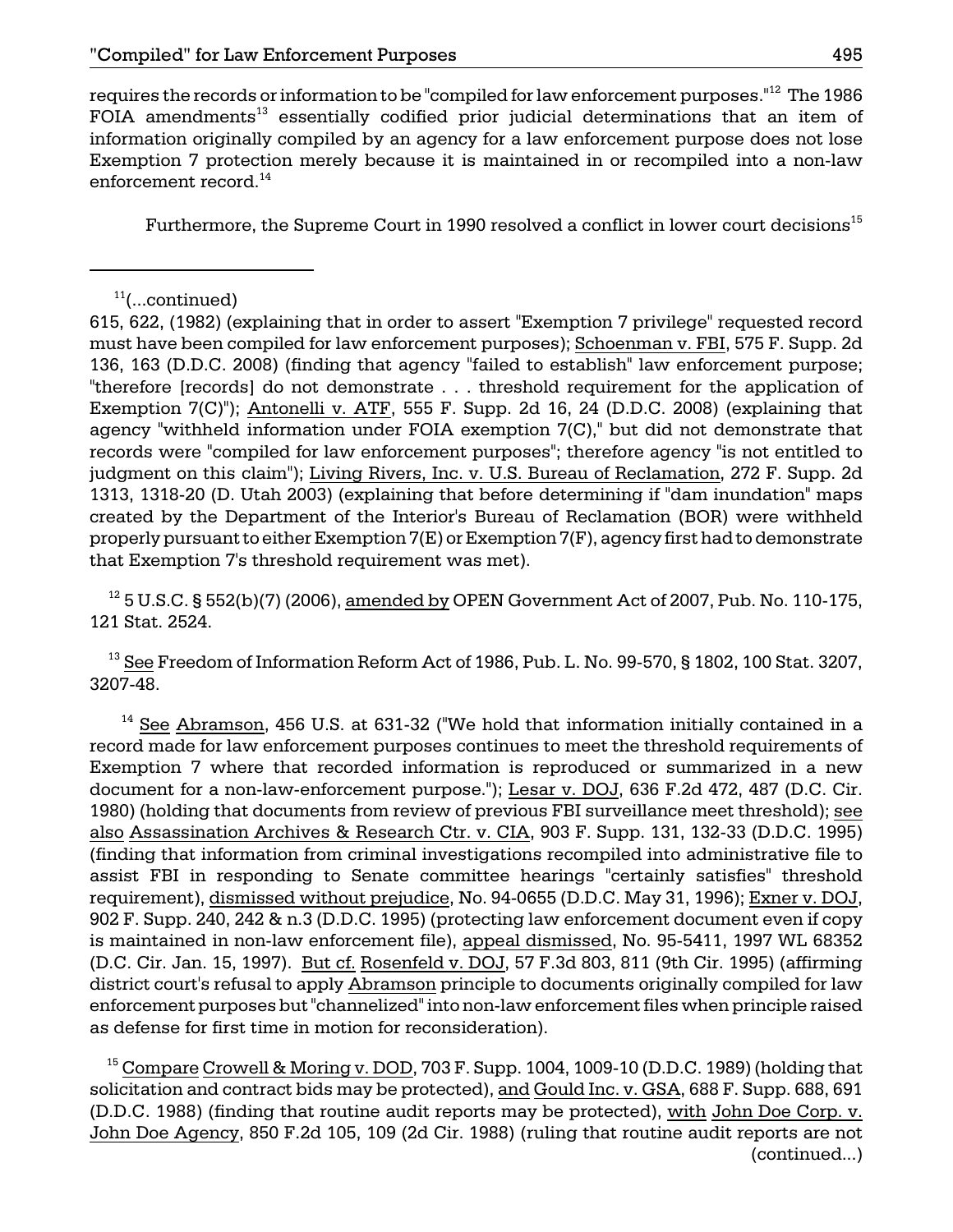by holding that information not initially obtained or generated for law enforcement purposes may still qualify under Exemption 7 if it is subsequently compiled for a valid law enforcement purpose at any time prior to "when the Government invokes the Exemption."16 Rejecting the distinction between documents originally compiled or obtained for law enforcement purposes and those later assembled for such purposes, the Court held that the term "compiled" must be accorded its ordinary meaning - - which includes "materials collected and assembled from various sources or other documents" -- and it found that the plain meaning of the statute contains "no requirement that the compilation be effected at a specific time."<sup>17</sup>

In addition to all such matters of federal law enforcement, Exemption 7 also applies to

 $15$ (...continued)

<sup>16</sup> John Doe Agency v. John Doe Corp., 493 U.S. 146, 153 (1989); <u>see also Lion Raisins v.</u> USDA, 354 F.3d 1072, 1082 (9th Cir. 2004) ("Information need not have been originally compiled for law enforcement purposes in order to qualify for the 'law enforcement' exemption, so long as it was compiled for law enforcement at the time the FOIA request was made."); KTVY-TV v. United States, 919 F.2d 1465, 1469 (10th Cir. 1990) (per curiam) (applying John Doe Agency to hold that information regarding personnel interview conducted before investigation commenced and later recompiled for law enforcement purposes satisfied Exemption 7 threshold); Lawyers' Comm. for Civil Rights v. Dep't of the Treasury, No. 07- 2590, 2008 WL 4482855, at \*11-12 (N.D. Cal. Sept. 30, 2008) (reiterating that records need not have been originally compiled for law enforcement purposes so long as they were compiled for law enforcement purposes at time FOIA request was made); ACLU v. DOD, 389 F. Supp. 2d 547, 570 (S.D.N.Y. 2005) (ruling that photographs taken for "personal use" were compiled for law enforcement purposes, because Army Criminal Investigation Command opened investigation immediately upon receipt of photographs and agents used them to conduct that investigation), reconsideration denied, 396 F. Supp. 2d 459 (S.D.N.Y. 2005); Kansi v. DOJ, 11 F. Supp. 2d 42, 44 (D.D.C. 1998) (explaining that once documents become assembled for law enforcement purposes, "all [such] documents qualify for protection under Exemption 7 regardless of their original source"); Hayes v. U.S. Dep't of Labor, No. 96-1149, 1998 U.S. Dist. LEXIS 14120, at \*12 (S.D. Ala. June 10, 1998) ("Records that are incorporated into investigatory files also qualify . . . even though those records may not have been created originally for law enforcement purposes."), adopted, (S.D. Ala. Aug. 10, 1998); Perdue Farms, Inc. v. NLRB, No. 2:96-27, 1997 U.S. Dist. LEXIS 14579, at \*37 (E.D.N.C. Aug. 5, 1997) (magistrate's recommendation) (stating that language of statute "contains no requirement that the compilation be effected at a specific time" (citing John Doe Agency, 493 U.S. at 153)), adopted, (E.D.N.C. Jan. 20, 1998); Butler v. Dep't of the Air Force, 888 F. Supp. 174, 179-80, 182 (D.D.C. 1995) (holding Air Force personnel background report -- requested by local law enforcement agency for its investigation into murder -- to be compiled for law enforcement purposes), aff'd per curiam, No. 96-5111 (D.C. Cir. May 6, 1997); cf. Ruston v. DOJ, No. 06-0224, 2007 U.S. Dist. LEXIS 18147, at 14 (D.D.C. Mar. 15, 2007) (psychological evaluations deemed "compiled" for law enforcement purposes because prison staff "used those records in carrying out" its law enforcement mission).

 $17$  John Doe Agency, 493 U.S. at 153.

protectible), rev'd & remanded, 493 U.S. 146 (1989), and Hatcher v. USPS, 556 F. Supp. 331, 335 (D.D.C. 1982) (holding that routine contract negotiation and oversight material is not protectible).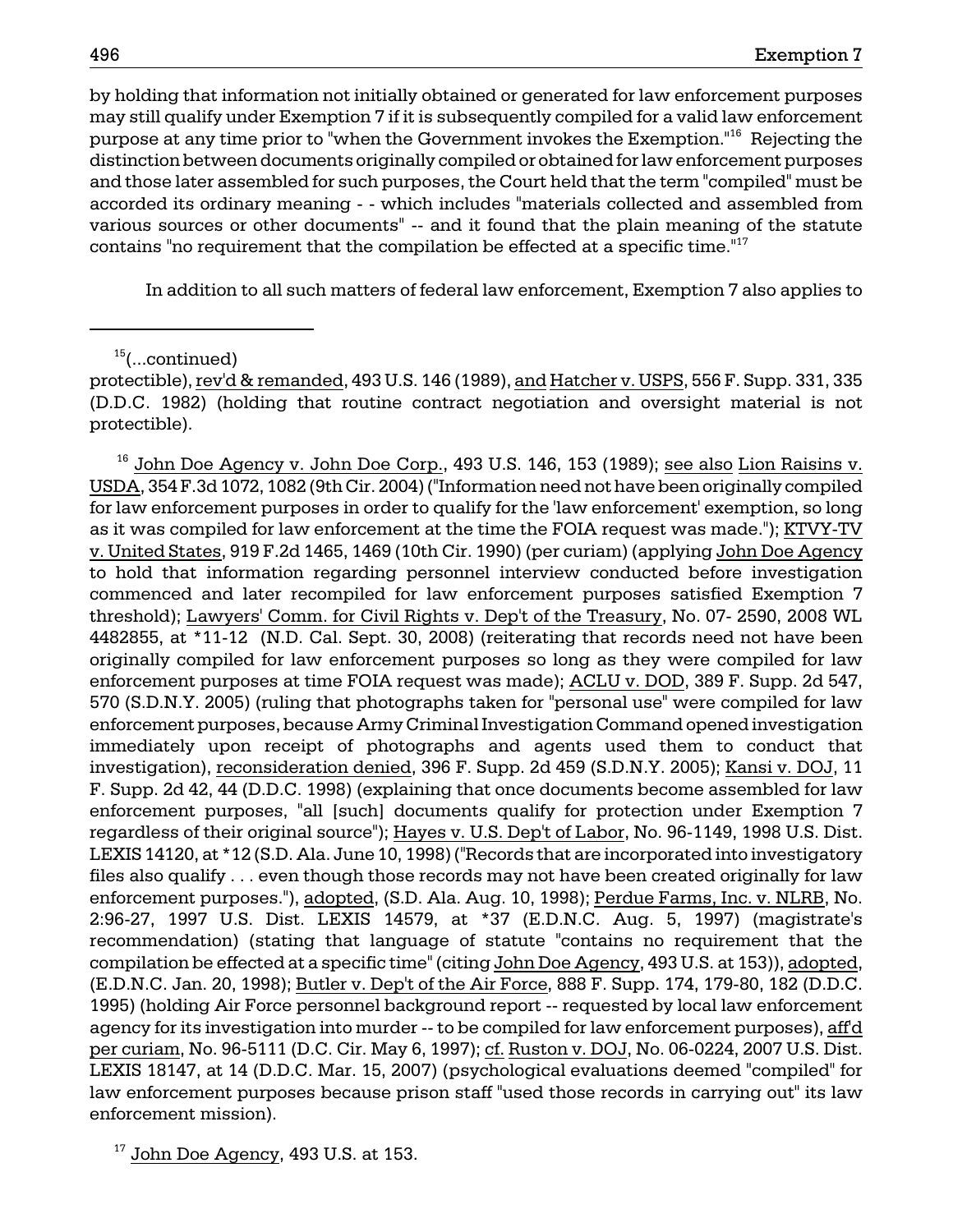records compiled to enforce state law,  $18$  and even foreign law.  $19$ 

 $18$  See Hopkinson v. Shillinger, 866 F.2d 1185, 1222 n.27 (10th Cir. 1989) (holding that Exemption 7 applies "to FBI laboratory tests conducted at the request of local law enforcement authorities"); Leadership Conference on Civil Rights v. Gonzales, 404 F. Supp. 2d 246, 257-58 (D.D.C. 2005) (determining that "local police arrest reports [and] bail bond information" met threshold), motion to amend denied, 421 F. Supp. 2d 104 (D.D.C. 2006); Antonelli v. ATF, No. 04-1180, 2005 U.S. Dist. LEXIS 17089, at \*12 (D.D.C. Aug. 16, 2005) (declaring that records "compiled during the course of an investigation by a local police department, with ATFE assistance," satisfy threshold); Franklin v. DEA, No. 97-1225, slip op. at 7 (S.D. Fla. June 26, 1998) (stating that documents compiled for "federal or state" law enforcement purposes meet threshold); Code v. FBI, No. 95-1892, 1997 WL 150070, at \*5 (D.D.C. Mar. 26, 1997) (finding that documents compiled in connection with FBI's efforts to assist local police in homicide investigations meet threshold); Butler, 888 F. Supp. at 180, 182 (finding that Air Force personnel background report -- requested by local law enforcement agency for its investigation into murder -- was compiled for law enforcement purposes); Kuffel v. BOP, 882 F. Supp. 1116, 1124 (D.D.C. 1995) (ruling that information from state law enforcement agency investigating various state crimes qualifies); Wojtczak v. DOJ, 548 F. Supp. 143, 146-48 (E.D. Pa. 1982) ("This Court must therefore interpret the statute as written and concludes that Exemption 7 applies to all law enforcement records, federal, state, or local, that lie within the possession of the federal government."); see also Shaw v. FBI, 749 F.2d 58, 64 (D.C. Cir. 1984) (explaining that authorized federal investigation into commission of state crime constitutes valid criminal law enforcement investigation); Palacio v. DOJ, No. 00-1564, 2002 U.S. Dist. LEXIS 2198, at \*16 (D.D.C. Feb. 11, 2002) (explaining that records of investigation conducted by city task force were "created or compiled" for law enforcement purposes and thus satisfy threshold), summary affirmance granted, No. 02-5247, 2003 U.S. App. LEXIS 1804 (D.C. Cir. Jan. 31, 2003); Rojem v. DOJ, 775 F. Supp. 6, 10 (D.D.C. 1991) (determining that material provided to FBI by state law enforcement agency for assistance in that state agency's criminal investigation is "compiled for law enforcement purposes"), appeal dismissed for failure to timely file, No. 92-5088 (D.C. Cir. Nov. 4, 1992).

 $19$  See, e.g., Bevis v. Dep't of State, 801 F.2d 1386, 1388 (D.C. Cir. 1986) (finding no distinction between foreign and domestic enforcement purposes in language of statute); Miller v. DOJ, 562 F. Supp. 2d 82, 117-18 (D.D.C. 2008) (reiterating that FBI records were compiled for law enforcement purposes because agency assisted foreign police; concluding that records located at Criminal Division's Office of International Affairs concerning events in foreign country met law enforcement purpose because office is charged with extraditing international fugitives as well as international evidence gathering; finding that DEA files pertaining to its foreign activity were compiled for law enforcement purposes because DEA is authorized to investigate trafficking in controlled substances, dangerous drugs, and precursor chemicals at interstate and international levels); Zevallos-Gonzalez v. DEA, No. 97-1720, slip op. at 9 (D.D.C. Sept. 25, 2000) (concluding that documents generated during an investigation conducted under the "authority of Peruvian laws and under the authority granted to the DEA under the Controlled Substance Act to pursue the agency's law enforcement obligations under both United States statutes and international agreements . . . were compiled for law enforcement purposes"); Schwarz v. DOJ, No. 95-2162, slip op. at 6 (D.D.C. May 31, 1996) (stating that information compiled by INTERPOL at behest of foreign government meets requirement), summary affirmance granted, No. 96-5183 (D.C. Cir. Oct. 23, 1996); Donovan v. (continued...)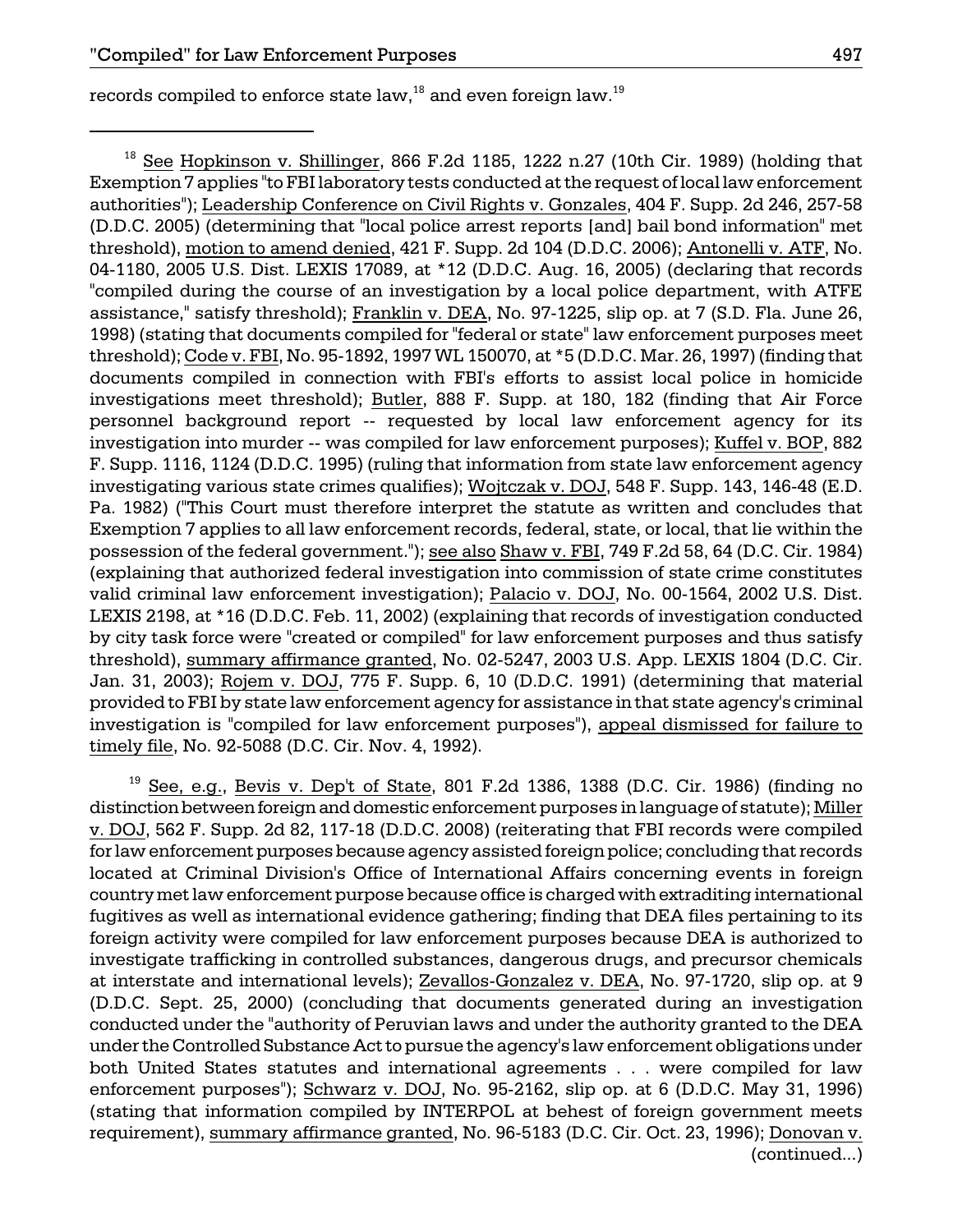### "Law Enforcement Purpose"

 Courts have held that Exemption 7's law enforcement purpose encompasses a wide variety of records and information, as can be seen in the following examples:

(1) records compiled in the "investigations of crimes"; $^{20}$ 

FBI, 579 F. Supp. 1111, 1119-20 (S.D.N.Y. 1983) (stating that an FBI investigation undertaken and laboratory tests performed in support of a foreign government's efforts to identify and prosecute perpetrators of crimes satisfy threshold, and reasoning that "refusing to apply Exemption 7 to foreign law enforcement might have the practical effect of interfering with cooperation and information sharing"), vacated on other grounds on motion for reconsideration, 579 F. Supp. 1124 (S.D.N.Y.), appeal dismissed as moot, 751 F.2d 368 (2d Cir. 1984).

 $^{20}$  Baez v. FBI, 443 F. Supp. 2d 717, 724 (E.D. Pa. 2006) (declaring that "there is no question" that documents pertaining to "investigation of crimes," were compiled for law enforcement purposes); see, e.g., DeMartino v. FBI, 577 F. Supp. 2d 178, 181 (D.D.C. 2008) (finding that law enforcement requirement satisfied because records pertain to multi-subject investigation of Columbo crime family and murder); Thomas v. DOJ, 531 F. Supp. 2d 102, 107 (D.D.C. 2008) (finding records pertaining to investigation and prosecution for assault with intent to kill, assault with a dangerous weapon, and kidnapping satisfy law enforcement threshold); Johnson v. DOJ, No. 06-1248, 2007 WL 3408458, at \*3 (E.D. Wis. Nov. 14, 2007) (noting that statements "taken in preparation for a criminal prosecution" were compiled for law enforcement purposes); Barbosa v. DOJ, No 06-0867, 2007 WL 1201604, at \*3 (D.D.C. April 23, 2007) (recognizing that records of DEA's chemical analysis of seized material compiled during criminal law enforcement investigation satisfies threshold); Ruston v. DOJ, No. 06-0224, 2007 U.S. Dist. LEXIS 18147, at \*14 (D.D.C. Mar. 15, 2007) (concluding that records generated as result of threats made against federal official were compiled for law enforcement purposes); Associated Press v. DOD, No. 05-5468, 2006 WL 2707395, at \*3 (S.D.N.Y. Sept. 20, 2006) (stating that "records of investigations to determine whether to charge U.S. military personnel with misconduct . . . were compiled for law enforcement purposes" (citing Aspin v. DOD, 491 F.2d 24, 26-28 (D.C. Cir. 1973) (explaining that records from investigation "directed toward discovering and toward obtaining evidence of possible offenses under the Uniform Code of Military Justice" were compiled for law enforcement purposes)); Long v. DOJ, No. 00-0211, 2006 WL 2578755, at \*17 n.20 (D.D.C. Sept. 8, 2006) (accepting agency's uncontested assertion that records are compiled for law enforcement purposes when government is in role of prosecutor or plaintiff); Maydak v. DOJ, No. 00-0562, 2006 U.S. LEXIS 58409, at \*8-9 (D.D.C. Aug. 21, 2006) (observing that records concerning fraudulent access device applications and unauthorized telecommunications access devices satisfy law enforcement threshold); Ray v. FBI, 441 F. Supp. 2d 27, 33-34 (D.D.C. 2006) (determining that documents generated by FBI efforts to prevent distribution of pornography, combat insurance fraud, and battle drug trafficking meet law enforcement threshold); Watkins Motor Lines, Inc. v. EEOC, No. 8:05 1065, 2006 WL 905518, at \*3 (M.D. Fla. Apr. 7, 2006) (stating that because "records were compiled while the EEOC was investigating an alleged violation of federal law, the records were compiled for law enforcement purposes"); Delta Ltd. v. Customs & Border Protection, 384 F. Supp. 2d 138, 142-43, 152 (D.D.C. July 26, 2005) (finding "no question" that records created (continued...)

 $19$ (...continued)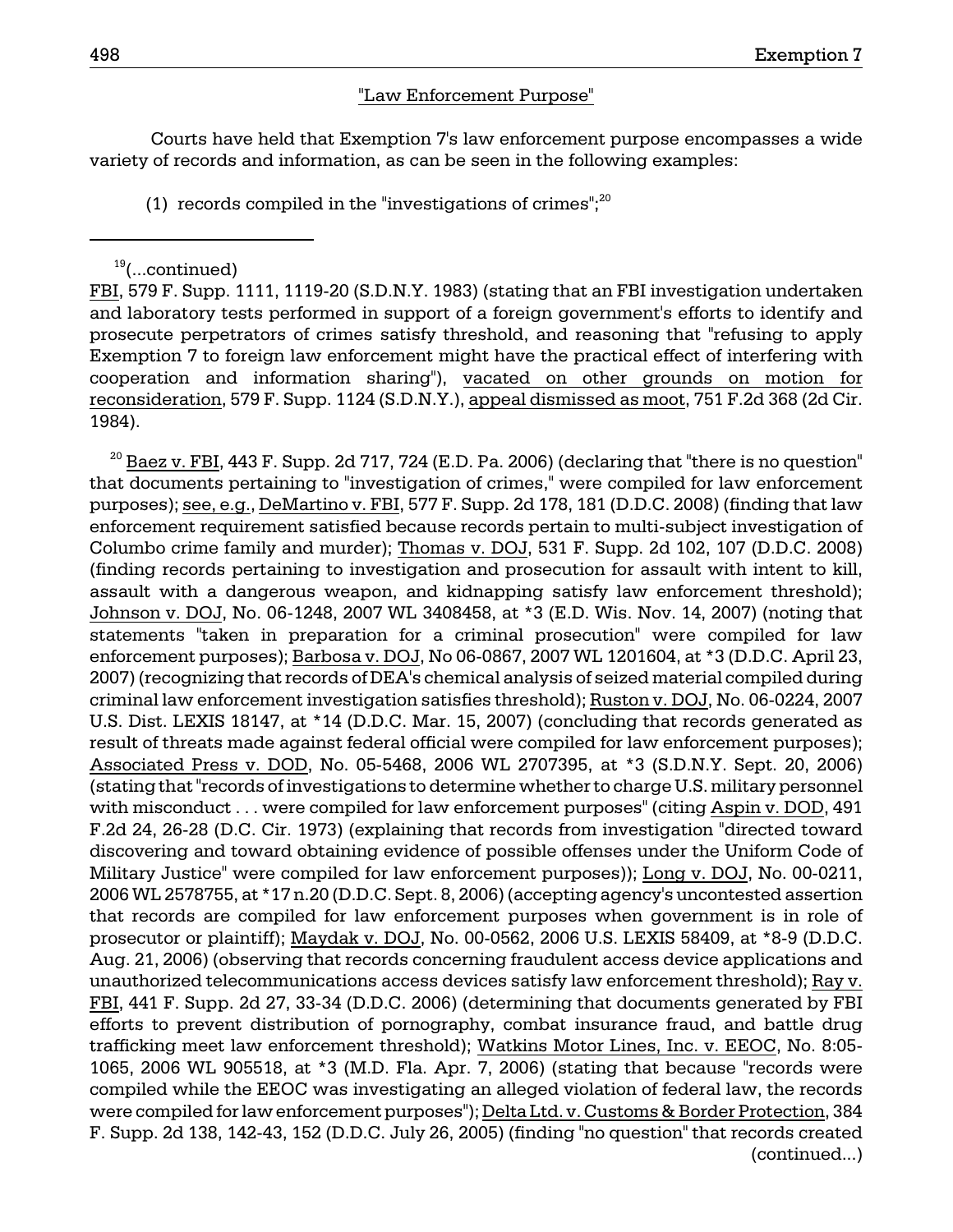- (2) records revealing investigatory files and file systems; $^{21}$
- (3) records of audits: $22$
- $(4)$  records reflecting monitoring of inmate telephone calls;<sup>23</sup> and

 $20$ (...continued)

during seizure of merchandise exported from China were compiled for law enforcement purpose); Maydak v. DOJ, 362 F. Supp. 2d 316, 323 (D.D.C. 2005) (finding "no dispute" that records involving alleged or actual assaults at federal penitentiary were compiled for law enforcement purposes).

 $^{21}$  See Deglace v. DEA, No. 05-2276, 2007 WL 521896, at \*2 (D.D.C. Feb. 15, 2007) (finding that DEA records systems pertaining to criminal activity satisfy threshold); Boyd v. ATF, No. 05-1096, 2006 U.S. Dist. LEXIS 71857, at \*1, \*22 (D.D.C. Sept. 29, 2006) (stating that it is "evident from the nature of the plaintiff's FOIA requests" for his criminal investigative file that records were "compiled for law enforcement purposes"); Balderrama v. DHS, No. 04-1616, 2006 WL 889778, at \*1, \*7-9 (D.D.C. Mar. 30, 2006) (explaining that "Pre-Sentencing Investigation Reports," which are routinely prepared regarding all convicted felons during prosecution process, are part of law enforcement file and thus satisfy law enforcement requirement); Butler v. DEA, No. 05-1798, 2006 WL 398653, at \*3 (D.D.C. Feb. 16, 2006) (noting that records maintained in DEA's Investigative Reporting and Filing System and in DEA's Operations File satisfy threshold because they contain information on individuals investigated by agency and identities and details regarding confidential sources); Wilson v. DEA, No. 04-1814, 2006 WL 212138, at \*1, \*5, \*7 (D.D.C. Jan. 27, 2006) (stating that "[g]iven the nature of the request" for conspiracy records and drug laboratory reports, "DEA clearly meets the threshold requirement"); see also Melville v. DOJ, No. 05-0645, 2006 WL 2927575, at \*7 (D.D.C. Oct. 12, 2006) (describing records of investigation and prosecution of narcotics-related activity as being maintained in Criminal Case File System and thus qualifying as "law enforcement records for purposes of Exemption 7"); Antonelli v. ATF, No. 04-1180, 2006 WL 141732, at \*4 (D.D.C. Jan. 18, 2006) (stating that records "maintained in the Prisoner Processing and Population Management/Prison Tracking System and in the Warrant Information Network" were complied for ATF's law enforcement purposes of processing and transporting prisoners, executing arrest warrants, and investigating fugitive matters, and that they "therefore satisfy . . . [the] threshold requirement").

<sup>22</sup> Faiella v. IRS, No. 05-CV-238, 2006 WL 2040130, at \*4 (D.N.H. July 20, 2006) (observing that "an IRS audit is a law enforcement activity"); cf. Van Mechelen v. U.S. Dep't of the Interior, No. C05-5393, 2005 WL 3007121, at \*1, \*4 (W.D. Wash. Nov. 9, 2005) (explaining that reports generated by investigation into building leases satisfy law enforcement threshold); Small v. IRS, 820 F. Supp. 163, 166 (D.N. J. 1992) (agreeing that IRS audit guidelines satisfy threshold); O'Connor v. IRS, 698 F. Supp. 204, 206-07 (D. Nev. 1988) (finding that IRS internal tolerance criteria used in its investigations is "information compiled for law enforcement purposes").

See, e.g., Swope v. DOJ, 439 F. Supp. 2d 1, 6 (D.D.C. July 3, 2006) (stating that inmate telephone calls are monitored and that "such telephone recordings are the functional equivalent of law enforcement records"); Thomas v. DOJ, No. 1:04-112, 2006 WL 722141, at \*2 (E.D. Tex. Mar. 15, 2006) (reiterating that telephone calls are monitored "to preserve the (continued...)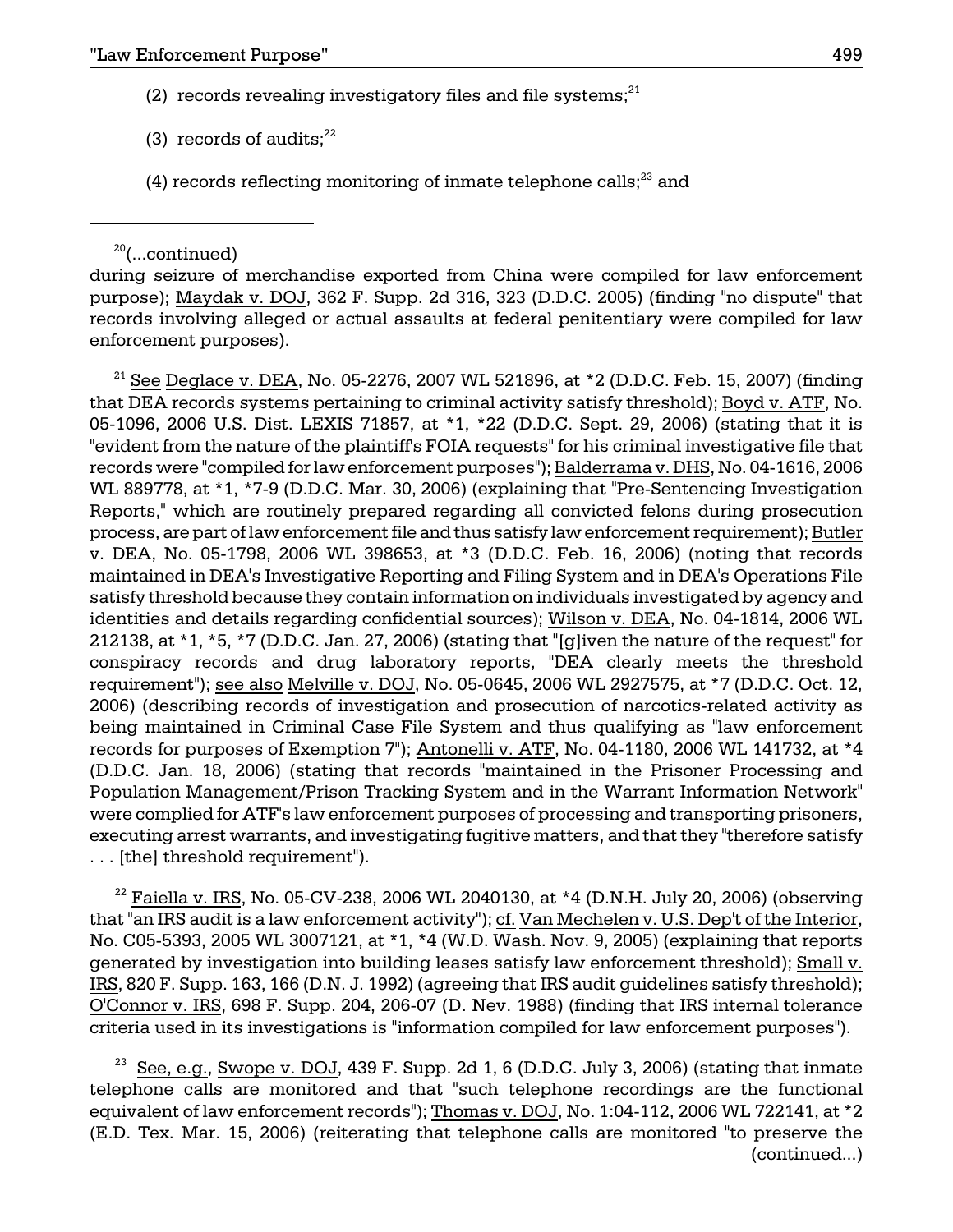(5) records containing information pertaining to informants. $^{24}$ 

However, even with such wide latitude, courts do not determine automatically that records involving "wrongdoing" necessarily satisfy the law enforcement threshold.<sup>25</sup> In addition, the Court of Appeals for the District of Columbia Circuit has indicated that if an

 $^{24}$  See Robinson v. Attorney Gen. of the U.S., 534 F. Supp. 2d 72, 81 (D.D.C. 2008) (explaining that "it is clear" that records pertaining to "alleged confidential informants and information they provided . . . would have been compiled for law enforcement purposes"); Valdez v. DOJ, No. 04-0950, 2007 U.S. Dist. LEXIS 10566, at \*10 (D.D.C. Feb. 16, 2007) (concluding that records pertaining to alleged confidential informants "would be law enforcement records"); Deglace, 2007 WL 521896, at \*2 (finding that records systems pertaining to confidential sources satisfy threshold); Boyd, 2006 U.S. Dist. LEXIS 71857, at \*1, \*22 (stating that policies/procedures pertaining to confidential informants were compiled for law enforcement purposes); Dipietro v. EOUSA, 357 F. Supp. 2d 177, 184 (D.D.C. 2004) (declaring that "[g]iven the nature of [the] request" for criminal files including confidential informant records, requested records satisfy "law enforcement" threshold), summary judgment granted, 386 F. Supp. 2d 80 (D.D.C. 2005); Hogan v. Huff, No. 00 6753, 2002 WL 1359722, at \*11 (S.D.N.Y. June 21, 2002) (explaining that records concerning "information provided by a confidential source" satisfy Exemption 7's threshold).

 $^{25}$  See, e.g., Cawthon v. DOJ, No. 05-0567, 2006 WL 581250, at \*4 (D.D.C. Mar. 9, 2006) (explaining that malpractice records for two BOP doctors "appear to come from personnel records" and therefore do not meet Exemption 7's law enforcement threshold); Leadership Conference on Civil Rights v. Gonzales, 404 F. Supp. 2d 246, 257 (D.D.C. 2005) (finding "no evidence that the paralegal names and work numbers" appearing in communications related to monitoring federal elections were "compiled for law enforcement purposes"), motion to amend denied, 421 F. Supp. 2d 104 (D.D.C. 2006); Maydak, 362 F. Supp. 2d at 321-23 (concluding that psychological test maintained in BOP files, documents pertaining to accidents and injuries sustained in recreation department at prison, and list of staff names and titles of prison employees were not compiled for law enforcement purposes); Phillips v. ICE, 385 F. Supp. 2d 296, 306 (S.D.N.Y. 2005) (finding law enforcement requirement not met for report involving immigration status of two former military officials from El Salvador accused of atrocities, because report "was prepared for Congress").

 $23$ (...continued)

security of the institution and to protect the public" and that recordings thus satisfy law enforcement requirement); Butler v. Fed. BOP, No. 05-643, 2005 WL 3274573, at \*3 (D.D.C. Sept. 27, 2005) (finding that "BOP is a law enforcement agency," and explaining that because inmate telephone calls are monitored to preserve security and orderly management of institution and to protect the public, "such telephone recordings are the functional equivalent of law enforcement records"); Pendergrass v. DOJ, No. 04-112, 2005 WL 1378724, at \*4 (D.D.C. June 7, 2005) (explaining that prisons monitor and record telephone calls in order "to preserve the security and orderly management of the institution and to protect the public"; consequently, recordings are "functional equivalent of law enforcement"); Jones v. BOP, No. 03-1647, slip op. at 1 (D.D.C. Oct. 6, 2004) (declaring that "monitoring and taping of inmate telephone calls [do] serve a law enforcement purpose"); Monaco v. DOJ, No. 02-1843, slip op. at 6 (D.D.C. Sept. 24, 2003) (concluding that BOP tapes of telephone conversations "are law enforcement records for purposes of Exemption 7").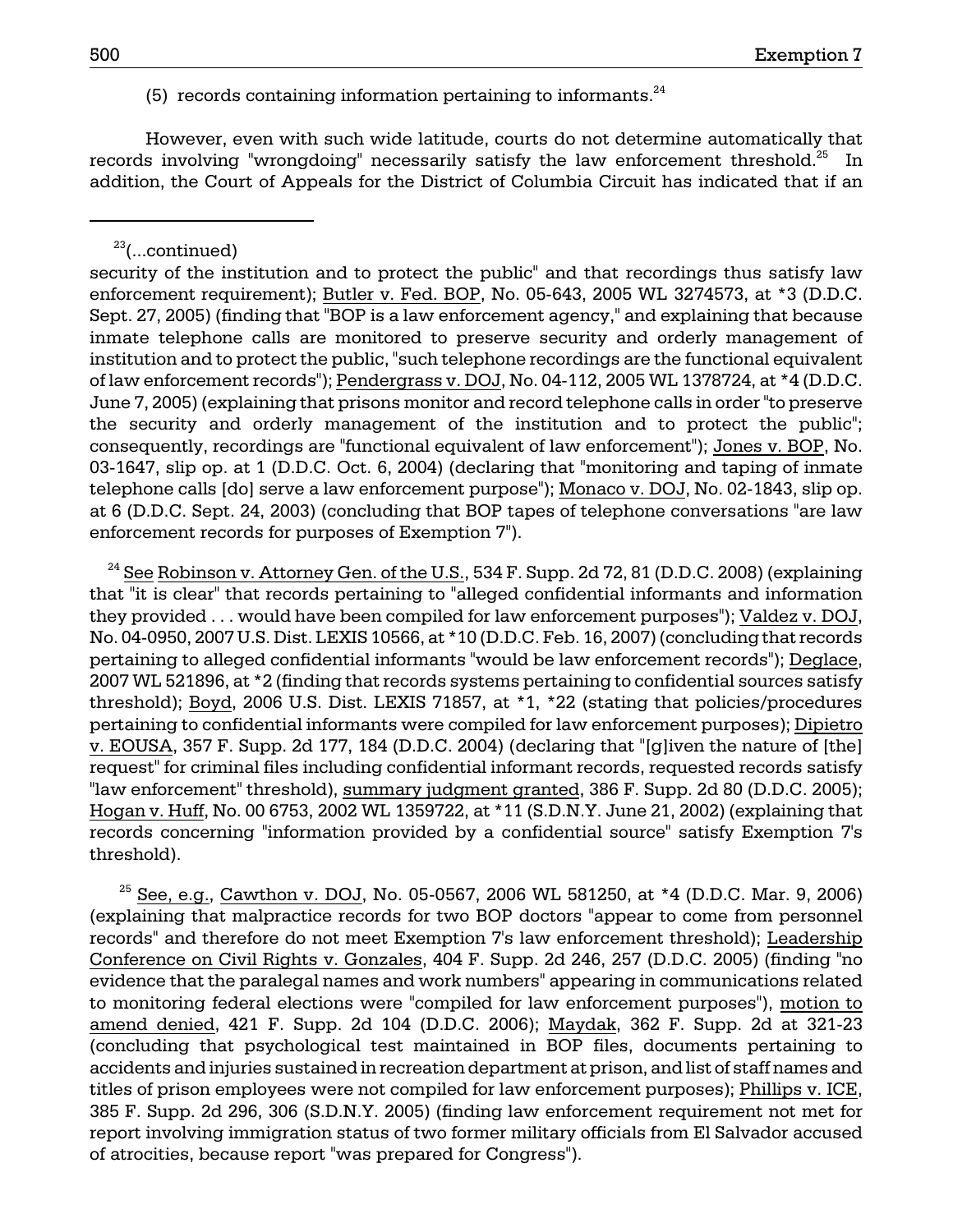investigation is shown to have been in fact conducted for an improper purpose, Exemption 7 and its subparts may not be applicable to the records of that investigation.<sup>26</sup> Courts therefore require some detail as to the law enforcement purpose behind the compilation of the requested records. $27$  Finally, there is no requirement that the matter culminate in actual administrative, civil, or criminal enforcement.<sup>28</sup>

<sup>26</sup> See Pratt v. Webster, 673 F.2d 408, 420-21 (D.C. Cir. 1982) (reiterating that Exemption 7 is not intended to "include investigatory activities wholly unrelated to law enforcement agencies' legislated functions of preventing risks to the national security and violations of the criminal laws and of apprehending those who do violate the laws"); see also Quiñon v. FBI, 86 F.3d 1222, 1228-29 (D.C. Cir. 1996) (explaining that agency's connection between target and asserted law enforcement duty cannot be pretextual or wholly unbelievable); Rosenfeld v. DOJ, 57 F.3d 803, 808-09 (9th Cir. 1995) (finding no law enforcement purpose when "documents all support a conclusion that . . . any asserted purpose for compiling these documents was pretextual"); Shaw v. FBI, 749 F.2d 58, 63 (D.C. Cir. 1984) (stating that "mere existence of a plausible criminal investigatory reason to investigate would not protect the files of an inquiry explicitly conducted . . . for purposes of harassment"); Lesar v. DOJ, 636 F.2d 472, 487 (D.C. Cir. 1980) (questioning whether records that were generated after investigation "wrongly strayed beyond its original law enforcement scope" would meet threshold test for Exemption 7, but finding that records at issue were compiled "during the course of a legitimate law enforcement investigation" and thus meet threshold requirement); Weissman v. CIA, 565 F.2d 692, 696 (D.C. Cir. 1977) (ruling that CIA's actions were unauthorized; thus, "law-enforcement exemption is accordingly unavailable"); Taylor v. DOJ, 257 F. Supp. 2d 101, 108 (D.D.C. 2003) (stating that investigations must be "'within the agency's law enforcement authority"' (quoting Whittle v. Moschella, 756 F. Supp. 589, 593 (D.D.C. 1991))), reconsideration denied, 268 F. Supp. 2d 34 (D.D.C. 2003), appeal dismissed for failure to prosecute, No. 03 5111, 2003 WL 2205968 (D.C. Cir. Aug. 19, 2003).

 $27$  See, e.g., Schoenman v. FBI, 575 F. Supp. 2d 136, 162 (D.D.C. 2008) (finding that mere statement that agency document "inherently relates to a law enforcement purpose will not suffice"); Miller v. DOJ, 562 F. Supp. 2d 82, 118 (D.D.C. 2008) (finding that agency "neither explains adequately the manner and circumstances under which the telegrams were compiled nor links these telegrams to any enforcement proceeding"); United Am. Fin. v. Potter, 531 F. Supp. 2d 29, 45-46 (D.D.C. 2008) (describing agency's explanation as "fall[ing] far short of establishing" that records were compiled for law enforcement purposes); Antonelli v. ATF, No. 04-1180, 2005 U.S. Dist. LEXIS 17089, at \*26 (D.D.C. Aug. 16, 2005) (noting that agencies "have proffered no evidence from which the Court may find for them on the threshold requirement"); Flores v. DOJ, No. 03-2105, slip op. at 4 (D.D.C. Aug. 31, 2004) (finding that while "description of the records suggests that a criminal investigation was conducted, [the] mere suggestion" is not sufficient to meet threshold of "law enforcement"), summary judgment granted (D.D.C. Feb. 7, 2005), summary affirmance granted, No. 05-5074, 2005 U.S. App. LEXIS 24159 (D.C. Cir. Nov. 8, 2005).

 $^{28}$  See, e.g., Ortiz v. HHS, 70 F.3d 729, 730 (2d Cir. 1995) (holding that unsigned, unsolicited letter used to launch criminal investigation by SSA meets threshold for law enforcement purposes, although no charges filed against target); Berger v. IRS, 487 F. Supp. 2d 482, 489, 500 (D.N.J. 2007) (finding that records compiled during IRS civil and criminal tax investigations satisfy threshold even though "[n]o charges were ever brought against Plaintiff (continued...)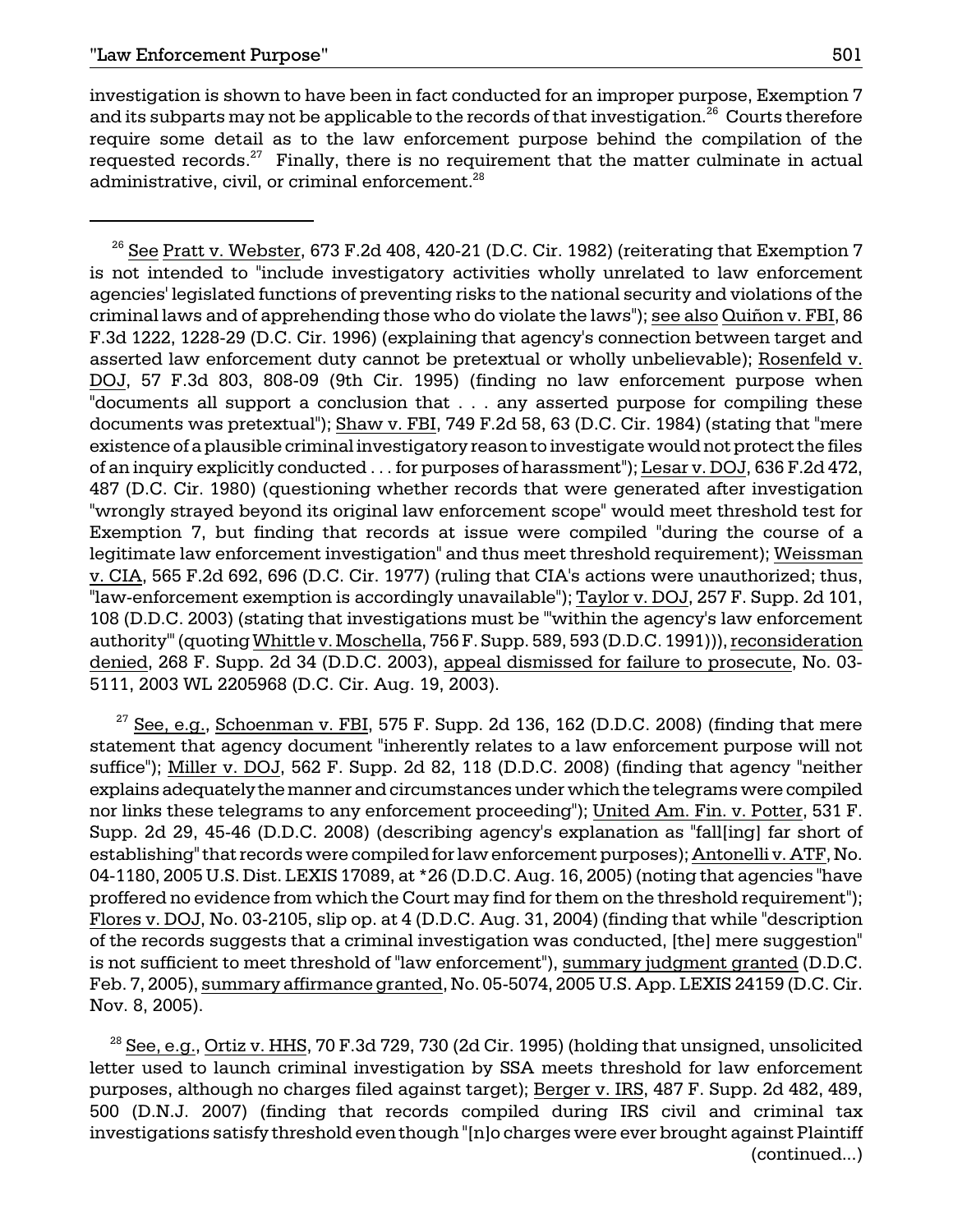## Types of Law Enforcement

The "law" to be enforced within the meaning of the term "law enforcement purposes" includes both civil<sup>29</sup> and criminal statutes, $30$  as well as those statutes authorizing

 $28$ (...continued)

as a result of these investigations"), aff'd on other grounds, 288 F. App'x 829 (3d Cir. 2008); Ponder v. Reno, No. 98-3097, slip op. at 5 (D.D.C. Jan. 22, 2001) (ruling that records were compiled for law enforcement purpose despite fact that subject was never prosecuted); Goldstein v. Office of Indep. Counsel, No. 87-2028, 1999 WL 570862, at \*8-9 (D.D.C. July 29, 1999) (magistrate's recommendation) (determining that investigation of presidential candidate for possible criminal violations was for legitimate law enforcement purpose even if that investigation "went nowhere"); cf. Wolk v. United States, No. 04-CV-832, 2005 WL 465382, at \*4 (E.D. Pa. Feb. 28, 2005) (stating that "[w]e construe the term 'enforcement' to encompass the conducting of a security background check of a federal judicial nominee" even when the process reveals no improprieties, because "[i]t is impossible, ex ante, to determine whether an FBI investigation will reveal troubling information about a specific nominee").

 $29$  See, e.g., Rugiero v. DOJ, 257 F.3d 534, 550 (6th Cir. 2001) (explaining that "Court has adopted a per se rule" that applies not only to criminal enforcement actions, but to "records compiled for civil enforcement purposes as well"); Rural Hous. Alliance v. USDA, 498 F.2d 73, 81 & n.46 (D.C. Cir. 1974) (holding that "character of the statute violated would rarely make a material distinction, because the law enforcement purposes . . . include both civil and criminal purposes"); Morley v. CIA, No. 03-2545, 2006 WL 2806561, at \*14 (D.D.C. Sept. 29, 2006) (mentioning that law enforcement "extends to civil investigations and proceedings"); Envtl. Prot. Servs. v. EPA, 364 F. Supp. 2d 575, 587 (N.D. W. Va. 2005) (reiterating that law enforcement standard includes "civil laws"); Martinez v. EEOC, No. 04-CA-0391, 2004 WL 2359895, at \*2 (W.D. Tex. Oct. 19, 2004) (restating that requirement of "law enforcement purpose" is satisfied by both criminal and civil laws); Judicial Watch, Inc. v. Rossotti, No. 01 2672, U.S. Dist. 2002 LEXIS 25213, at \*19-20 (D. Md. Dec. 16, 2002) (ruling that letters written by citizens concerned about plaintiff's compliance with IRS laws were compiled for "civil law enforcement purposes"), aff'd sub nom. Judicial Watch, Inc. v. United States, 84 F. App'x 335 (4th Cir. 2004); Schiller v. INS, 205 F. Supp. 2d 648, 659 (W.D. Tex. 2002) (stating that "[l]aw enforcement for purposes of the FOIA is not limited strictly to criminal investigations but also includes within its scope civil investigations" (citing Rugiero, 257 F.3d at 550)); Baltimore Sun v. U.S. Marshals Serv., 131 F. Supp. 2d 725, 728 n.2 (D. Md. 2001) (reasoning that United States Marshals Service forfeiture records satisfy threshold because agency is responsible for "enforcement of civil and criminal seizure and forfeiture laws"); Youngblood v. Comm'r of Internal Revenue, No. 2:99-9253, 2000 WL 852449, at \*10 (C.D. Cal. Mar. 7, 2000) (holding that IRS "investigations or proceedings in the civil or criminal context" satisfy threshold). But see Grandison v. DOJ, 600 F. Supp. 2d 103, 113 (D.D.C. 2009) (deciding that "it cannot be said that the deposition transcripts and interrogatories" pertaining to civil lawsuit arising from requester's murder conviction were compiled for law enforcement purposes).

 $30$  See, e.g., Beard v. Espy, No. 94-16748, 1995 WL 792071, at  $*1$  (9th Cir. Dec. 11, 1995) (protecting complaint letter and notes compiled during criminal investigation involving USDA loans); Ortiz v. HHS, 70 F.3d 729, 730 (2d Cir. 1995) (holding that unsigned, unsolicited letter used to launch criminal investigation by SSA meets threshold for law enforcement purposes); (continued...)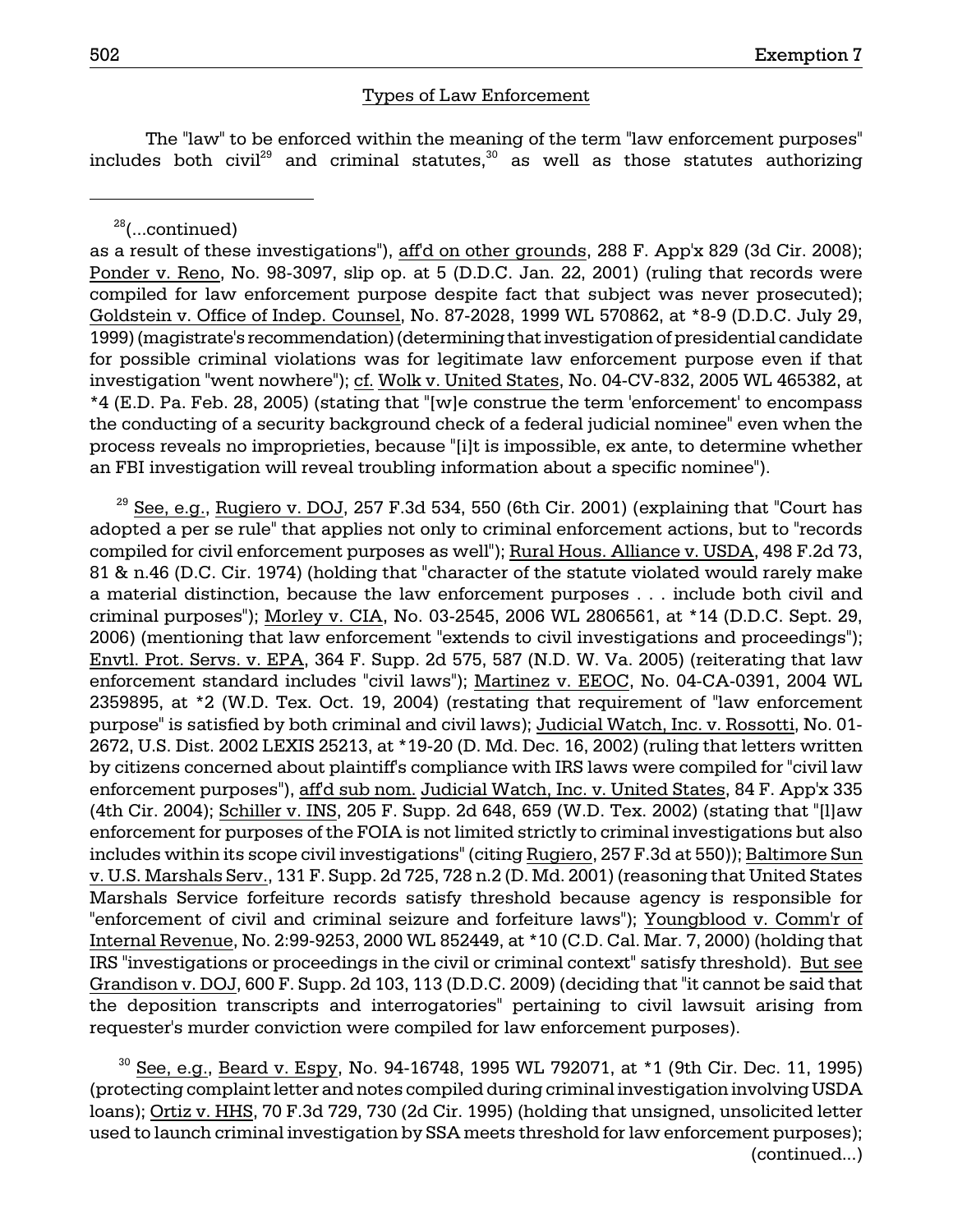administrative (i.e., regulatory) proceedings.<sup>31</sup>

 $30$ (...continued)

Judicial Watch v. DOJ, No. 99-1883, slip op. at 2-3, 11 (D.D.C. June 9, 2005) (finding that information from databases and computer systems created by Civil Rights Division task force members in response to abortion clinic violence satisfies law enforcement threshold, because evidence gathered relates to violations of federal criminal statutes); Oliver v. FBI, No. 02-0012, slip op. at 4 (D.D.C. Mar. 8, 2004) (finding that records compiled during investigation into, and criminal prosecution for, kidnapping and transporting minor across state lines satisfy law enforcement threshold), affd per curiam, No. 04-5445, 2005 U.S. App. LEXIS 13991 (D.C. Cir. July 8, 2005); Oguaju v. EOUSA, No. 00-1930, slip op. at 3 n.2 (D.D.C. Sept. 25, 2003) (finding that threshold requirement was satisfied when information was compiled as part of "criminal investigation, prosecution and conviction" of requester), summary affirmance granted, No. 04 5407, 2005 U.S. App. LEXIS 23891 (D.C. Cir. Nov. 3, 2005); Solar Sources v. United States, No. 96-0772, slip op. at 5 (S.D. Ind. Mar. 10, 1997) (holding that criminal antitrust investigation of explosives industry was "indisputably" compiled for law enforcement purposes), aff'd, 142 F.3d 1033 (7th Cir. 1998); Hoffman v. Brown, No. 1:96-53, slip op. at 4 (W.D.N.C. Nov. 26, 1996) (finding that information compiled by VA police canvassing plaintiff's neighbors regarding "alleged criminal activity of plaintiff at home" meets threshold), aff'd, 145 F.3d 1324 (4th Cir. 1998) (unpublished table decision); Mavadia v. Caplinger, No. 95-3542, 1996 WL 592742, at \*2 (E.D. La. Oct. 11, 1996) (finding that both civil and criminal investigations of possible violations of immigration laws satisfy threshold); Cappabianca v. Comm'r. U.S. Customs Serv., 847 F. Supp. 1558, 1565 (M.D. Fla. 1994) (stating that records of internal investigation focusing specifically on alleged acts that could result in civil or criminal sanctions were compiled for law enforcement purposes); Stone v. Def. Investigative Serv., 816 F. Supp. 782, 787 (D.D.C. 1993) (protecting foreign counterintelligence investigation and investigation into possible violation of federal statute), appeal dismissed for failure to prosecute, No. 93-5178 (D.C. Cir. Mar. 11, 1994); Buffalo Evening News, Inc. v. U.S. Border Patrol, 791 F. Supp. 386, 394 (W.D.N.Y. 1992) (reasoning that USBP form meets threshold because it is generated in investigations of violations of federal immigration law).

 $31$  See, e.g., Jefferson v. DOJ, 284 F.3d 172, 178 (D.C. Cir. 2002) (reiterating that Exemption 7 "'covers investigatory files related to enforcement of all kinds of laws,' including those involving 'adjudicative proceedings'" (quoting Rural Hous., 498 F.2d at 81 n.46)); Ctr. for Nat'l Policy Review on Race & Urban Issues v. Weinberger, 502 F.2d 370, 373 (D.C. Cir. 1974) (holding that administrative determination has "salient characteristics of 'law enforcement' contemplated" by Exemption 7 threshold requirement); Schoenman v. FBI, 573 F. Supp. 2d 119, 146 (D.D.C. 2008) (finding that Exemption 7 threshold applies to files related to enforcement of all kinds of laws including "administrative matters"); Envtl. Prot. Servs., 364 F. Supp. 2d at 587 (stating that records compiled in EPA's administrative proceeding satisfy law enforcement threshold, because Exemption 7 applies to "enforcement of civil laws, such as regulations"); Schiller, 205 F. Supp. 2d at 559 (stating that "law enforcement" for purposes of FOIA includes regulatory proceedings (citing Rugiero, 257 F.3d at 550)); Hidalgo v. BOP, No. 00-1229, slip op. at 3 (D.D.C. June 6, 2001) (determining that records compiled during investigation of prisoner for violating institutional rules and regulations satisfy threshold), summary affirmance granted, No. 01-5257, 2002 WL 1997999 (D.C. Cir. Aug. 29, 2002); McErlean v. DOJ, No. 97-7831, 1999 WL 791680, at \*8 (S.D.N.Y. Sept. 30, 1999) (stating that "it is well-settled that documents compiled by the INS in connection with the administrative proceedings authorized (continued...)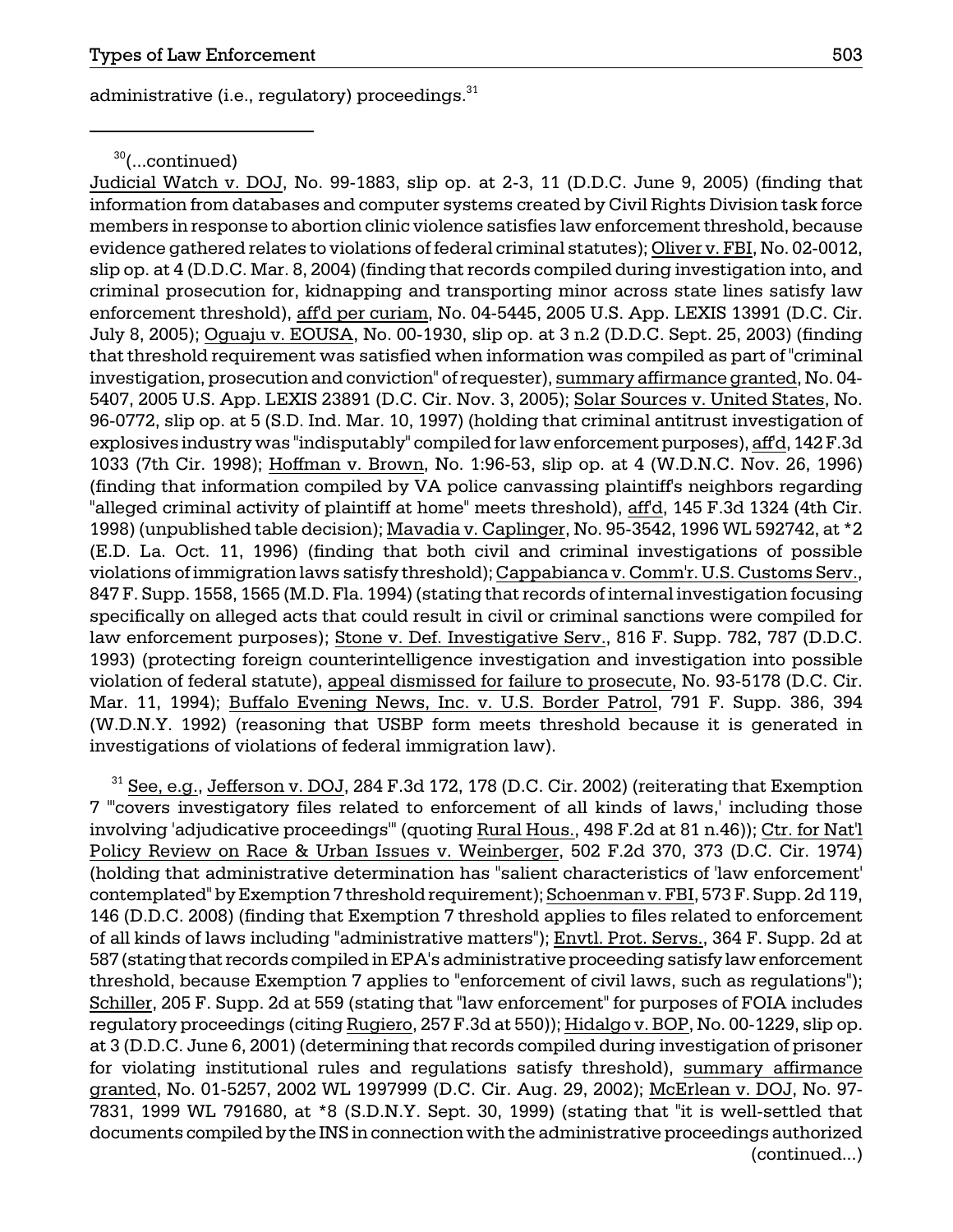Courts have also recognized that "law enforcement" within the meaning of Exemption 7 can extend beyond these traditional realms into the realms of national security and homeland security-related government activities as well.<sup>32</sup> For example, in Center for National Security Studies v. DOJ, the Court of Appeals for the District of Columbia Circuit explained that the names of post-9/11 detainees, found on documents that traditionally have been public, were properly withheld because they were compiled for the law enforcement purpose of pursuing a "violation of federal law as well as a breach of national security."33 Indeed, in accepting arguments that terrorists could use information previously considered innocuous and safe for public release, courts have acknowledged the needs of homeland security by

 $32$  See Ctr. for Nat'l Sec. Studies v. DOJ, 331 F.3d 918, 926 (D.C. Cir. 2003) (finding law enforcement threshold met by records compiled in course of investigation into "breach of this nation's security"); Kidder v. FBI, 517 F. Supp. 2d 17, 27 (D.D.C. 2007) (stressing that intelligence gathering is law enforcement activity because "[i]nvestigating terrorism is 'one of DOJ's chief law enforcement duties at this time'" (quoting Ctr. for Nat'l Sec. Studies, 331 F. 3d at 926)); Gordon, 388 F. Supp. 2d at 1036 (extending law enforcement threshold to include memoranda and e-mail messages created by FBI in its handling of various aviation "watch lists" created to "protect the American flying public from terrorists"); Coastal Delivery Corp. v. U.S. Customs Serv., 272 F. Supp. 2d 958, 964-65 (C.D. Cal. 2003) (ruling that terrorists could use information to avoid detection and to direct "merchandise to vulnerable ports"), appeal dismissed voluntarily, No. 03-55833 (9th Cir. Aug. 26, 2003); see also Pratt v. Webster, 673 F.2d 408, 421 (D.C. Cir. 1982) (explaining that "to pass the FOIA Exemption 7 threshold," agencies must establish that their activities are based on a concern that "federal laws have been or may be violated or that national security may be breached").

<sup>33</sup> 331 F.3d at 926, 929.

 $31$ (...continued)

by the Immigration and Naturalization Act are documents compiled for 'law enforcement purposes'"); Gen. Elec. Co. v. EPA, 18 F. Supp. 2d 138, 143-44 (D. Mass. 1998) (reasoning that EPA decision to classify site as contaminated "is not an enforcement action at all but rather ordinary informal rulemaking," which would ordinarily not meet Exemption 7 threshold, though in this case it did because "it is entirely reasonable for the agency to anticipate that enforcement proceedings are in the offing"); Johnson v. DEA, No. 97-2231, 1998 U.S. Dist. LEXIS 9802, at \*9 (D.D.C. June 25, 1998) (reiterating that "law being enforced may be ... regulatory"); Straughter v. HHS, No. 94-0567, slip op. at 4 (S.D. W. Va. Mar. 31, 1995) (magistrate's recommendation) (finding threshold met by records compiled by HHS's Office of Civil Rights in course of investigation of handicap discrimination as violation of Rehabilitation Act), adopted, (S.D. W. Va. Apr. 17, 1995); Kay v. FCC, 867 F. Supp. 11, 16-18 (D.D.C. 1994) (explaining that FCC's statutory authority to revoke licenses or deny license applications is qualifying law enforcement purpose); Aircraft Gear Corp. v. NLRB, No. 92-C-6023, slip op. at 10 (N.D. Ill. Mar. 14, 1994) (stating that documents created in connection with NLRB unfair labor practices cases and union representation case meet threshold); Ehringhaus v. FTC, 525 F. Supp. 21, 22-23 (D.D.C. 1980) (deciding that documents prepared as part of FTC investigation into advertising practices of cigarette manufacturers meet threshold); cf. Gordon v. FBI, 388 F. Supp. 2d 1028, 1036 (N.D. Cal. 2005) (explaining that law enforcement is not limited to criminal law, but can encompass "internal guidelines" (citing Dirksen v. HHS, 803 F.2d 1456, 1459 (9th Cir. 1986))).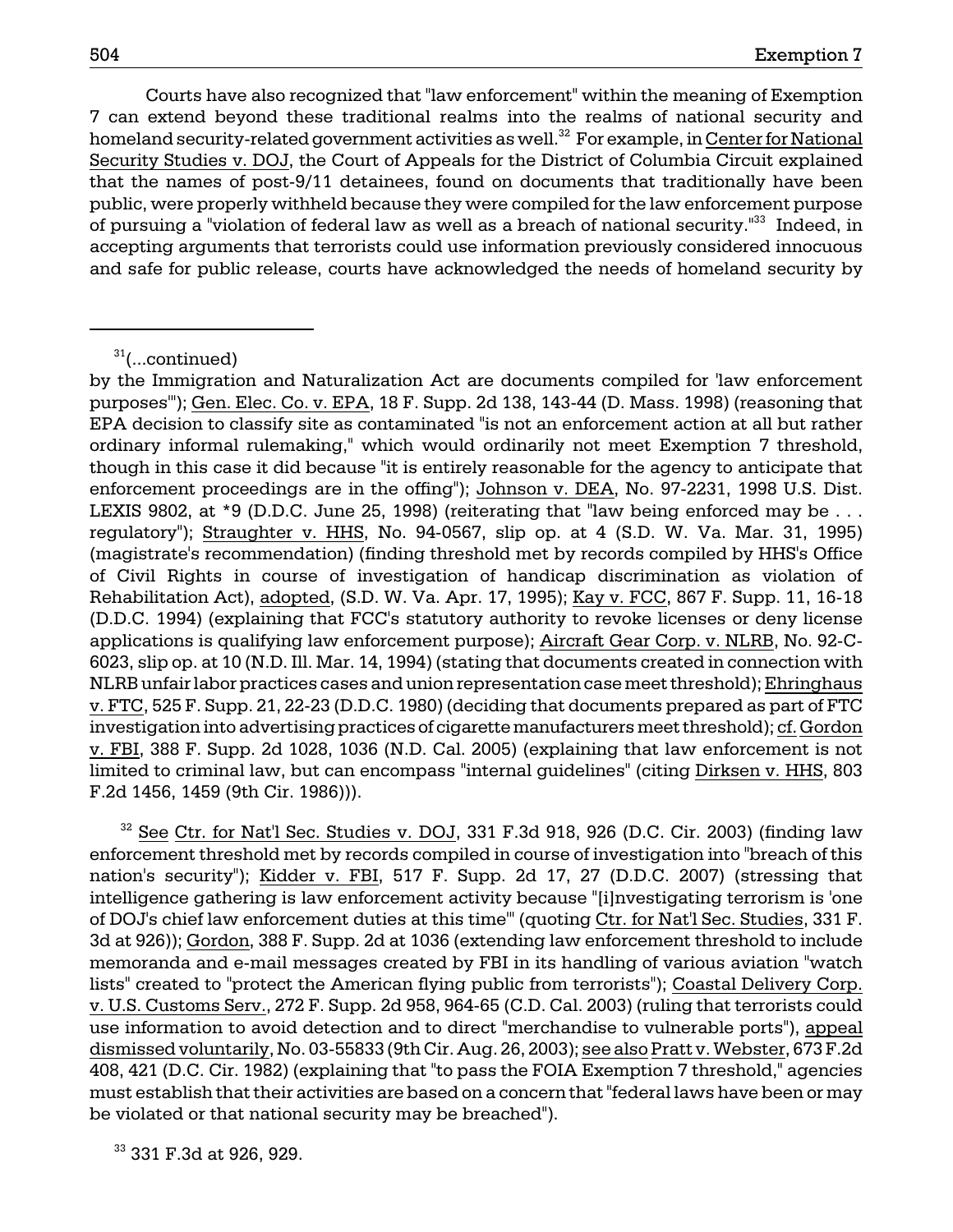recognizing the law enforcement nexus for such documents.<sup>34</sup>

In determining that documents related to national or homeland security satisfy Exemption 7's law enforcement requirement, courts have looked to the agencies' mandates to protect society and to prevent violence in determining whether the threshold is satisfied.<sup>35</sup>

of DOJ's chief law enforcement duties at this time'" (quoting Ctr. for Nat'l Sec. Studies, 331 F.3d is nothing in the redacted information that suggests that the FBI's assertion of a law <sup>35</sup> See Ctr. for Nat<sup>'</sup>l Sec. Studies, 331 F.3d at 926, 928 (explaining that terrorism investigation is one of DOJ's chief law enforcement duties); Kidder, 517 F. Supp. 2d at 26-27 (emphasizing that records at issue were compiled for law enforcement purposes because FBI's investigation into violations of criminal laws and "possible terrorist activity against the United States" falls within FBI's law enforcement duties; further explaining that investigating terrorism is "'one at 926)); Owens v. DOJ, No. 04-1701, 2006 WL 3490790, at \*5 (D.D.C. Dec. 1, 2006) (noting that "threshold showing has been made" because records were "generated during an investigation into terrorist attacks" and defendant agencies are "statutorily authorized to investigate activities of this type"); L.A. Times, 442 F. Supp. 2d at 898 (explaining that there is "a cognizable law enforcement mandate in Iraq" of improving intelligence information that will enhance security); Gordon,388 F.2d at 1045 ("[T]he information was compiled in connection with maintaining the watch lists to prevent another terrorist attack on civil aviation. There enforcement purpose is pretextual, that is, that the FBI is placing names on the watch lists because of a person's First Amendment activities rather than for a law enforcement purpose."); Living Rivers, 272 F. Supp. 2d at 1320 (concluding that "inundation maps" were compiled for law enforcement purposes because they are used for homeland security as part of the Department of the Interior's "Emergency Action Plans and to protect and alert potentially threatened people"); Coastal Delivery, 272 F. Supp. 2d at 964-65 (reasoning that law enforcement requirement is satisfied by cargo-inspection data at seaports where disclosure could permit terrorists to direct activities to "vulnerable ports"); Ayyad v. DOJ, No. 00-960, 2002 WL 654133, at \*8-12 (S.D.N.Y. Apr. 17, 2002) (ruling that information satisfies Exemption 7's threshold because it "is clearly related to law enforcement proceedings and was compiled by the FBI to investigate" 1993 World Trade Center bombing); Judicial Watch v. Reno, No. 00 0723, 2001 WL 1902811, at \* 9 (D.D.C. 2001) (finding that records concerning investigation of terrorist threats involved legitimate law enforcement duty and satisfied threshold); Morales Cozier v. FBI, No. 1:99-0312, slip op. at 14-15 (N.D. Ga. Sept. 25, 2000) (stating that threshold was satisfied because "[p]laintiff's activities in contacting an official of a government with which the United States has no official relations and inviting him to the United States could (continued...)

<sup>&</sup>lt;sup>34</sup> See id. at 929 ("While the name of any individual detainee may appear innocuous or trivial, it could be of great use to al Qaeda in plotting future terrorist attacks or intimidating witnesses in the present investigation."); see also L.A. Times v. Dep't of the Army, 442 F. Supp. 2d 880, 898 (C.D. Cal. 2006) (ruling that incident reports from private security contractors in Iraq meet law enforcement threshold because purpose is to improve intelligence information, thus enhancing security); Living Rivers, Inc. v. U.S. Bureau of Reclamation, 272 F. Supp. 2d 1313, 1321 (D. Utah 2003), (reasoning that terrorists could use "inundation maps" to aid in carrying out attacks on dams both in choosing potential targets and in selecting particular, more vulnerable features of certain dams); Coastal Delivery, 272 F. Supp. 2d at 964, 966 (explaining that information that appears to be "innocuous on its own" could reasonably be used by "potential terrorists and smugglers" to circumvent law enforcement procedures).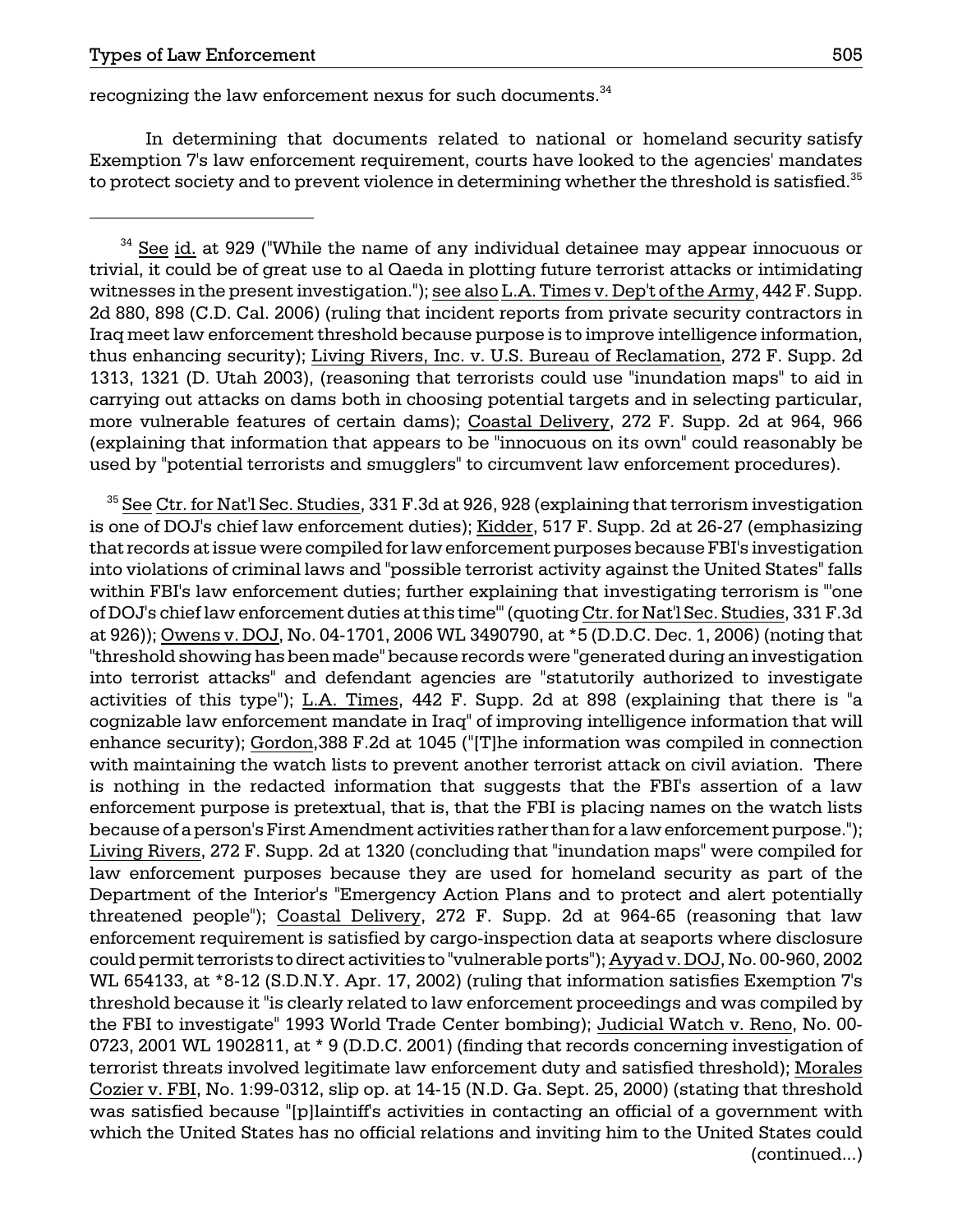Such reviews by the courts in order to determine whether a law enforcement purpose can be established in investigations arising from national security concerns are not new; for example, reviews of this variety date back to investigations of alleged "subversive" organizations in the 1960s and 1970s and investigations of the Communist Party in the 1950s.<sup>36</sup> Further, even after finding that the law enforcement threshold had been met in instances involving these older investigations, courts reviewed all the records relating to the investigation in order to determine if any part of the investigation deteriorated into mere monitoring, in which case Exemption  $7'$ s threshold would no longer be satisfied. $37'$ 

### Personnel Actions v. Law Enforcement Activity

"Background security investigations by governmental units which have authority to conduct such functions<sup>138</sup> have been held by the courts to meet the threshold test under Exemption 7.<sup>39</sup> Further, personnel investigations of government employees have also been

 $35$ (...continued)

have presented an interference with United States foreign policy or national security in an area where the FBI has an investigatory or enforcement interest").

 $36$  See, e.g., Campbell v. DOJ, 164 F.3d 20, 31-33 (D.C. Cir. 1998) (discussing 1960s investigations of subversive organizations believed to be threat to U.S. security and finding that "although the FBI may possess some documents related to a valid law enforcement purpose," FBI's position that once investigation is justified, all documents generated are exempt is "untenable"); Pratt, 673 F.2d at 410, 422-23 (finding that documents gathered during the investigation of Black Panther Party, "an allegedly subversive and violent domestic organization," met law enforcement threshold because investigation involved "prevention of violence" on American soil); Simon v. DOJ, 752 F. Supp. 14, 18 (D.D.C. 1990) (explaining that given "climate existing during the early 1950's [the court] cannot conclude that it was irrational or implausible" to take into account "earlier passivist activities" and conduct "criminal investigation into the possibility that [the subject] harbored Communist affiliations," and therefore finding that records met law enforcement threshold).

 $37$  See Campbell, 164 F.3d at 33 (explaining that simply because "some documents relate[] to a valid law enforcement investigation" of civil rights activist, not every withheld document satisfies threshold); Rosenfeld v. DOJ, 761 F. Supp. 1440, 1445-448 (N.D. Cal. 1991) (finding that investigation into Free Speech Movement and anti-war protesters "was opened and initially pursued for the legitimate purpose of ascertaining the role of subversive organizations," but disintegrated into routine monitoring), aff'd in pertinent part, rev'd in part & remanded , 57 F.3d 803 (9th Cir. 1995); cf. Lamont v. Dep't of State, 475 F. Supp. 761, 775 (S.D.N.Y. 1979) (noting that "information collected" about suspected Communist Party member consisted of "generalized monitoring and information-gathering that are not related to [agency's] law enforcement duties").

 $38$  S. Conf. Rep. No. 93-1200, at 12 (1974), reprinted in 1974 U.S.C.C.A.N. 6267, 6291.

 $39$  See, e.g., Mittleman v. OPM, 76 F.3d 1240, 1241-43 (D.C. Cir. 1996) (OPM background investigation); Rosenfeld v. DOJ, 57 F.3d 803, 809 (9th Cir. 1995) ("FBI government appointment investigations"); Wolk v. United States, No. 04-CV-832, 2005 WL 465382, at \*4 (continued...)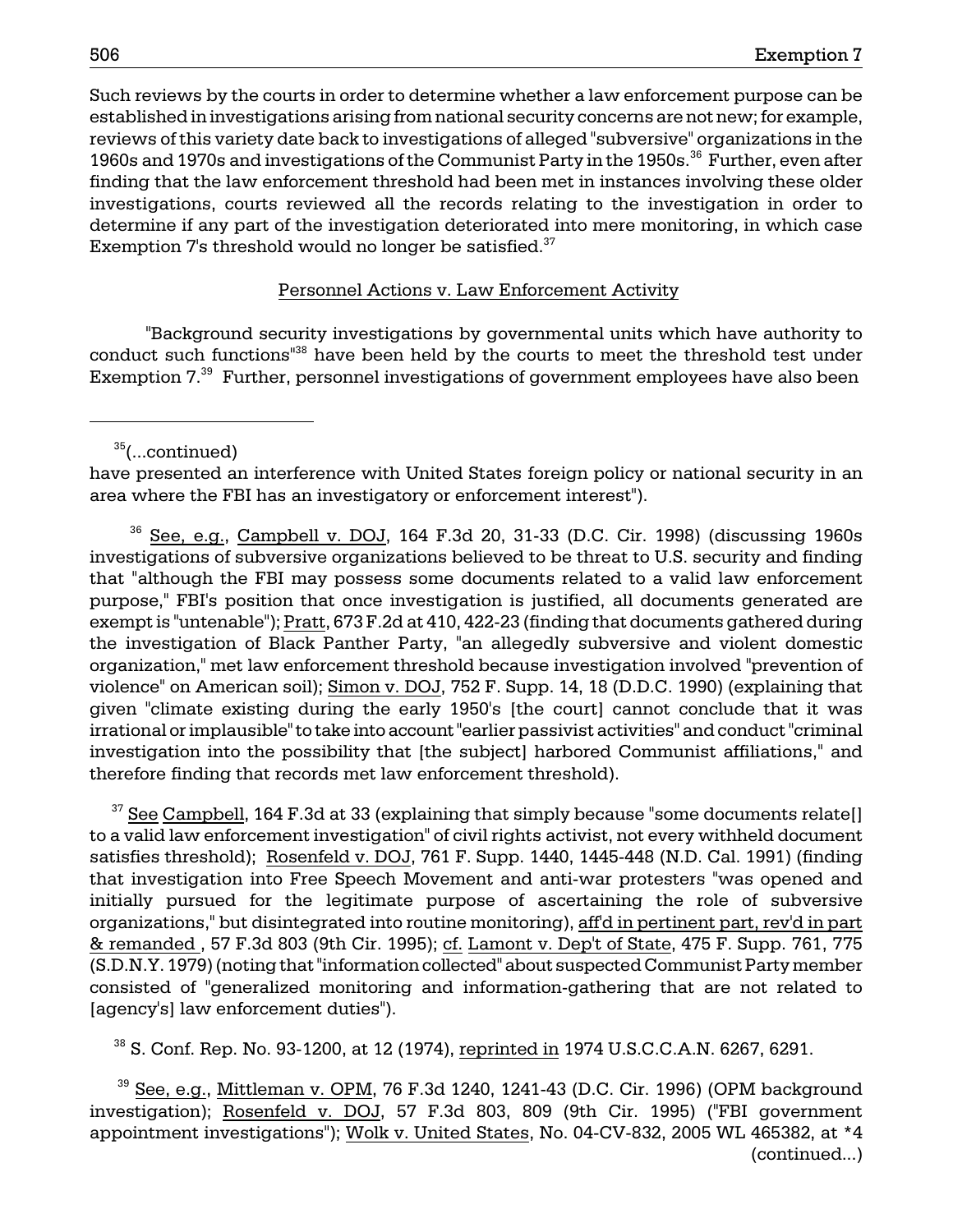found to have been compiled for law enforcement purposes if they focus on "specific and potentially unlawful activity by particular employees" of a civil or criminal nature. $40$ 

 $^{40}$  Stern v. FBI, 737 F.2d 84, 89 (D.C. Cir. 1984); see Perlman v. DOJ, 312 F.3d 100, 103, 105 (2d Cir. 2002) (discussing allegations of preferential treatment and undue access and influence in INS Investor Visa Program by former INS general counsel, and finding that records compiled during investigation into allegations satisfy Exemption 7's threshold, because such acts could subject him to criminal or civil penalties), aff'd, 380 F.3d 110 (2d Cir. 2004); Kimberlin v. DOJ, 139 F.3d 944, 947-48 (D.C. Cir. 1998) (concluding that investigation "conducted in response to and focused upon a specific, potentially illegal release of information by a particular, identified official" satisfies threshold); Strang v. Arms Control & Disarmament Agency, 864 F.2d 859, 862 (D.C. Cir. 1989) (characterizing agency investigation into employee violation of national security laws as law enforcement); O'Keefe v. DOD, 463 F. Supp. 2d 317, 320, 324 (E.D.N.Y. 2006) (finding that report detailing investigation of complaint alleging misconduct by commanding officers on multiple occasions was compiled for law enforcement purposes); Lewis v. United States, No. 02-3249, slip op. at 1, 6 (C.D. Cal. June 2, 2003) (finding that investigation of alleged unauthorized collection action by IRS employees was for law enforcement purposes); Mueller v. Dep't of the Air Force, 63 F. Supp. 2d 738, 742 (E.D. Va. 1999) (holding that investigation into prosecutorial misconduct was for law enforcement purposes because "'agency investigation of its own employees is for law enforcement purposes . . . if it focuses directly on specifically alleged illegal acts, illegal acts of a particular identified official, acts which could, if proved, result in civil or criminal sanctions'" (quoting Stern, 737 F.2d at 89)); Hayes v. U.S. Dep't of Labor, No. 96-1149, 1998 U.S. Dist. LEXIS 14120, at \*11-12 (S.D. Ala. June 10, 1998) (explaining that records of "internal agency investigations are considered to be compiled for 'law enforcement purposes' when the investigations focus on specifically alleged acts, which, if proved, could amount to violations of civil or criminal law"), adopted, (S.D. Ala. Aug. 10, 1998); Lurie v. Dep't of the Army, 970 F. Supp. 19, 36 (D.D.C. 1997) (explaining that threshold met because investigation focused directly on specifically alleged illegal acts of identified officials (citing Rural Hous. Alliance v. USDA, 498 F.2d 73, 81 (D.C. Cir. 1974)), appeal dismissed voluntarily, No. 97-5248 (D.C. Cir. Oct. 22, 1997); Linn v. DOJ, No. 92-1406, 1995 WL 631847, at \*22 (D.D.C. Aug. 22, 1995) ("[D]ocuments compiled for purposes of internal discipline of employees are not compiled for law enforcement purposes . . . [b]ut such internal monitoring of employees may be 'for law enforcement purposes' if the focus of the investigation concerns acts that could result in civil or criminal (continued...)

 $39$ (...continued)

<sup>(</sup>E.D. Pa. Feb. 28, 2005) (concluding that "enforcement" encompasses conducting a "security background check" by reasoning that "'enforcement of the law fairly includes not merely the detection and punishment of violations of law but their prevention'" (quoting Miller v. United States, 630 F. Supp. 347, 349 (E.D.N.Y. 1986))); Melius v. Nat'l Indian Gaming Comm'n, No. 92 2210, 1999 U.S. Dist. LEXIS 17537, at \*6, \*15 (D.D.C. Nov. 3, 1999) ("suitability investigations" for gaming contracts); Assassination Archives & Research Ctr. v. CIA, 903 F. Supp. 131, 132 (D.D.C. 1995) (FBI "background investigations"), dismissed without prejudice, No. 94-0655 (D.D.C. May 31, 1996); Bostic v. FBI, No. 1:94 CV 71, slip op. at 2, 11 (W.D. Mich. Dec. 16, 1994) (FBI pre-employment investigation); Doe v. DOJ, 790 F. Supp. 17, 20-21 (D.D.C. 1992) (background investigation of individual conditionally offered employment as attorney); Miller v. United States, 630 F. Supp. 347, 349 (E.D.N.Y. 1986) (USIA background-security investigation of federal job applicant).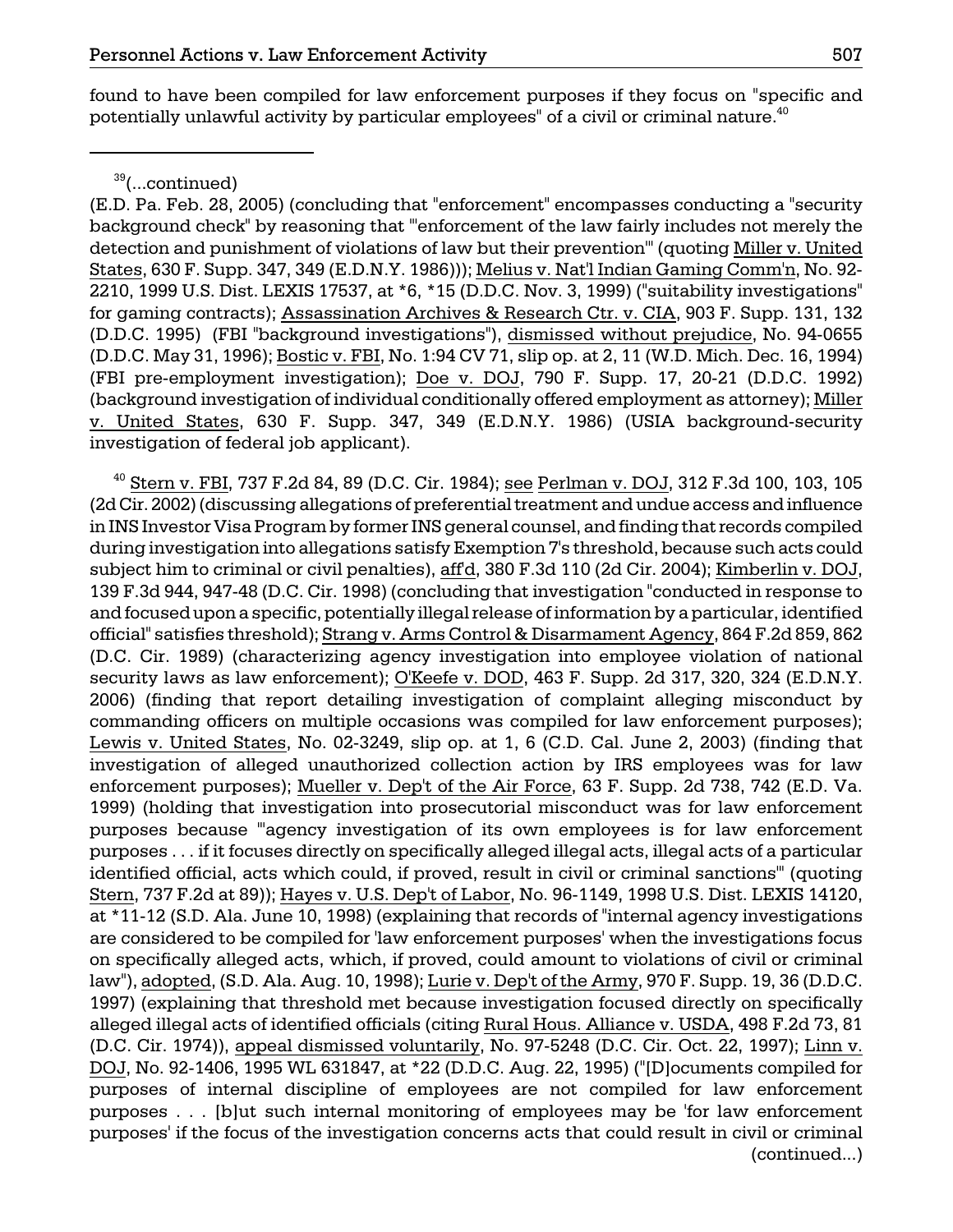Indeed, in Jefferson v. Department of Justice, the Court of Appeals for the District of Columbia Circuit, in clarifying the mixed-function nature of the Department of Justice's Office of Professional Responsibility (OPR), stated that "OPR conducts both law enforcement and non-law enforcement activities," and it then discussed the difference between the two types of files that "government agencies compile: (1) files in connection with government oversight of the performance of duties by its employees, and (2) files in connection with investigations that focus directly on specific alleged illegal acts which could result in civil or criminal sanction. $141$  The D.C. Circuit declined to find that all OPR records were compiled for law enforcement purposes, particularly because the "Department's regulations describe OPR as a mixed-function agency with responsibilities that embrace not only investigations of violations of law and breaches of professional standards that may result in civil liability . . . but breaches of internal Department guidelines that may lead to disciplinary proceedings . . . of such non-law violations."<sup>42</sup> Thus, courts continue to distinguish between mere supervision of federal employees for performance of their assigned duties, on one hand, and investigations of federal employees for law enforcement purposes, on the other -- finding repeatedly that "an agency's general monitoring of its own employees to ensure compliance with the agency's statutory mandate and regulations" does not satisfy Exemption 7's threshold requirement.<sup>43</sup>

 $40$ (...continued)

 41 284 F.3d 172, 176-77 (D.C. Cir. 2000) (citing Rural Hous. Alliance v. USDA, 498 F.2d 73, 81 (D.C. Cir. 1974)).

 $42$  Id. at 179; see also Sakamoto v. EPA, 443 F. Supp. 2d 1182, 1194 (N.D. Cal. 2006) (discussing difference between supervision and law enforcement by explaining that "'[i]f the investigation is for a possible violation of law, then the inquiry is for law enforcement purposes, as distinct from customary surveillance of the performance of duties by government employees'" (quoting Jefferson, 284 F.3d at 177)).

 $43$  Stern, 737 F.2d at 89 (dictum) (reminding that "it is necessary to distinguish between those investigations conducted 'for a law enforcement purpose' and those in which an agency, acting as the employer, simply supervises its own employees"); see also Jefferson, 284 F.3d at 177-78 (ruling that agencies must distinguish between records based on "allegations that could lead to civil or criminal sanctions" and records "maintained in the course of general oversight of government employees"); Patterson v. IRS, 56 F.3d 832, 837-38 (7th Cir. 1995) (holding that "general citation to an entire body of statutes contained in the United States Code under the heading 'Equal Employment Opportunity statutes'" does not establish law enforcement purpose, and declaring that agency must "'distinguish between internal investigations conducted for law enforcement purposes and general agency monitoring'" (quoting Stern, 727 F.2d at 89)); Rural Hous. Alliance v. USDA, 498 F.2d 73, 81 (D.C. Cir. 1974) (distinguishing between agency oversight of performance of employees and investigations focusing on specific illegal acts of employees); Coleman v. Lappin, No. 06-2255, 2007 U.S. Dist LEXIS 47647, at \*9 (D.D.C. July 3, 2007) (stating that "nothing in the BOP's motion and supporting documents establishes that the disciplinary records pertaining to a former BOP (continued...)

sanctions." (quoting Stern, 737 F.2d at 89)), appeal dismissed voluntarily, No. 97-5122 (D.C. Cir. July 14, 1997); Housley v. U.S. Dep't of the Treasury, 697 F. Supp. 3, 5 (D.D.C. 1988) (reiterating that investigation concerning misconduct by special agent which, if proved, could have resulted in federal civil or criminal sanctions qualifies as law enforcement).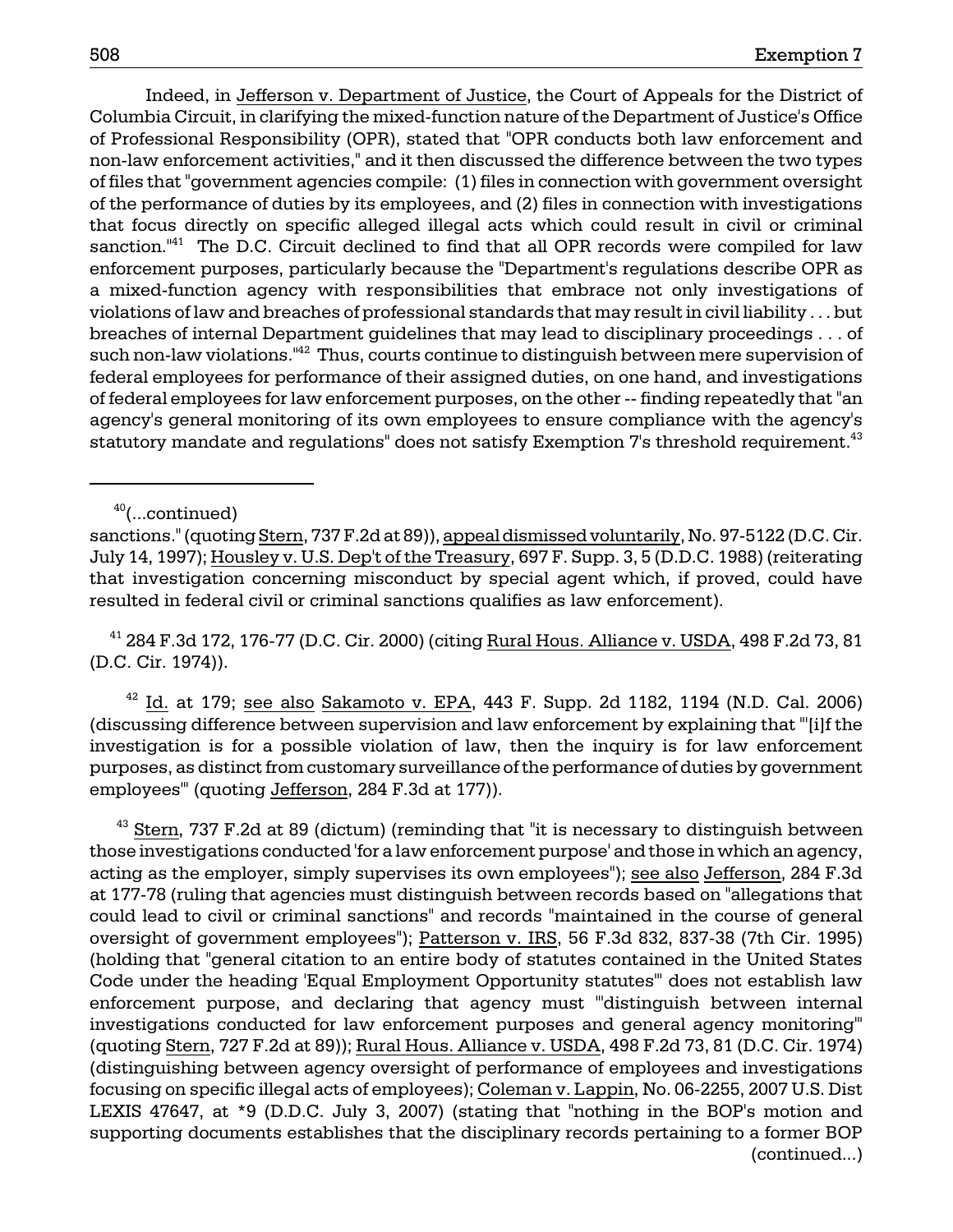Thus, while the line between mere employee monitoring and an investigation of an employee that satisfies the threshold requirement of Exemption 7 is narrow, the following examples satisfying the threshold shed useful light on this distinction:

(1) an investigation of an employee's allegations of misconduct and gross incompetence;<sup>44</sup>

employee are law enforcement records"); MacLean v. U.S. Dep't of the Army, No. 05-1519, 2007 U.S. Dist. LEXIS 16162, at \*27 (S.D. Cal. Mar. 6, 2007) (explaining critical distinction between investigation of particular employee for particular violation of law and customary surveillance of performance of duties); Wood v. FBI, 312 F. Supp. 2d 328, 345 (D. Conn. 2004) (reiterating that "'investigation conducted by a federal agency for the purpose of determining whether to discipline employees for activity which does not constitute a violation of law is not for law enforcement purposes under Exemption 7'" (quoting Stern, 737 F.2d at 90)), aff'd in part & rev'd in part on other grounds, 432 F.3d 78 (2d Cir. 2005); Jefferson v. DOJ, No. 01-1418, slip op. at 16 (D.D.C. Mar. 31, 2003) (finding that Office of Inspector General records concerning particular federal employee were not oversight records of internal agency monitoring, because they were compiled during investigation into her failure to comply with court order), aff'd, 168 F. App'x 448 (D.C. Cir. 2005); Varville v. Rubin, No. 3:96CV00629, 1998 WL 681438, at \*14 (D. Conn. Aug. 18, 1998) (explaining that threshold was not met by report discussing possible ethical violations and prohibited personnel practices because inquiry "more closely resembles an employer supervising its employees than an investigation for law enforcement purposes"); Lurie, 970 F. Supp. at 36 ("The general internal monitoring by an agency of its own employees is not shielded from public scrutiny under Exemption 7, because 'protection of all such internal monitoring under Exemption 7 would devastate FOIA.'" (quoting Stern, 737 F.2d at 89)); Fine v. DOE, 823 F. Supp. 888, 907-08 (D.N.M. 1993) (ruling that threshold met by agency with both administrative and law enforcement functions when documents were compiled during investigation of specific allegations and not as part of routine oversight).

 $44$  Edmonds v. FBI, 272 F. Supp. 2d 35, 42, 54 (D.D.C. 2003); see also Jefferson v. DOJ, No. 04-5226, 2005 U.S. App. LEXIS 23360, at \*2 (D.C. Cir. Oct. 26, 2005) (affirming district court's ruling that law enforcement threshold is met by investigation concerning Department of Justice attorney accused of official misconduct); MacLean, 2007 U.S. Dist. LEXIS 16162, at \*28 29 (determining that "evidence is sufficient to show that the requested investigation-related documents did not arise from an 'internal audit' or 'customary surveillance,' but instead arose from 'specifically alleged illegal acts'"; thus, information was compiled for law enforcement purposes (citing Kimberlin, 139 F.3d at 947-48)); Trentadue v. Integrity Comm., No. 2:03-339, 2006 WL 1184636, at \*5 (D. Utah May 2, 2006) (finding threshold met by documents prepared in course of investigation of allegations against federal employee); Pagan v. Treasury Inspector Gen. for Tax Admin., No. 04-4179, slip op. at 6 (E.D.N.Y. Jan. 31, 2006) (finding that documents created as result of specific allegations of misuse of government equipment and of conducting personal business while on official duty qualify as law enforcement documents); aff'd, 231 F. App'x 99 (2d Cir. 2007); MacLean v. DOD, No. 04-2425, slip op. at 14 (S.D. Cal. June 2, 2005) (finding that documents created in response to allegations of professional misconduct against prosecutor satisfy law enforcement threshold); Judicial Watch v. U.S. Dep't of Commerce, 337 F. Supp. 2d 146, 179 (D.D.C. 2004) (finding that investigations of certain agency personnel for possible violations of campaign finance laws and trade mission (continued...)

 $43$ (...continued)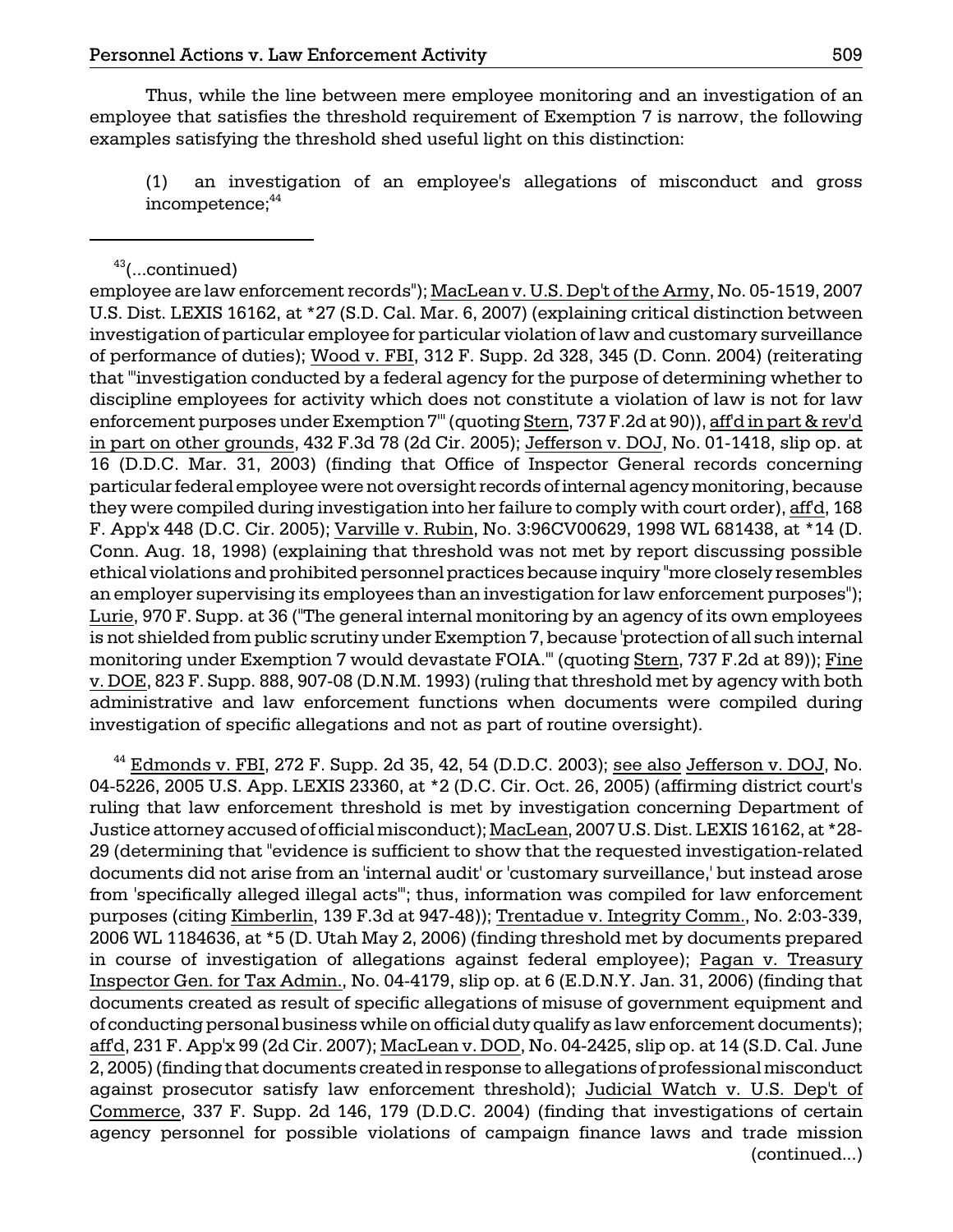(2) an investigation triggered by a complaint letter alleging that particular government prosecutors had withheld certain information during litigation;<sup>45</sup>

(3) an investigation of a particular AUSA for disclosing confidential information about the alleged use of cocaine by a suspect; $46$  and

(4) an investigation triggered by an allegation of racial harassment.<sup>47</sup>

On the other hand, examples of matters that do not satisfy the threshold are:

(1) an investigation into whether an employee who spoke at a meeting sponsored by a regulated company violated agency regulations when the case focused on "whether an agency employee has complied with agency regulations"; $48$ 

(2) records concerning an employee who had been disciplined because the agency was

 $45$  Ligorner v. Reno, 2 F. Supp. 2d 400, 402-03 (S.D.N.Y. 1998).

46 Kimberlin, 139 F.3d at 946-47.

 $47$  Ford v. West, No. 97-1342, 1998 WL 317561, at  $*1-2$  (10th Cir. June 12, 1998); see also Martinez v. EEOC, No. 04-CA-0271, 2005 U.S. Dist. LEXIS 3864, at \*2, \*11 (W.D. Tex. Mar. 3, 2005) (finding that information compiled in relation to charges of "a racially hostile work environment" meets law enforcement threshold); cf. Sakamoto, 443 F. Supp. 2d at 1194 (discussing files "compiled by the EPA as part of the internal investigatory or adjudicatory proceedings associated with the EEOC process for complaints of discrimination in accordance with Title VII of the Civil Rights Act," and concluding that agency "has met its burden" to show that records were compiled for law enforcement purposes); Sinsheimer v. DHS, 437 F. Supp 2d 50, 52, 55 (D.D.C. 2006) (declaring that investigations into allegations of sexual misconduct in the workplace meet law enforcement threshold, even when the charges were dropped, because "investigations were carried out to enforce federal civil rights laws"); Watkins Motor Lines, Inc. v. EEOC, No. 8:05-1065, 2006 WL 905518, at \*1-3 (M.D. Fla. Apr. 7, 2006) (reasoning that records compiled during an investigation into allegation of employment discrimination based on company's denial of employment to person convicted of aggravated sexual abuse - "were compiled for a law enforcement purpose," because the EEOC investigated "charge that [the company] violated federal law by discriminating").

 $48$  Greenpeace USA, Inc. v. EPA, 735 F. Supp. 13, 14-15 (D.D.C. 1990).

 $44$ (...continued)

improprieties qualify as law enforcement); cf. Herrick's Custom & Int'l Trade Newsletter v. Customs & Border Protection, No. 04-0377, 2006 U.S. Dist. LEXIS 44802, at \*1, \*20-21 (D.D.C. June 30, 2006) (explaining that "if the personnel oversight and investigation procedures concern misconduct that violates the law, then the information may be deemed to meet the threshold requirement of Exemption 7"); Dohse v. Potter, No. 8:04CV355, 2006 WL 379901, at \*1, \*7 (D. Neb. Feb. 15, 2006) (ruling that investigation by Postal Service of independent contractor for "interpersonal conflicts," including "alleged threats to postal personnel," satisfies law enforcement threshold).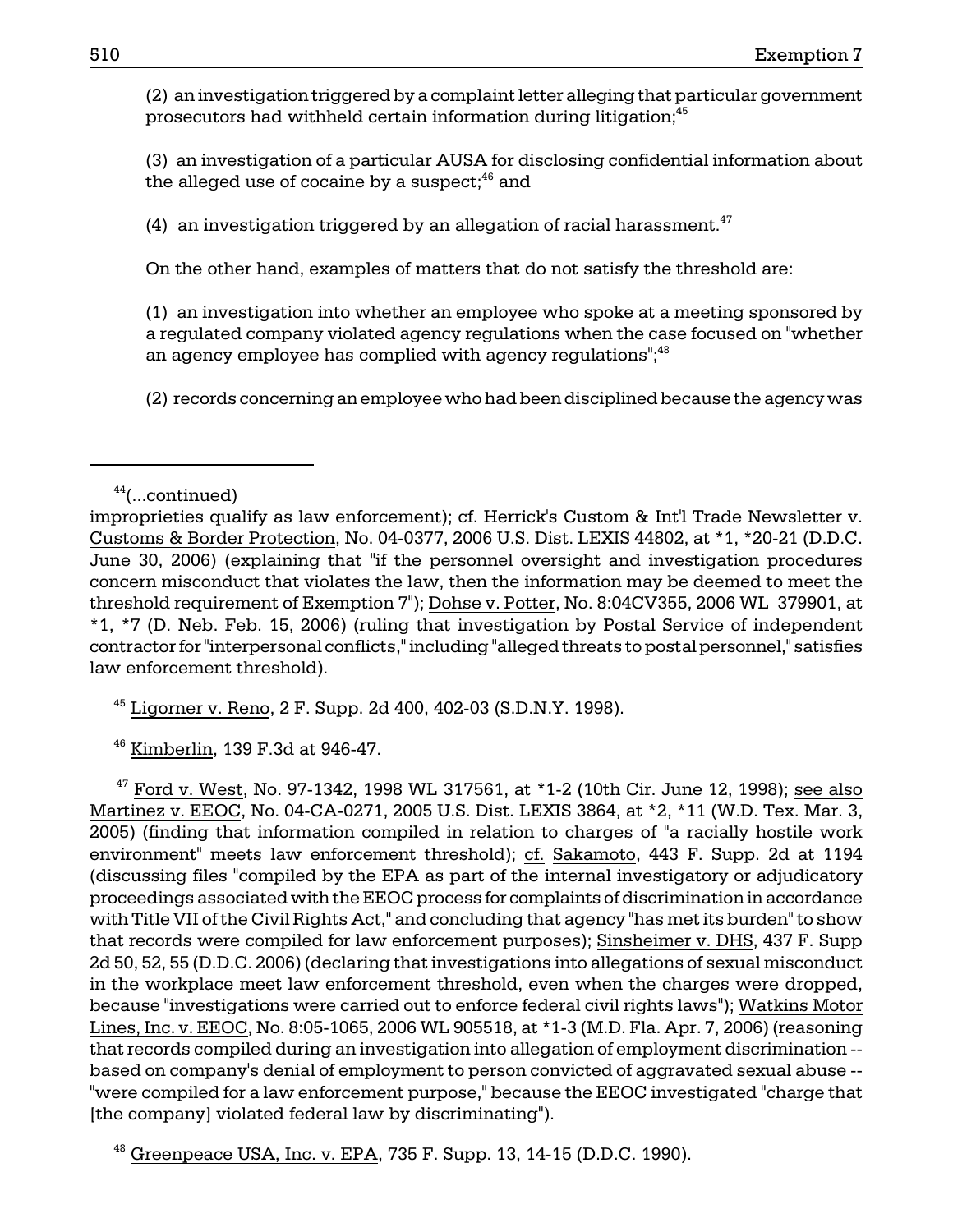participating "as an employer" and not as an "agency enforcing the revenue laws";<sup>49</sup> and

(3) an investigation conducted by an IG that the agency merely asserted "must" have been for law enforcement purposes even though the IG "also investigates internal matters concerning agency inefficiency and mismanagement."<sup>50</sup>

The common thread running through all these cases is the one first established in Rural Housing and then reiterated in Stern: Courts look at how the agency articulates the purpose of its actions and, as necessary, "distinguish[es] [between] two types of files relating to government employees."51

# Mixed-Function Agencies

When determining whether a record concerning matters other than an agency's own activities and personnel was "compiled for law enforcement purposes" under Exemption 7, the courts have generally distinguished between agencies with both law enforcement and

 $50$  Cotton v. Adams, 798 F. Supp. 22, 25 (D.D.C. 1992); see also Jefferson, 284 F.3d at 178-79 (stating that oversight of performance, including review of violations of agency rules, does not qualify as "law enforcement" within meaning of Exemption 7); Coleman v. Lappin, 535 F. Supp. 2d 96, 98 (D.D.C. 2008) (stating that "employee status alone" does not establish nexus between employee discipline records and agency's law enforcement duties; finding that agency's "vague and general" statements do not demonstrate how requested records were compiled nor explain "what enforcement or administrative proceedings may have occurred or may have been authorized"); Coleman, 2007 U.S. Dist. LEXIS 47647, at \*9 (D.D.C. July 3, 2007) (explaining that although "BOP is considered a law enforcement agency," BOP did not establish that disciplinary records pertaining to former employee are law enforcement records within scope of Exemption 7); Wood, 312 F. Supp. 2d at 346 (finding that employee conduct at issue involved only "violations of agency policy" and thus did not satisfy threshold).

 $51$  Rural Hous., 498 F.2d at 82 (stating that "purpose of the 'investigatory files' is thus the critical factor," and reiterating that agency must distinguish between its "surveillance of the performance of duties by government employees [and its] inquiry as to an identifiable possible violation of law"); Stern, 737 F.2d at 89 (emphasizing that agency's "general internal monitoring of its own employees to insure compliance with the agency's statutory mandate and regulations is not protected from public scrutiny under Exemption 7 . . . [and that] an agency's investigation of its own employees is for 'law enforcement purposes' only if it focuses 'directly on specifically alleged illegal acts, illegal acts of particular identified officials, acts which could, if proved, result in civil or criminal sanctions'" (quoting Rural Hous., 498 F.2d at 81)); Cotton, 798 F. Supp. at 25 (stating that while IG has "ability to conduct investigations," it also looks into "internal matters concerning agency inefficiency and mismanagement"; because Court cannot infer "a law enforcement purpose," it required fuller explanation from agency as to purpose of its actions giving rise to documents). But see Dean v. FDIC, 389 F. Supp. 2d 780, 785, 790 (E.D. Ky. 2005) (finding that inquiry into whether agency employee, who "as a private citizen" violated any ethical standards by developing certain software concepts, satisfied law enforcement threshold, and explaining that "the Court is of the opinion that the OIG has the authority and responsibility to investigate even potential criminal violations").

49 Patterson, 56 F.3d at 837.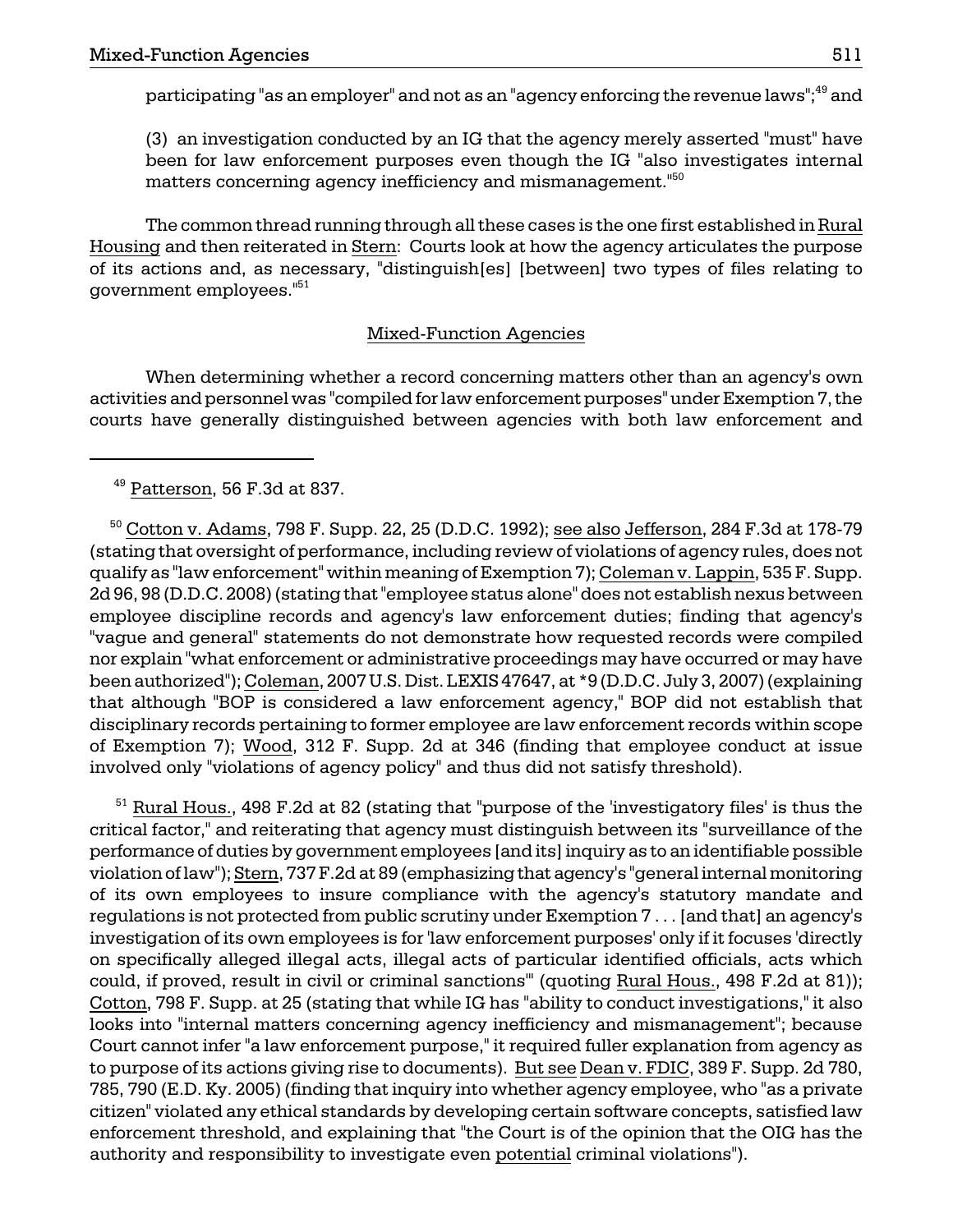administrative functions and those whose principal function is criminal law enforcement.<sup>52</sup> Nevertheless, while both mixed-function and criminal law enforcement agencies must satisfy Exemption 7's threshold,<sup>53</sup> an agency whose functions are "mixed" has a higher standard to satisfy $54$  in that it usually has to show that the records at issue involved the enforcement of a statute or regulation within its authority and that the records were compiled for adjudicative or enforcement purposes.<sup>55</sup>

 $52$  See Pratt v. Webster, 673 F. 2d 408, 416 (D.C. Cir. 1982) (explaining that "[w]hile FOIA makes no distinction on its face between agencies whose principal function is criminal law enforcement and agencies with both law enforcement and administrative functions, it would be unnecessarily wooden to treat both groups identically"); Sciba v. Bd. of Governors of the Fed. Reserve Sys., No. 04-1011, 2005 WL 3201206, at \*7 (D.D.C. Nov. 4, 2005) (finding that Board is law enforcement agency, because it has responsibility not only to monitor for compliance but also to detect and prosecute crimes and violations of federal statutes within its sphere, including Bank Secrecy Act); Moye, O'Brien, O'Rourke, Hogan & Pickert v. Nat'l R.R. Passenger Corp., No. 6:02-CV-126, 2003 WL 21146674, at \*17 (M.D. Fla. May 13, 2003) (reiterating that agency "with mixed law enforcement and non-law enforcement functions requires the Court to consider the purpose of the investigation and to determine whether the information was gathered as part of an inquiry about a potential violation of the law, rather than in the course of the agency's administrative function of overseeing compliance with its rules and regulations"), remanded on other grounds, 376 F.3d 1270 (11th Cir. 2004), cert. denied, 543 U.S. 1121 (2005); cf. Mayer, Brown, Rowe & Maw v. IRS, No. 04-2187, 2006 U.S. Dist. LEXIS 58410, at \*23 (D.D.C. Aug. 21, 2006) (saying that IRS "combines administrative and law enforcement functions"); see also Attorney General's 1986 Amendments Memorandum at 7.

<sup>53</sup> See, e.g., Abramson v. FBI, 456 U.S. 615, 622 (1982) (explaining that to assert "Exemption 7 privilege" agency must show that records were compiled for law enforcement purpose); Pratt, 673 F.2d at 414 (stating that "law enforcement purpose" not only describes "type of agency," but also functions as "a condition on the use of the exemption by agencies having administrative as well as civil enforcement duties" (quoting Irons v. Bell, 596 F.2d 468, 474 (1st Cir. 1979))).

 54 See, e.g., Pratt, 673 F.2d at 416, 418 (noting "more exacting scrutiny of Exemption 7 claims by agencies whose principal function is not law enforcement" and contrasting it with "more deferential attitude toward the claims . . . made by a criminal law enforcement agency"); United Am. Fin. v. Potter, 531 F. Supp. 2d 29, 46 (D.D.C. 2008) (explaining that "this Circuit's admonition" mandates that courts give thoughtful consideration to whether mixed-function agencies satisfy law enforcement purpose); Living Rivers v. U.S. Bureau of Reclamation, 272 F. Supp. 2d 1313, 1319 (D. Utah 2003) (stating that "standard for establishing a law enforcement purpose" is "lower [for per se law enforcement agency] than it is for . . . mixedfunction agency").

 55 See, e.g., Cooper Cameron Corp. v. Dep't of Labor, 280 F.3d 539, 545 (5th Cir. 2002) (observing that "Congress obviously intended OSHA inspections to be part of an enforcement program," particularly when agency is responding to workplace accident); Lewis v. IRS, 823 F.2d 375, 379 (9th Cir. 1987) (holding the threshold met when the IRS "had a purpose falling within its sphere of enforcement authority in compiling particular documents"); Birch v. USPS, (continued...)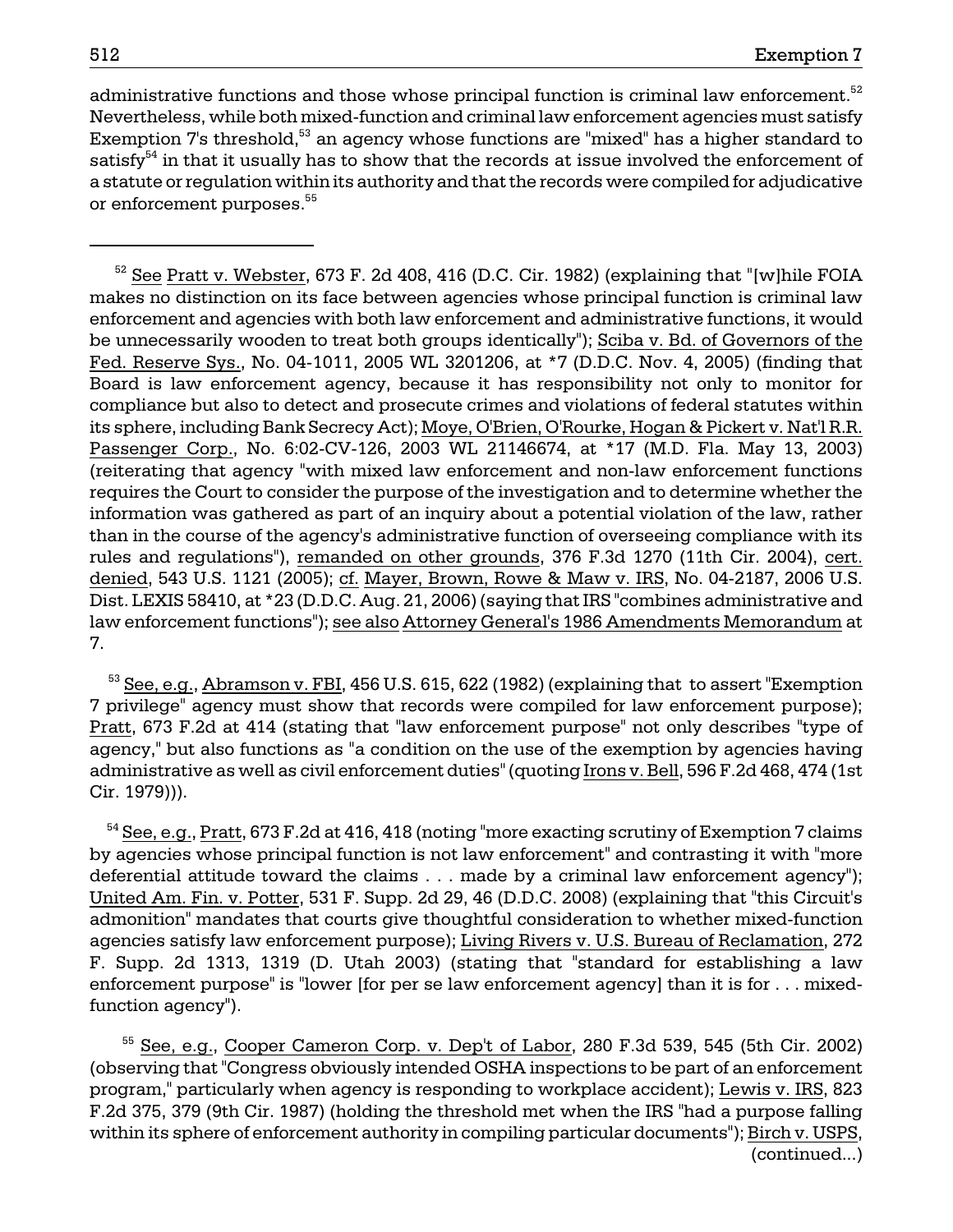the court explained that before it could determine if "dam inundation" maps created by the The phrase "law enforcement purpose" can be interpreted broadly in agencies with mixed functions.<sup>56</sup> For example, in Living Rivers, Inc. v. United States Bureau of Reclamation, Department of the Interior's Bureau of Reclamation (BOR) were withheld properly pursuant to either Exemption 7(E) or Exemption 7(F), it first had to determine whether Exemption 7's

<sup>56</sup> See, e.g., Living Rivers, 272 F. Supp. 2d at 1318-20 (explaining that while standard for establishing law enforcement purpose is high for mixed-function agency, here inundation maps were directly related to agency's statutory mandate to "'maintain law and order and protect persons and property within Reclamation projects and on Reclamation lands,'" thus standard satisfied (quoting 43 U.S.C.A. § 373b(a)(2006))); Coastal Delivery v. U.S. Customs Serv., 272 F. Supp. 2d 958, 963 (C.D. Cal. 2003) (stating that "inquiry of whether the information is for 'law enforcement purposes' begins with the determination of whether the agency has a law enforcement function"; finding such purpose because agency used information "to track overall effectiveness of its examination technique, and evaluate both its commercial enforcement strategy and its border security responsibilities"), appeal dismissed voluntarily, No. 03-55833 (9th Cir. Aug. 26, 2003).

<sup>55(...</sup>continued)

 (reiterating that mixed-function agency "must demonstrate that its purpose in compiling the 803 F.2d 1206, 1210-11 (D.C. Cir. 1986) (explaining that threshold was met because enforcement of laws regarding use of mails falls within statutory authority of Postal Service); Church of Scientology v. U.S. Dep't of the Army, 611 F.2d 738, 748 (9th Cir. 1979) (remanding to Naval Investigative Service for it to show that investigation involved enforcement of statute or regulation within its authority); Irons v. Bell, 596 F.2d 468, 473 (1st Cir. 1979) (determining that mixed-function agency must demonstrate purpose falling within its sphere of enforcement authority); United Am. Fin., 531 F. Supp. 2d at 46 (finding that agency must explain how records pertaining to complaints "about solicitation of access to life insurance accounts" were compiled for law enforcement purposes); Lawyers' Comm. for Civil Rights v. Dep't of the Treasury, No. 07-2590, 2008 WL 4482855, at \*11 (N.D. Cal. Sept. 30, 2008) particular document fell within its sphere of enforcement activity"); Stanley v. U.S. Dep't of the Treasury, No. 2:06-CV-072, 2007 LEXIS 49737, at \*8-9 (N.D. In. July 9, 2007) (finding that threshold satisfied because "records arose from an investigation related to the enforcement of the tax laws, and the investigation was part and parcel of [agency's] law enforcement duties"); Finkel v. Dep't of Labor, No. 05-5525, 2007 U.S. Dist. LEXIS 47307, at \*31(D.N.J. June 29, 2007) (finding "records at issue are compiled for law enforcement purposes because they were collected in the course of OSHA acting pursuant to its statutory authority to inspect workplaces, question employees, and cite employers violating safety and health regulations"); Suzhou Yuanda Enter. Co. v. Customs & Border Protection, 404 F. Supp. 2d 9, 14 (D.D.C. 2005) (finding law enforcement threshold met by investigation into suspected scheme to import merchandise, because agency is charged with enforcing federal laws regarding proper importation of merchandise); Wayne's Mech. & Maint. Contractor, Inc. v. Dep't of Labor, No. 1:00-45, slip op. at 7 n.2 (N.D. Ga. May 7, 2001) (concluding that records compiled by OSHA during investigation of industrial accident were within agency's statutory law enforcement mandate); Phila. Newspapers, Inc. v. HHS, 69 F. Supp. 2d 63, 67 (D.D.C. 1999) (holding that investigative records created in response to specific allegations of Medicare fraud by physicians at a teaching hospital were compiled for law enforcement purposes).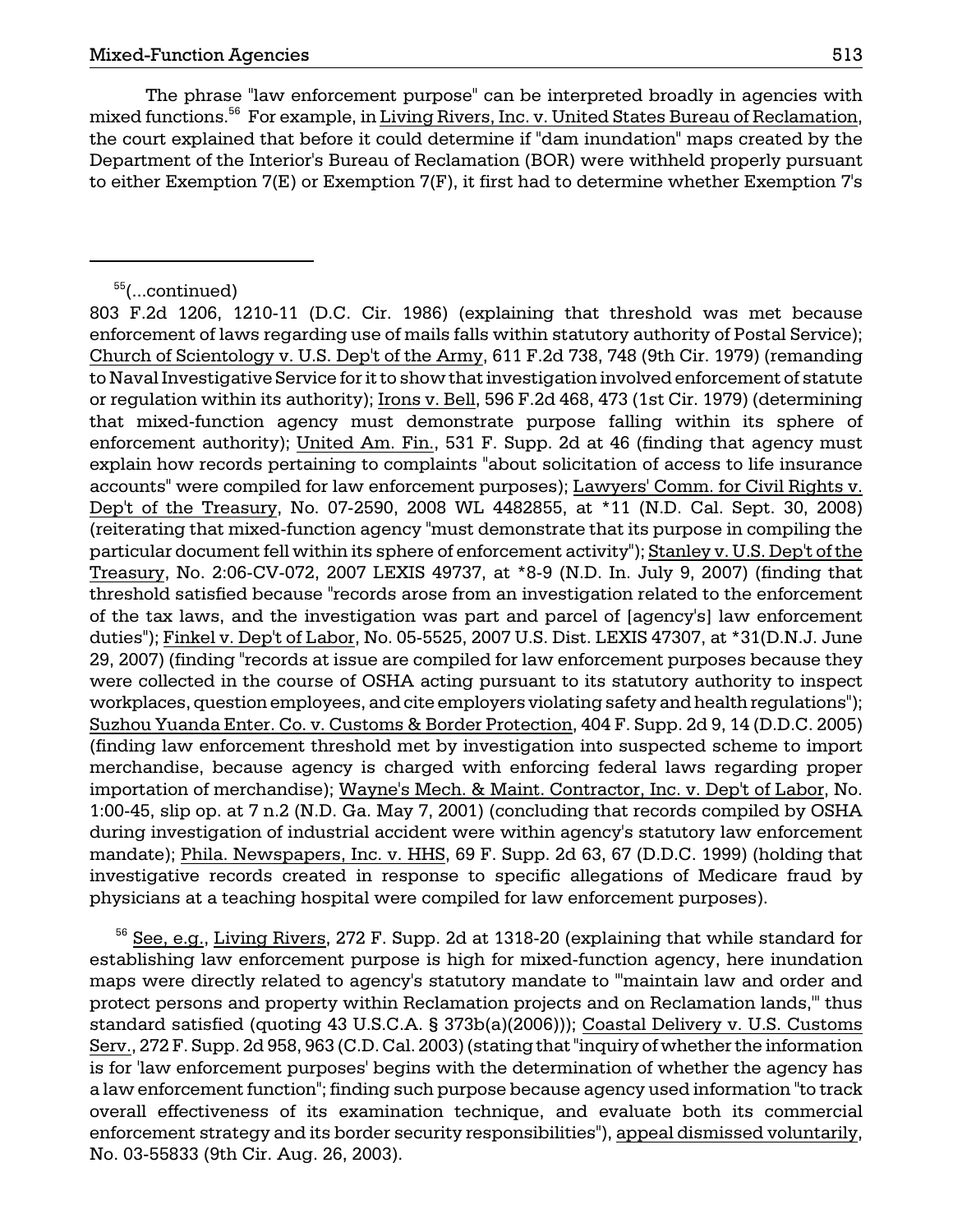threshold requirement was met. $57$  Reiterating the differences between "per se" law enforcement agencies and those with both administrative and law enforcement functions, the court acknowledged that "Congress has provided the BOR with express 'law enforcement authority' to 'maintain law and order and protect persons and property within Reclamation projects and on Reclamation lands.<sup>"58</sup> After endorsing this express grant of law enforcement authority, the court next addressed the "compilation" aspect of the threshold requirement, finding that the "context in which an agency has currently compiled a document, rather than the purpose for which the document was originally created, determines whether it is 'compiled for law enforcement purposes."<sup>59</sup> The court ruled that "the inundation maps are presently used and were compiled in direct relation to the BOR's statutory law enforcement mandate," and therefore satisfied the law enforcement threshold of Exemption  $7.60$ 

 it found a sufficient Exemption 7 nexus, in support of both Exemption 2 and Exemption 7(E) Similarly, in Coastal Delivery v. United States Customs Service, the court recognized that "Customs has a law enforcement mandate" regarding the "number of examinations it performed on merchandise arriving into the Los Angeles/Long Beach seaport."61 Accordingly, protection, because the agency's cargo container inspection numbers "allow Customs to track the overall effectiveness of its examination technique, and evaluate both its commercial enforcement strategy and its border security responsibilities."<sup>62</sup>

### Criminal Law Enforcement Agencies and Deference

In the case of criminal law enforcement agencies, the courts have accorded the government varying degrees of deference when considering whether their particular records meet the threshold requirement of Exemption  $7<sup>63</sup>$  While the degree of deference varies, it is

57 272 F. Supp. 2d at 1318.

<sup>58</sup> Id. at 1318-19 (quoting "General Authority of Secretary of the Interior," 43 U.S.C.A. § 373b(a) (2000 & Supp. III 2003), pertaining to law enforcement authority granted to Bureau of Reclamation, specifically regarding public safety).

59 Id. at 1319-20.

 $60$  Id. (quoting John Doe Agency v. John Doe Corp., 493 U.S. 146, 153-54 (1989)).

 $61$  272 F. Supp. 2d at 963; see also Seized Prop. v. Customs and Border Protection, 502 F. Supp. 50, 56-57 (D.D.C. 2007) (referencing need to establish "nexus" between enforcement of federal laws and agency law enforcement duties, notes that Customs is law enforcement agency and records generated in exercise of agency duty to seize goods for violations of laws satisfy requirement); Suzhou, 404 F. Supp. 2d at 14 (declaring that "Customs is a law enforcement agency charged with enforcing federal law regarding the proper entry of merchandise into the United States" and that agency "properly applied Exemption 7").

 $62$  272 F. Supp at 963.

 $63$  Compare, e.g., Pratt v. Webster, 673 F.2d 408, 418 (D.C. Cir. 1982) (declaring that "a court can accept less exacting proof from [a law enforcement agency]"), with Kuehnert v. FBI, 620 F.2d 662, 667 (8th Cir. 1980) (holding that "Exemption 7 extends to all investigative files of a (continued...)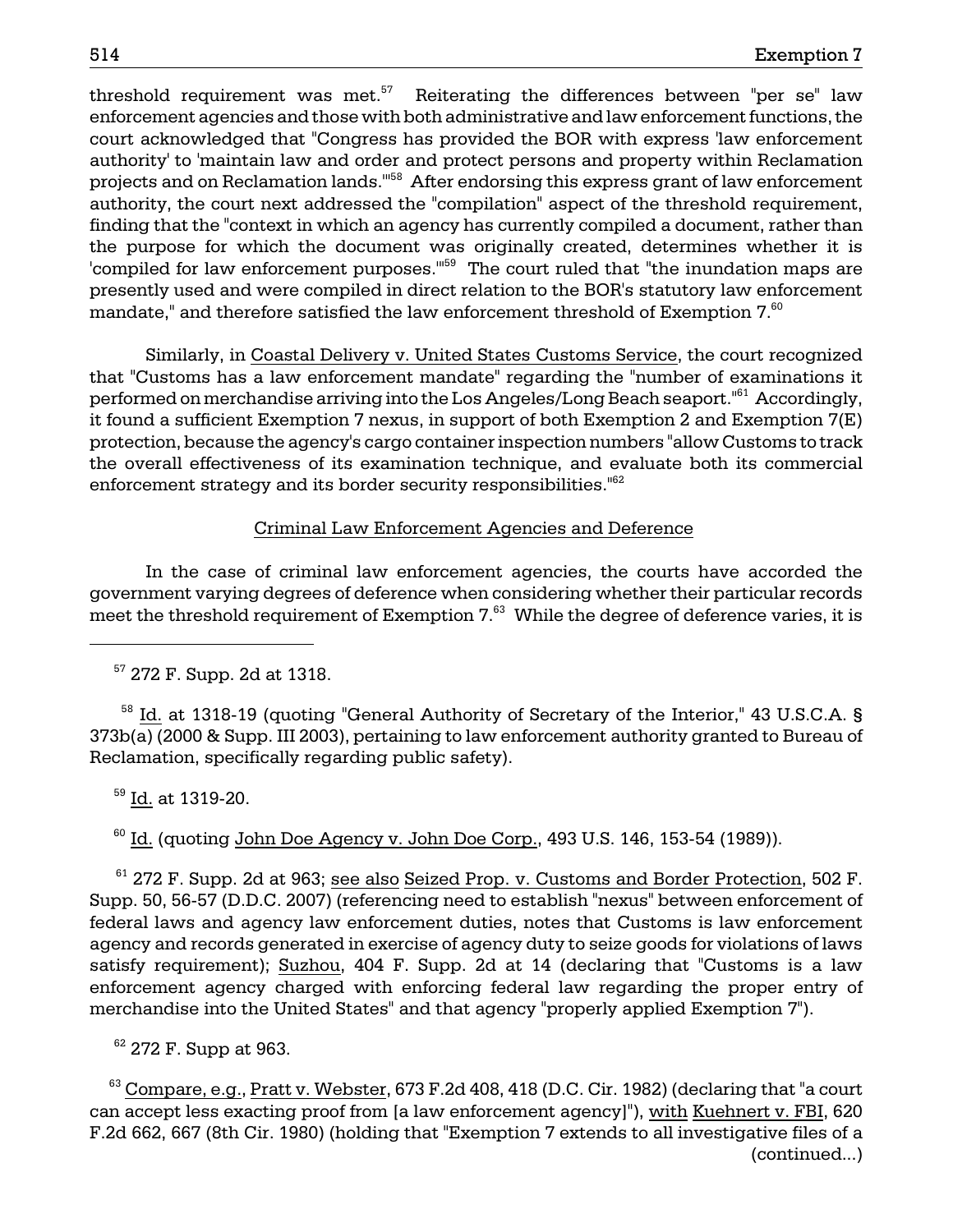well established that courts do defer to agencies' assertions of "law enforcement purposes."64 In recognizing the propriety of judicial deference, the Court of Appeals for the District of Columbia Circuit in Center for National Security Studies v. DOJ observed that it was acting "in accord with several federal courts" that defer to the executive on decisions of national security.<sup>65</sup>

The District Court for the District of Columbia has opined that the decision of the D.C. Circuit in Center for National Security Studies "[a]t most, . . . stands for the proposition that the Department's claim that records were compiled for a law enforcement purpose is entitled to some deference, so long as its proffer in that regard meets the standards set forth in the case law."<sup>66</sup>

Along these lines, the First, Second, Sixth, Eighth, and Eleventh Circuit Courts of Appeals have adopted a per se rule that qualifies all "investigative" records of criminal law

 $63$ (...continued)

criminal law enforcement agency").

 $64$  See Gardels v. CIA, 689 F. 2d 1100, 1104-05 (D.C. Cir. 1982) (explaining that "test" is not whether court agrees with agency; rather, test is "whether on the whole record the Agency's judgment objectively survives" because court must "accord" weight to agency determination); Campbell v. DOJ, 164 F.3d 20, 32 (D.C. Cir. 1998) (stating that FBI specializes in law enforcement and thus its "decision to invoke exemption 7 is entitled to deference"); Barnard v. DHS, 598 F. Supp. 2d 1, 14 (D.D.C. 2009) (stating "[a]t the outset the Court notes" that law enforcement agency is entitled to deference); see also, e.g., Edmonds v. FBI, 272 F. Supp. 2d 35, 55 (D.D.C. 2003) (stating that "the Circuit Court recently chronicled in detail the 'weight of authority counseling deference . . .' and concluded that the deference that has historically been given to the executive when it invokes FOIA Exemption 1 must be extended to Exemption 7(A) in cases like this one, where national security area issues are at risk" (quoting Ctr. for Nat'l Sec. Studies v. DOJ, 331 F.3d 918, 927-28 (D.C. Cir. 2003))); cf. Zadvydas v. Davis, 533 U.S. 678, 696 (2001) (recognizing that terrorism can warrant "heightened deference") (non-FOIA case).

 $65$  331 F.3d 918, 932 (D.C. Cir. 2003); accord L.A. Times v. Dep't of the Army, 442 F. Supp. 2d 880, 899 (C.D. Cal. 2006) (deferring to agency's predictive judgments and explaining that it is "'well-established that the judiciary owes some measure of deference to the executive in cases implicating national security'" (quoting Ctr. for Nat'l Sec. Studies, 331 F.2d at 926-27)); see, e.g., Milner v. U.S. Dep't of the Navy, No. C06-1301, 2007 U.S. Dist. LEXIS 80221, at \*21-22 (W.D. Wash. Oct. 30, 2007) (stating that "[i]nformation need not be 'secret' to implicate national security and explaining that where government concerns are "weighty," courts are more likely to defer to agency's expertise; thus, agency's "risk assessment is entitled to deference").

 $66$  Long v. DOJ, 479 F. Supp. 2d 23, 27 (D.D.C. 2007); see also Barnard, 598 F. Supp. 2d at 14 (noting that "'deferential' standard of review that the Court applies to this determination is not 'vacuous'"); Schoenman v. FBI, 575 F. Supp. 2d. 166, 174 (D.D.C. 2008) (stating that at "the onset the Court notes" agency specializing in law enforcement is entitled to deference when it invokes Exemption 7, but adding that deferential standard is not vacuous); Schoenman v. FBI, 575 F. Supp. 2d 136, 158 (D.D.C. 2008) (same).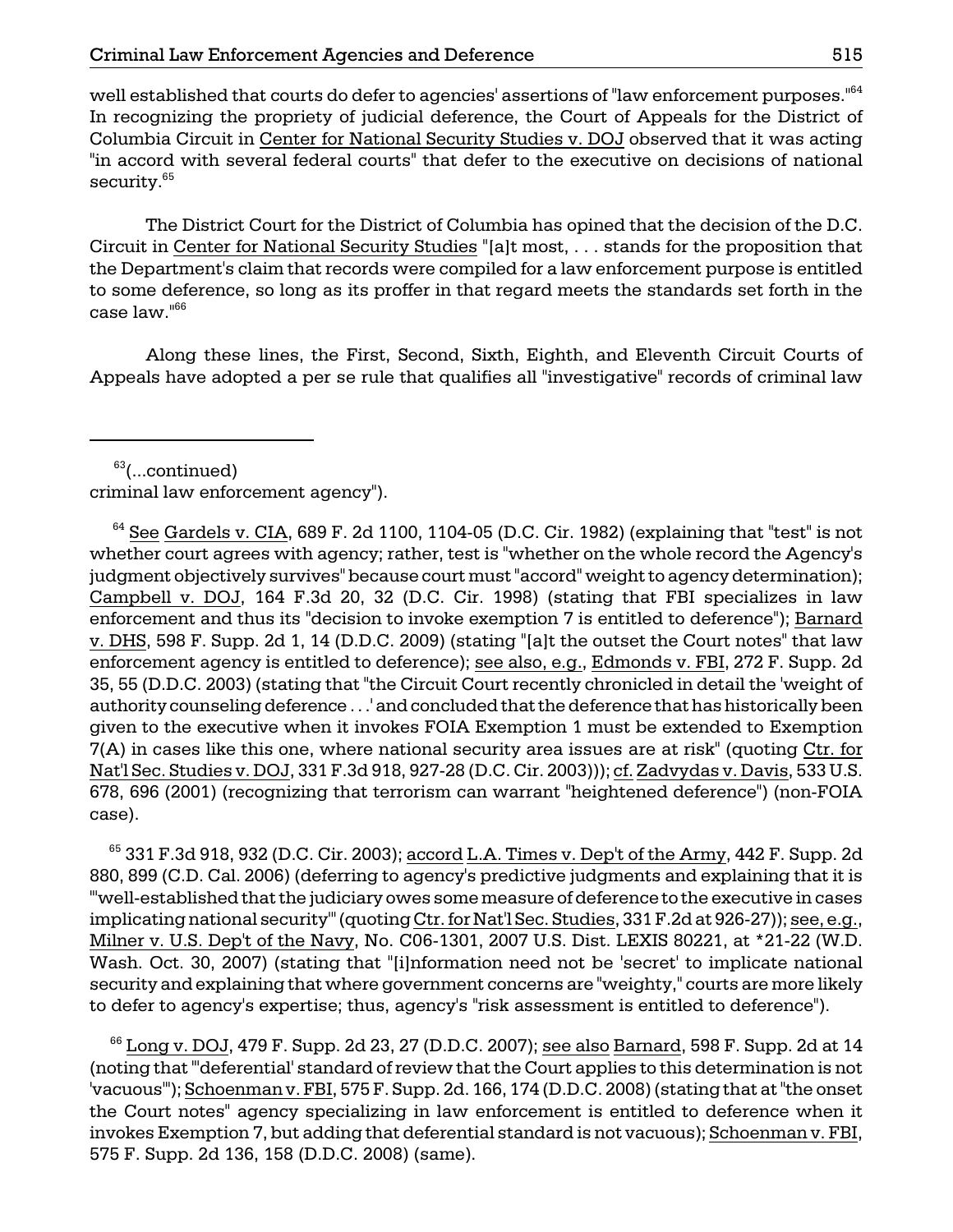enforcement agencies for protection under Exemption 7.<sup>67</sup>

Other courts, while according significant deference to criminal law enforcement agencies, have held that an agency must demonstrate some relationship or "nexus"<sup>68</sup> between

 $68$  Davin v. DOJ, 60 F.3d 1043, 1056 (3d Cir. 1995) (stating that "preferable test is an adaptation of the two-prong 'rational nexus' test articulated by the Court of Appeals for the District of Columbia" in Pratt v. Webster, 673 F. 2d 408 (D.C. Cir. 1982) and explaining that agency must describe nexus between "each document" and particular investigation), on remand, No. 92-1122, slip op. at 11-13 (W.D. Pa. Apr. 9, 1998) (finding that government demonstrated connection between target and "potential violation of law or security risk" for each investigation), aff'd, 176 F.3d 471, 471 (3d Cir. 1999) (unpublished table decision); see, e.g., Abdelfattah v. DHS, 488 F.3d 178, 184-85 (3d. Cir. 2007) (explaining that agency required "to demonstrate that the relationship between its authority to enforce a statute or regulation and the activity giving rise to the requested documents is based upon information sufficient to support at least a colorable claim of the relationship's rationality"); Finkel v. Dep't of Labor, (continued...)

<sup>&</sup>lt;sup>67</sup> See First Circuit: Curran v. DOJ, 813 F.2d 473, 475 (1st Cir. 1987) (holding that investigatory records of law enforcement agencies are "inherently" compiled for law enforcement purposes); Irons v. Bell, 596 F.2d 468, 474-76 (1st Cir. 1979) (holding that "investigatory records of law enforcement agencies are inherently records compiled for 'law enforcement purposes' within the meaning of Exemption 7"); Second Circuit: Halpern v. FBI, 181 F.3d 279, 296 (2d Cir. 1999) (applying rule that when records are compiled in course of law enforcement investigation, purpose of investigation is not subject of review by court); Ferguson v. FBI, 957 F.2d 1059, 1070 (2d Cir. 1992) (finding that there is "no room for [a] district court's inquiry into whether the FBI's asserted law enforcement purpose was legitimate"); Williams v. FBI, 730 F.2d 882, 884-85 (2d Cir. 1984) (ruling that records of law enforcement agency are given "absolute protection" even if "records were compiled in the course of an unwise, meritless or even illegal investigation"); Peltier v. FBI, No. 03-CV-905S, 2005 WL 735964, at \*14 (W.D.N.Y. Mar. 31, 2005) (explaining that "legitimacy of the investigation is immaterial [because] the rule in this Circuit is that the Government need only show that the records were compiled by a law enforcement agency in the course of a criminal investigation"); Sixth Circuit: Detroit Free Press, Inc. v. DOJ, 73 F.3d 93, 96 (6th Cir. 1996) (holding that "mug shots" are created for law enforcement purpose, and applying per se rule adopted previously in Jones v. FBI, 41 F.3d 238, 246 (6th Cir. 1994) (adopting per se rule that FBI is "archetypical" federal law enforcement agency and that "concern about overbroad withholding should therefore be addressed by proper scrutiny of the claimed exemptions themselves and not by use of a blunt instrument at the threshold")); Eighth Circuit: Miller v. USDA, 13 F.3d 260, 263 (8th Cir. 1993) (tardiness in working on case does not eliminate law enforcement purpose); Kuehnert, 620 F.2d at 666 (FBI need not show law enforcement purpose of particular investigation as precondition to invoking Exemption 7); Eleventh Circuit: Robinson v. DOJ, No. 00-11182, slip op. at 10 (11th Cir. Mar. 15, 2001) (holding that investigative records concerning search and seizure of drug-carrying vessel are "'inherently records compiled for law enforcement purposes'" (quoting Curran, 813 F.2d at 475)); Arenberg v. DEA, 849 F.2d 579, 581 (11th Cir. 1988) (suggesting that courts should be "hesitant" to reexamine law enforcement agency's decision to investigate if there is plausible basis for agency's decision); see also Binion v. DOJ, 695 F.2d 1189, 1193-94 (9th Cir. 1983) (holding that "a fortiori" approach is appropriate when FBI pardon investigation was "clearly legitimate").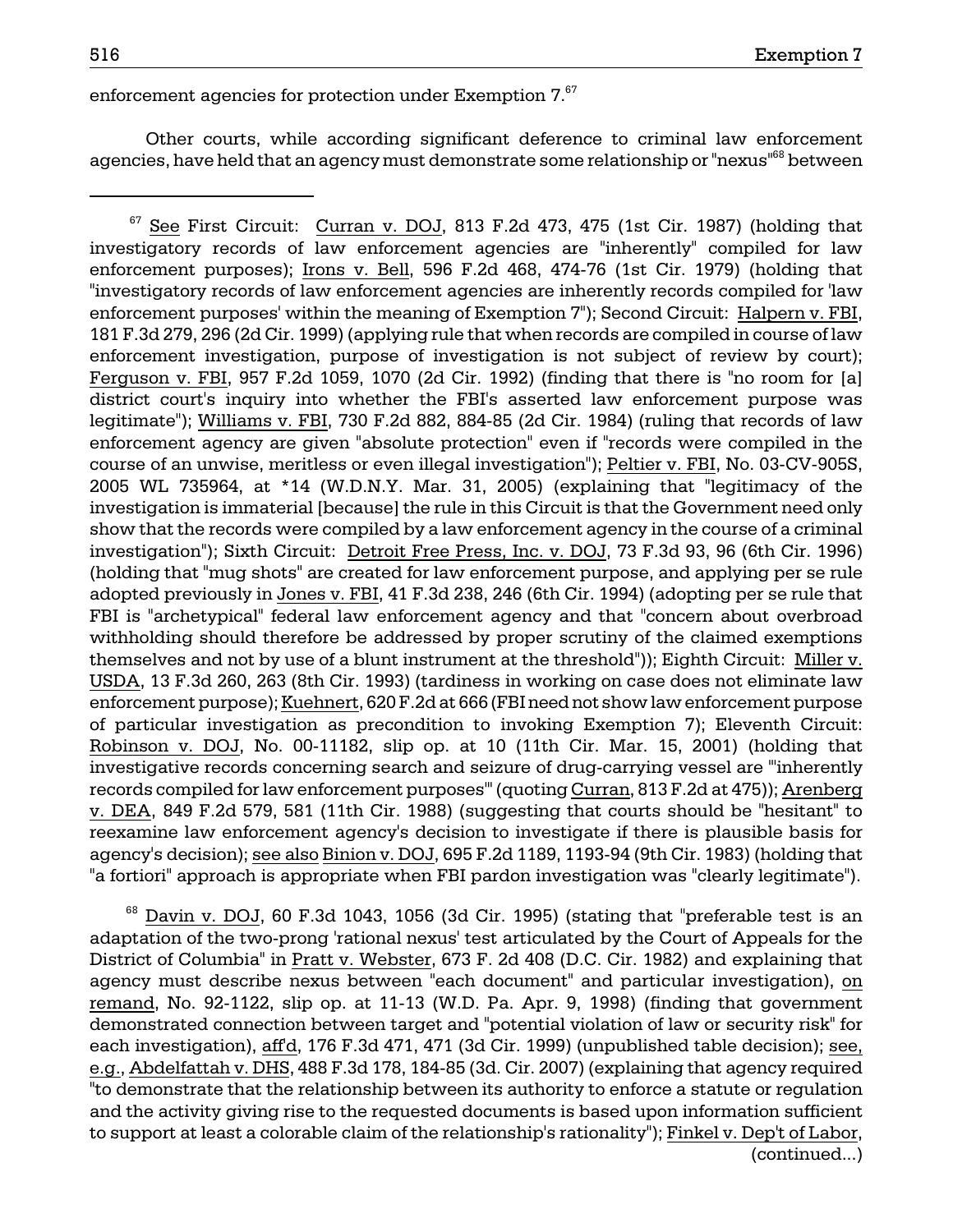the records and a proper law enforcement purpose.<sup>69</sup> If an agency cannot establish a

No. 05-5525, 2007 U.S. Dist. LEXIS 47307, at \*29-30 (D.N.J. June 29, 2007) (discussing requirement that agency demonstrate relationship between its authority to enforce statute or regulation and its activity giving rise to requested documents); George v. IRS, No. C05-0955, 2007 WL 1450309, at \*6 (N.D. Cal. May 14, 2007) (explaining that "agency must demonstrate that 'the nexus between [its] activity [] and its law enforcement duties [is] based on information sufficient to support at least a colorable claim of its rationality'" (quoting Keys v. DOJ, 830 F. 2d 337, 340 (D.C. Cir. 1987))); Van Mechelen v. U.S. Dep't of the Interior, No. C05 5393, 2005 WL 3007121, at \*4 (W.D. Wash. Nov. 9, 2005) (reiterating that phrase "'law enforcement purpose'" applies to records "created in the course of an investigation 'related to the enforcement of federal laws . . . and that [the] nexus between [the] investigation and [the] agency's law enforcement duties [is] based on information sufficient to support at least a colorable claim of its rationality'" (quoting Pratt, 673 F.2d at 420-21)); Gordon v. FBI, 388 F.2d 1028, 1035 (N.D. Cal. 2005) (finding that because "FBI 'has a clear law enforcement mandate, [it] need only establish a rational nexus between enforcement of federal law and the document for which [a law enforcement] exemption is claimed'" (quoting Rosenfeld v. DOJ, 57 F.3d 803, 808 (9th Cir. 1995))); Wolk v. United States, No. 04-CV-832, 2005 WL 465382, at \*3 (E.D. Pa. Feb. 28, 2005) (stating that "Third Circuit has adopted a rational nexus test" requiring agency to "(1) detail the connection between the individual under investigation and a potential violation of law or security risk; and (2) show 'that this relationship is based upon information'" sufficient to support colorable claim of rationality (quoting Davin, 60 F.3d at 1056)); Beneville v. DOJ, No. 98-6137, slip op. at 17 (D. Or. June 11, 2003) (declaring that agency "has established that it is a law enforcement agency" and that it satisfied threshold requirement by showing "rational nexus between the enforcement of a federal law and the documents for which the exemption is claimed"); Kern v. FBI, No. 94-0208, slip op. at 9 (C.D. Cal. Sept. 14, 1998) (rejecting FBI's Vaughn Index as inadequate because it did not demonstrate nexus between duty to investigate espionage and documents sought); Franklin v. DEA, No. 97-1225, slip op. at 7-8 (S.D. Fla. June 26, 1998) (reiterating need for "nexus between the records and the enforcement of federal or state law"); Grine v. Coombs, No. 95-342, 1997 U.S. Dist. LEXIS 19578, at \*14-18 (W.D. Pa. Oct. 10, 1997) (holding that "proper test is the 'rational nexus' test," and determining that investigatory reports triggered by complaints of dumping hazardous waste satisfy test), appeal dismissed for failure to prosecute, 98 F. App'x 178 (3d Cir. 2004); Crompton v. DEA, No. 95-8771, slip op. at 12-13 (C.D. Cal. Mar. 25, 1997) (stating that agencies with "clear law enforcement mandate such as the DEA need only establish a 'rational nexus' between enforcement of a federal law and the document for which a law enforcement exemption is claimed," and holding that there is such nexus between DEA's "law enforcement duties to manage the national narcotics intelligence system" and information withheld).

 $69$  See, e.g., Finkel, 2007 U.S. Dist. LEXIS 47307, at \*31 (finding records compiled for law enforcement purposes because agency has statutory authority to inspect workplaces, question employees, and cite employers violating safety and health regulations); George, 2007 WL 1450309 at \*6 (stating that "IRS has broad authority to enforce the internal revenue laws" and noting that "[t]he Supreme Court has explained that the power of the IRS to investigate does not depend on a case or controversy," but that IRS can investigate on "'suspicion that the law is being violated" (quoting United States v. Powell, 379 U.S. 48, 57 (1964))); Marriott Employees' Fed. Credit Union v. Nat'l Credit Union Admin., No. 96- 478-A, 1996 WL 33497625, (continued...)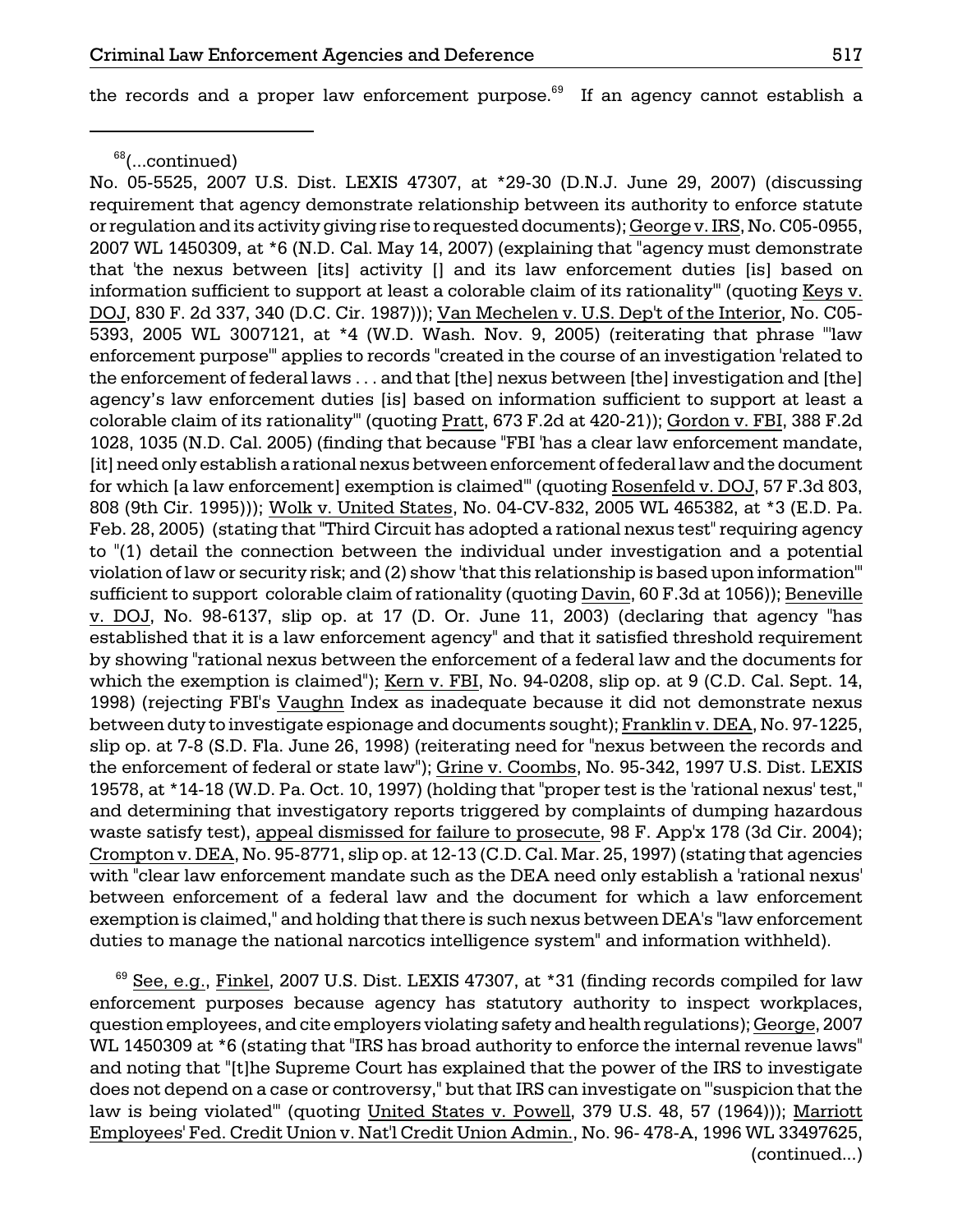relationship or "nexus" between its activities and a law enforcement purpose, or cannot establish a law enforcement purpose, then the compiled records have been found not to satisfy the threshold of Exemption  $7.^{70}$ 

The existing standard for review of criminal law enforcement records in the Court of Appeals for the District of Columbia Circuit is somewhat more stringent than the per se rule discussed above. The D.C. Circuit held in 1982 in Pratt v. Webster that records generated as part of a counterintelligence program of questionable legality, which was part of an otherwise clearly authorized law enforcement investigation, met the threshold requirement for Exemption 7 and rejected the per se approach.<sup>71</sup> Instead, it adopted a two-part test for determining whether the threshold for Exemption 7 has been met: (1) whether the agency's investigatory activities that give rise to the documents sought are related to the enforcement of federal laws or to the maintenance of national security; and (2) whether the nexus between the investigation and one of the agency's law enforcement duties is based on information sufficient to support at least a colorable claim of rationality.<sup>72</sup>

 $^{70}$  See, e.g., Poulsen v. Customs & Border Protection, No. 06-1743, 2006 WL 2788239, at \*6 (N.D. Cal. Sept. 26, 2006) (explaining that while Customs "has a clear law enforcement mandate" and need only establish "'rational nexus between enforcement of a federal law and the document for which an exemption is claimed,'" records that agency generated in response to computer virus "were not created as part of an investigation, or in connection with CBP's enforcement of a federal law" and thus did not satisfy law enforcement threshold (quoting Church of Scientology v. U.S. Dep't of the Army, 611 F.2d 738, 748 (9th Cir. 1979))); Blanton v. DOJ, No. 93-2398, slip op. at 5-8 (W.D. Tenn. July 14, 1994) (finding that information concerning validity of plaintiff's counsel's purported license to practice law does not meet threshold because law licenses are matter of public record and that government failed to prove that records were "compiled for a law enforcement purpose"); Rosenfeld v. DOJ, 761 F. Supp. 1440, 1445-48 (N.D. Cal. 1991) (explaining that FBI investigation of Free Speech Movement "was begun in good faith and with a plausible basis," but ceased to have "colorable claim [of rationality] as the evidence accumulated" and became "a case of routine monitoring . . . for intelligence purposes"; date at which FBI's initial law enforcement-related suspicions were "demonstrably unfounded" was "cut-off point for the scope of a law enforcement purpose" under Exemption 7), aff'd in pertinent part, rev'd in part & remanded, 57 F.3d 803 (9th Cir. 1995).

 $71$  673 F.2d at 416 n.17.

 $\frac{72}{1}$  Id. at 420-21; see, e.g., Campbell, 164 F.3d at 32 (requiring nexus between agency activities and law enforcement duties, and finding that most FBI files of 1960s investigations (continued...)

 $69$ (...continued)

at \*4 (E.D. Va. Dec. 24, 1996) (finding that documents compiled by NCUA pursuant to administration of Federal Credit Union Act satisfy standard, because NCUA "is empowered" by Congress to enforce Act by conducting necessary "investigations and litigation"); Friedman v. FBI, 605 F. Supp. 306, 321 (N.D. Ga. 1984) (finding that the FBI was "'gathering information with the good faith belief that the subject may violate or has violated federal law' rather than 'merely monitoring the subject for purposes unrelated to enforcement of federal law'" (quoting Lamont v. DOJ, 475 F. Supp. 761, 770 (S.D.N.Y. 1979))).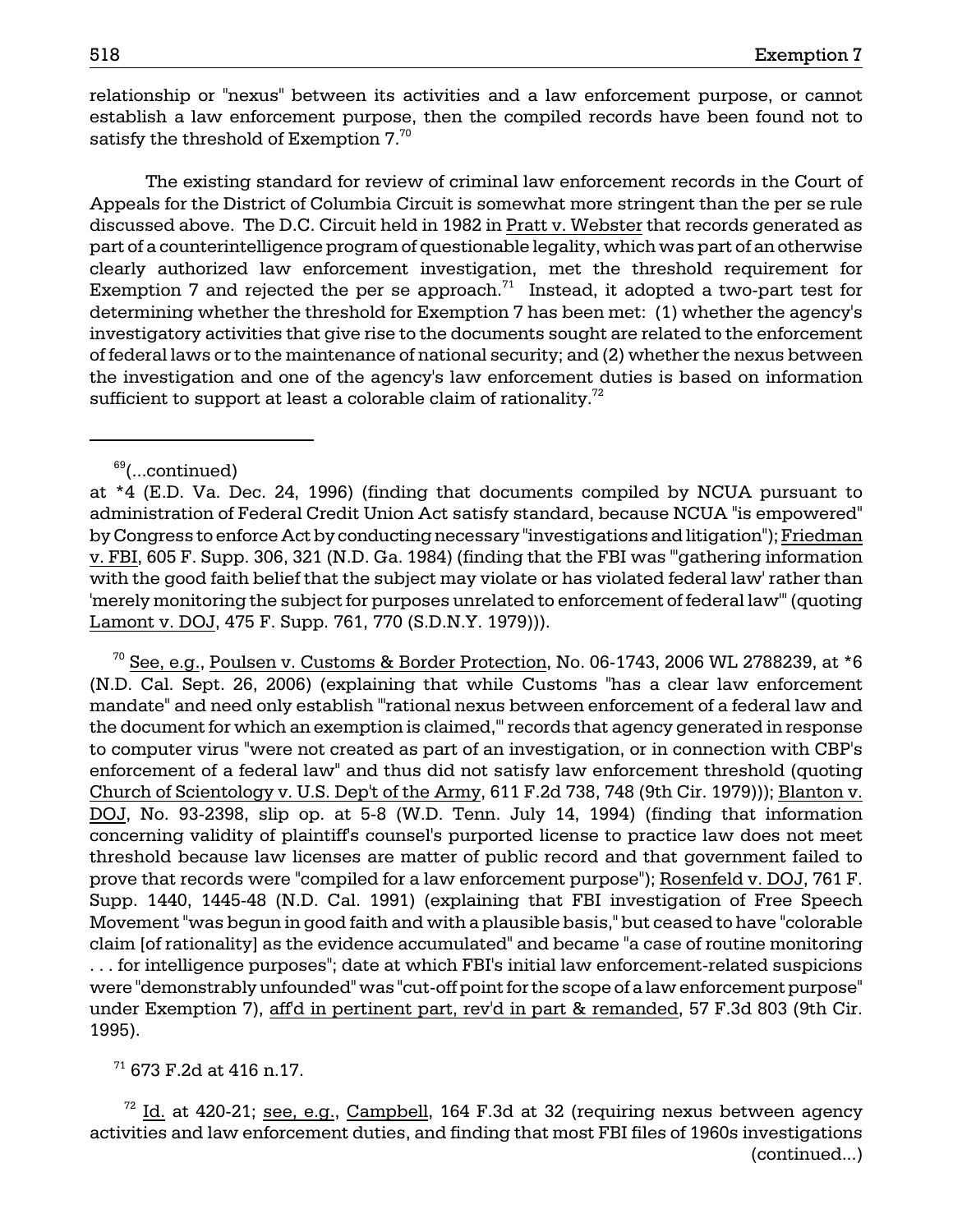Since the removal of the word "investigatory" from the threshold requirement of

of James Baldwin -- believed to be associated with subversive organizations-- meet threshold, but elaborating that law enforcement agency may not simply rely on file names to satisfy threshold); Summers v. DOJ, 140 F.3d 1077, 1083 (D.C. Cir. 1998) (to show nexus, FBI must link names redacted from former FBI Director J. Edgar Hoover's telephone logs to law enforcement activities), on remand, No. 87-3168, slip op. at 3 (D.D.C. Apr. 19, 2000) (finding that "government has adequately established that information withheld" was compiled for law enforcement purposes); Quiñon v. FBI, 86 F.3d 1222, 1228-29 (D.C. Cir. 1996) (reiterating that agency's basis for connection between object of investigation and asserted law enforcement duty cannot be pretextual or wholly unbelievable and remanding because FBI's affidavits were insufficient to show that Pratt nexus test satisfied when only specific fact cited is filing of motion; "filing of a non-fraudulent pleading cannot, taken alone, form the basis for a legitimate obstruction of justice investigation"); Computer Prof'ls for Soc. Responsibility v. U.S. Secret Serv., 72 F.3d 897, 902, 904 (D.C. Cir. 1996) (finding that investigation into allegations of telecommunications fraud satisfies threshold, as do documents pertaining to police breakup of public meeting of computer hackers club); King v. DOJ, 830 F.2d 210, 229 (D.C. Cir. 1987) (supporting Pratt two-part test by stating that agency must identify particular individual/incident as object of its investigation and specify connection between individual/incident and possible security risk or violation of federal law and that agency must then demonstrate that relationship is based on information sufficient to support colorable claim of rationality); Founding Church of Scientology v. Smith, 721 F.2d 828, 829 n.1 (D.C. Cir. 1983) (holding that "Pratt is the law of this circuit insofar as it interprets the threshold requirement of exemption 7"); Wheeler v. DOJ, 403 F. Supp. 2d 1, 14 (D.D.C. 2005) (describing how agency established nexus when it "clearly identified the particular individual who was the object of its investigation" and stated that it was authorized to conduct investigation and that it "investigated him to see if he were acting on behalf of the Cuban government," thus providing "'information sufficient to support at least a colorable claim of its rationality'" (quoting Pratt, 673 F.2d at 420-21)); Judicial Watch v. U.S. Dep't of Commerce, 337 F. Supp. 2d 146, 179 (D.D.C. 2004) ("A 'law enforcement purpose' exists where there is a 'rational nexus' between the compiled document and a law enforcement duty of the agency and where there is 'a connection between an individual or incident and a possible security risk or violation of federal law.'" (quoting Ctr. for Nat'l Sec. Studies, 331 F.3d at 926)); Wichlacz v. U.S. Dep't of Interior, 938 F. Supp. 325, 330 (E.D. Va. 1996) (observing that "investigative activities giving rise to the compilation of the records must be related to the enforcement of federal law, and there must be a rational connection between the investigative activities and the agency's law enforcement duties"), aff'd, 114 F.3d 1178 (4th Cir. 1997) (unpublished table decision); Exner v. DOJ, 902 F. Supp. 240, 242-43 (D.D.C. 1995) (finding that investigatory activities were based on legitimate concern that federal laws were being violated and that activities connected rationally to target), appeal dismissed, No. 95-5411, 1997 WL 68352 (D.C. Cir. Jan. 15, 1997); cf. Schoenman, 575 F. Supp. 2d at 174 (noting that deferential standard applied to criminal law enforcement agencies is not vacuous and reiterating need for agencies to establish nexus between investigation and agency duties); CEI Wash. Bureau, Inc. v. DOJ, 404 F. Supp. 2d 172, 178 (D.D.C. 2005) (describing two-part nexus test and finding that "individuals' A-numbers and FBI numbers" maintained in agency database satisfy nexus requirement).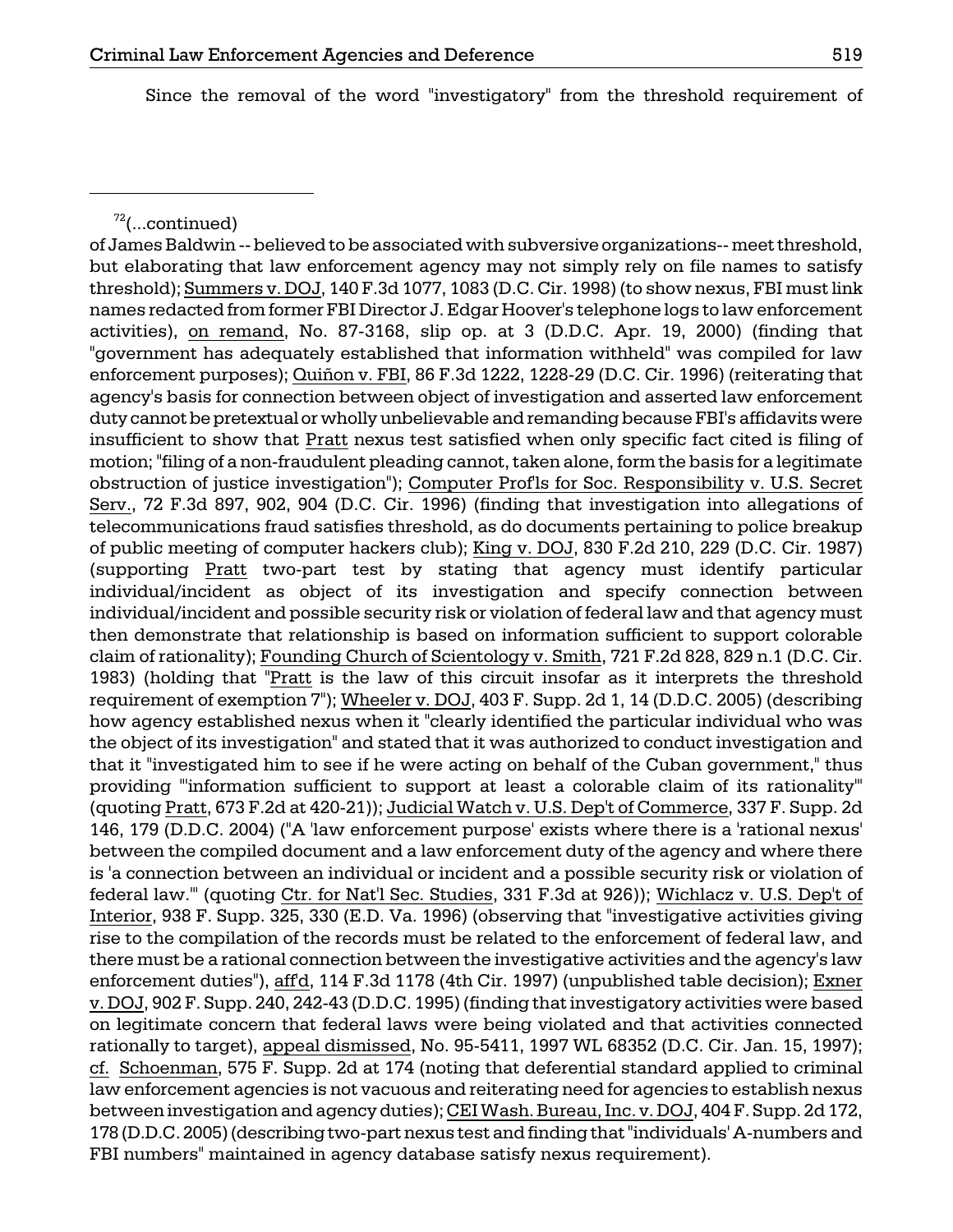Exemption 7 in 1986, $^{73}$  the D.C. Circuit has had few opportunities to reconsider the Pratt test, a portion of which expressly requires a nexus between requested records and an investigation.<sup>74</sup> In Keys v. DOJ, however, the D.C. Circuit modified the language of the Pratt test to reflect those amendments and to require that an agency demonstrate the existence of a nexus "between [its] activity" (rather than its investigation) "and its law enforcement duties.<sup>"75</sup> Notwithstanding the Keys decision and 1986 FOIA amendments, some courts continue to use the term "investigation" in describing the elements necessary for an agency to establish the relationship or nexus between the records it has compiled and its authority to generate those records. $76$ 

In Davin v. DOJ, the Court of Appeals for the Third Circuit in 1995 stated that it "must

 73 See Freedom of Information Reform Act of 1986, Pub. L. No. 99-570, § 1802, 100 Stat. 3207, 3207-48 (broadening threshold of Exemption 7 by deleting word "investigatory").

 $74$  See, e.g., King, 830 F.2d at 229 n.141 (dictum) (holding that the 1986 FOIA amendments did not "qualif[y] the authority of Pratt" test).

 $^{75}$  830 F.2d 337, 340 (D.C. Cir. 1987); see also Rochon v. DOJ, No. 88-5075, slip op. at 3 (D.C. Cir. Sept. 14, 1988) (holding that agency must demonstrate nexus between its compilation of records and its law enforcement duties); George, 2007 WL 1450309, at \*6 (stating that agency must demonstrate "'nexus between [its] activity [ ] and its law enforcement duties'" (quoting Keys, 830 F.2d at 340)); Code v. FBI, No. 95-1892, 1997 WL 150070, at \*4-5 (D.D.C. Mar. 26, 1997) (reiterating requirement for nexus between activities and law enforcement duties); Wickline v. FBI, No. 92-1189, 1994 WL 549756, at \*2 (D.D.C. Sept. 30, 1994) (finding that requirement for "nexus between the agency's activity and its law enforcement duties" was met when FBI compiled requested information through its investigation of series of murders involving organized crime); Abdullah v. FBI, No. 92-0356, slip op. at 3 (D.D.C. Aug. 10, 1992) (holding that "law enforcement agencies such as the FBI must show that the records at issue are related to the enforcement of federal laws and that the law enforcement activity was within the law enforcement duty of that agency"); Beck v. DOJ, No. 87-3356, slip op. at 26-27 (D.D.C. Nov. 7, 1989) (explaining that "defendants must merely establish that the nexus between the agency's activity and its law enforcement duty" is based on "colorable claim of rationality").

 $^{76}$  See, e.g., Jefferson v. DOJ, 284 F.3d 172, 177-79 (D.C. Cir. 2002) (explaining that whether employee records consist of oversight of performance or satisfy law enforcement threshold depends "on the purpose of the investigation"); Simon v. DOJ, 980 F.2d 782, 783 (D.C. Cir. 1992) (stating that agency must demonstrate nexus between investigation and one of its law enforcement duties (citing Pratt, 673 F.2d at 420-21)); Reiter v. DEA, No. 96-0378, 1997 WL 470108, at \*3 (D.D.C. Aug. 13, 1997) (describing how nexus "requires an agency to establish a connection between the individual under investigation and a possible violation of a federal law"), summary affirmance granted, No. 97-5246 (D.C. Cir. Mar. 3, 1998); Keenan v. DOJ, No. 94-1909, slip op. at 12-15 (D.D.C. Mar. 2, 1997) (ruling that agency had not established required nexus, because it was "unclear as to whether an investigation was conducted at all"); Assassination Archives & Research Ctr. v. DOJ, No. 92-2193, 1993 WL 763547, at \*6-7 (D.D.C. Apr. 29, 1993) (declaring that government must establish that investigation related to enforcement of federal law raises colorable claim "rationally related" to one or more of agency's law enforcement duties).